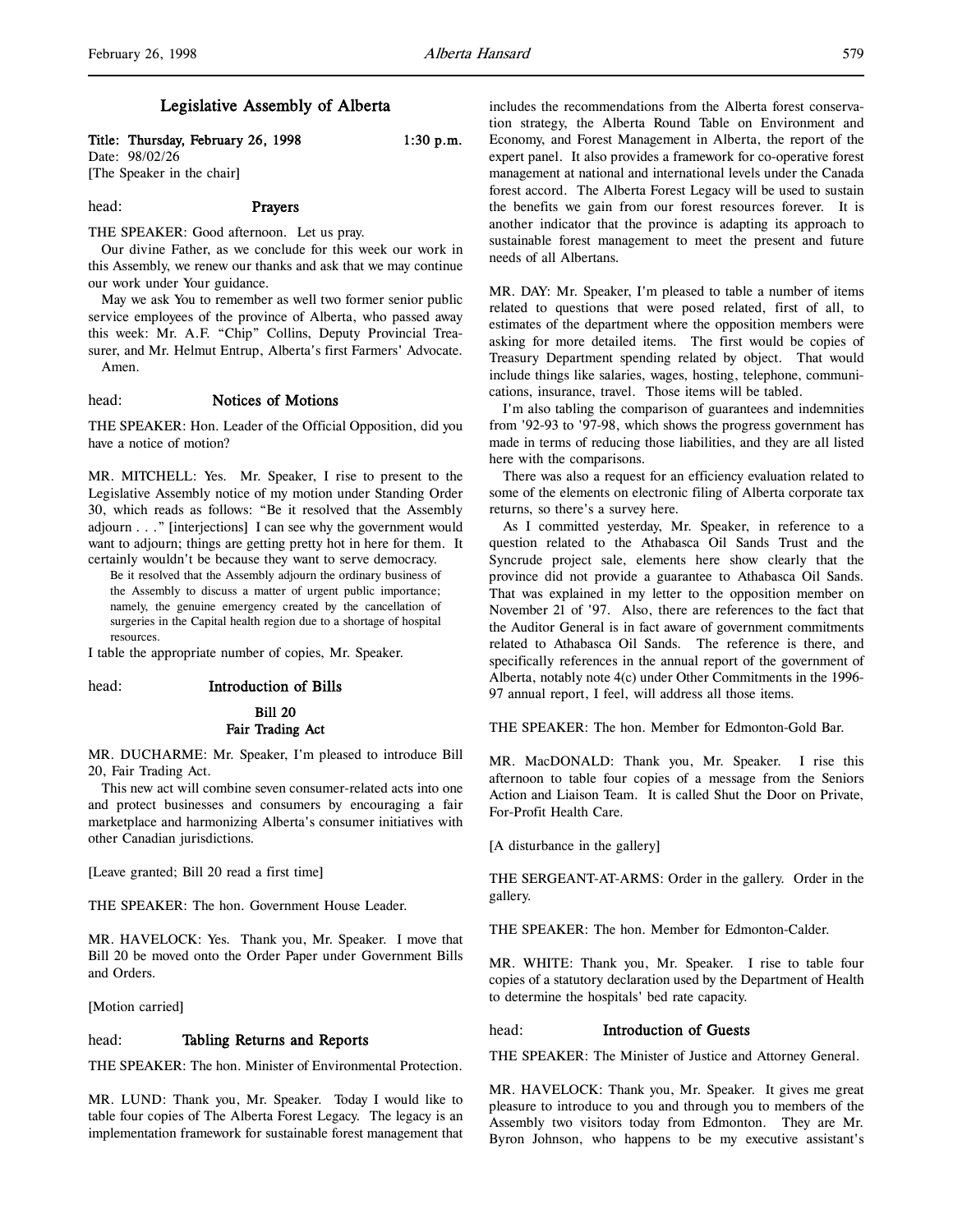nephew, and Leah Matthiessen. Byron is a phys ed major, and Leah is a biochemist. She wants to work in the area of either forensics or conducting autopsies, which is quite a fascinating field. Having toured the Chief Medical Examiner's office myself, I'm sure she'll find it very enjoyable. Anyway, if the two of them would please stand and receive the warm welcome from the House.

MS EVANS: Mr. Speaker, it is my pleasure this afternoon to introduce to you and through you to this Assembly 52 energetic students from the grade 6 class in Madonna school. They're accompanied today by teachers Bruce Plante, Connie Poschmann, and Karol Clarke as well as parent volunteer Karen Germaine and student teachers Jennifer Boyd and Janet Cahoon. In grade 6 they study government. They're here to observe the proceedings in the House. I'd ask them to rise and the members of the Assembly to please give them a warm welcome.

THE SPEAKER: The hon. Member for Edmonton-Gold Bar.

MR. MacDONALD: Thank you, Mr. Speaker. I rise to introduce to you and through you to Members of this Legislative Assembly two constituents of Edmonton-Gold Bar: Harold and Jeanette McKim, residents of Kenilworth in our constituency. They are very active in their community and also active on the golf course. They are in the public gallery, and I would ask them to rise and receive the traditional warm welcome from this Assembly.

MS BARRETT: Mr. Speaker, it's my privilege today to introduce a very special guest who's seated with my communications director in the public gallery. She's 14-year-old Amanda MacGregor. She's a student at Victoria composite high school. She's in the baccalaureate program. She's doing 30 hours of volunteer time here at my legislative research office as part of her baccalaureate program. But most special, I think she's the youngest person who ever worked on my campaign back in 1989. I'd ask her to rise and receive the warm welcome of the Assembly.

THE SPEAKER: The hon. Member for Edmonton-Strathcona.

DR. PANNU: Thank you, Mr. Speaker. This noon a large number of Albertans demonstrated outside this House. Many of them are now present in this Assembly on both sides in the gallery. They are members of Albertans against the MAI, or the multilateral agreement on investments. I would, with your permission, ask them all to rise and receive the warm welcome of this Assembly.

### head: Ministerial Statements

1:40

THE SPEAKER: The hon. Minister of Community Development.

### W.O. Mitchell March 13, 1914, to February 25, 1998

MRS. McCLELLAN: Mr. Speaker, it is with sadness that I rise to express the sense of loss that millions of Canadians today feel over the passing of W.O. Mitchell yesterday. W.O. Mitchell was one of the finest novelists in Canada's history. In his best known works, such as Who Has Seen the Wind and the Jake and the Kid stories, Mr. Mitchell captured the drama and spirit of the western Canadian prairie with a power that might never be equaled in

literature. To generations of readers across Canada and around the world, Mr. Mitchell described the close relationship between our western landscape and our regional character, and he did so with humour, grace, and understanding. His work ranks in the first order of Canadian literature.

Born in Weyburn, Saskatchewan, in 1914, W.O. Mitchell moved to High River, Alberta, as a young adult. He lived in High River for a quarter of a century, teaching and writing. It was during this period that Who Has Seen the Wind was published in 1947. Once his reputation as a writer was established, Mr. Mitchell served as writer in residence at the Banff Centre, the University of Calgary, and the University of Alberta as well as other schools in Canada. In these positions, Mr. Mitchell taught thousands of young Alberta and Canadian students about the craft of writing and the art of the novel. His dedication to teaching earned him the lasting respect of his students and helped shape the future of Canadian literature. In 1973 Mr. Mitchell received Canada's highest honour by being named a member of the Order of Canada.

At the time of his death Mr. Mitchell was a resident of Calgary. All Albertans have felt a great pride at having such a distinguished Canadian living and working in our province. For many that pride was very personal. Many members of this Assembly had the privilege of knowing Mr. Mitchell personally and have spoken about how their lives were touched by W.O. Mitchell the man as well as W.O. Mitchell the writer. The Member for Highwood, Mr. Speaker, shared with me that he was Mr. Mitchell's paperboy in High River many years ago. The Member for Calgary-Bow taught in the W. O. Mitchell elementary school in Calgary. Many other members at this Assembly could share other personal reminiscences of this fine man.

Today, despite our sadness at his passing, the pride Alberta feels only grows stronger. As Alberta's minister responsible for culture, I express my sympathies, the sympathies of the government of Alberta, and I know this Legislative Assembly to the family and friends of W.O. Mitchell. He was a great Canadian and a great Albertan. He will be missed, and he will forever be remembered.

THE SPEAKER: The hon. Member for Edmonton-Centre.

MS BLAKEMAN: Thank you, Mr. Speaker. On behalf of the Liberal opposition I join with the minister and Members of the Legislative Assembly in marking the passing of W.O. Mitchell and in paying tribute to his remarkable legacy. As well, we extend our sympathies to his family and friends. W.O. Mitchell left us a legacy of the prairies: his books, his radio and later a T.V. series, *Jake and the Kid*, his stage plays, *The Kite*, *Back to* Beulah, and The Black Bonspeil of Wullie MacCrimmon. He left a bit of himself with anyone who ever worked with him, heard his public readings or interviews on the radio. He was a man of the prairies, and he made us proud of our roots and of our land. We shall miss him.

Thank you.

#### head: Oral Question Period

# Hospital Bed Availability

MR. MITCHELL: Mr. Speaker, it's never been worse than it is today for people who need surgery and emergency care in Edmonton and in northern Alberta. What is the Minister of Health going to do right now to ensure that children who have had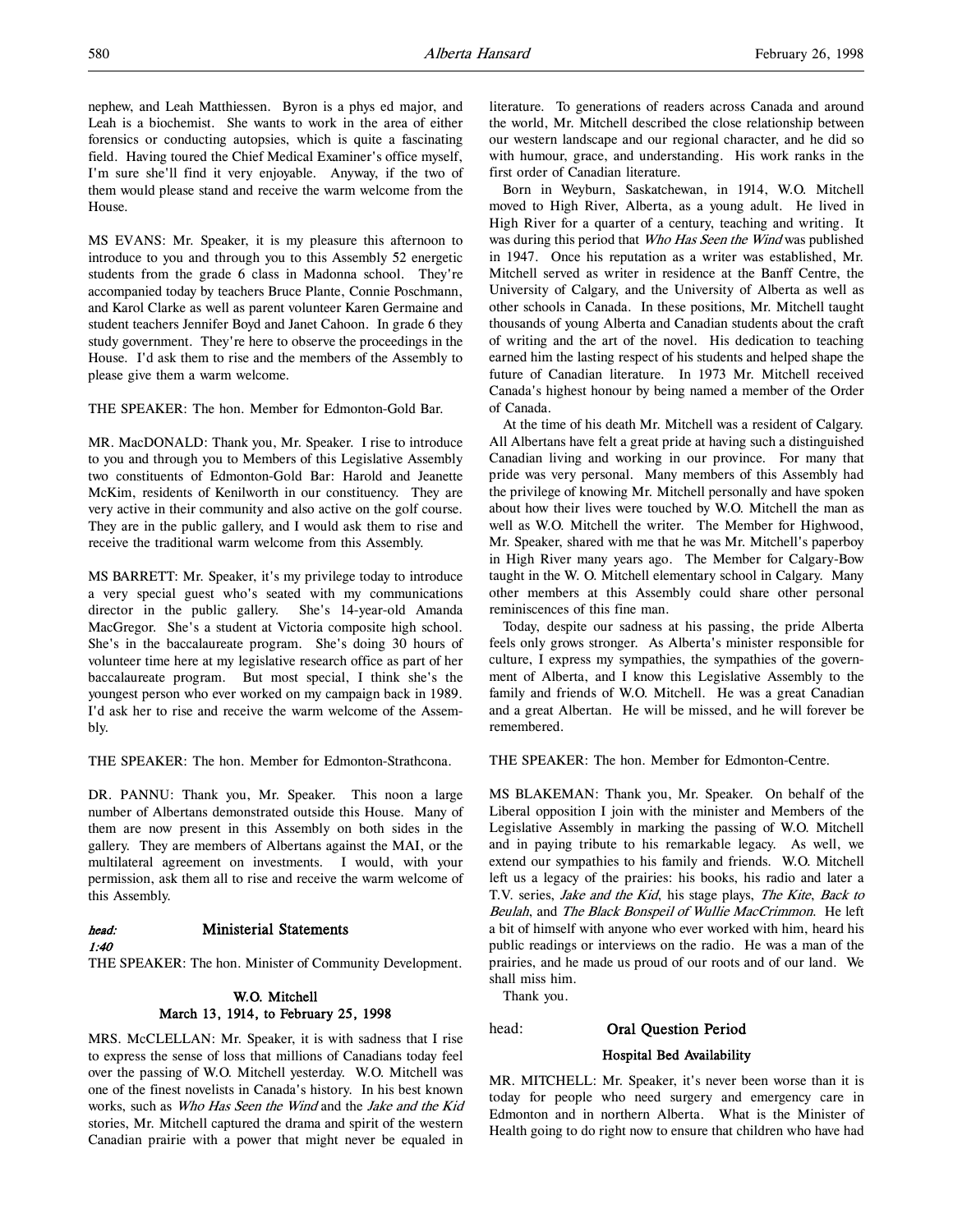their scheduled surgeries canceled because there is no room in pediatric intensive care in this city get their surgeries today? When's he going to get out of that chair and go to his office and fix this problem? How long is it going to take? Do something.

MR. JONSON: Mr. Speaker, we've been in regular contact with the Capital health authority with respect to the very busy time that is being experienced in emergency wards across this city. I would like to clearly indicate our support and commendation to the staff, the doctors, the nurses, everyone who is working, dealing with these very exceptional times.

Mr. Speaker, I'm advised that in British Columbia, Saskatchewan, Manitoba, and now including Alberta, there is not an intensive care unit bed available anywhere across western Canada. So this is not a unique situation, but certainly it is nevertheless a very important challenge and a very serious situation.

Mr. Speaker, I took the opportunity last evening to visit the two major emergency areas in this city, and certainly they are busy, and the health authority through their staff are coping with the situation. In times such as this – and as I've indicated, it's a western Canada situation – it is necessary to postpone elective surgery. That is what has occurred in this particular case in the city of Edmonton.

MR. MITCHELL: Wants to stay ahead of Ontario when it comes to taxes; is happy to be just as bad as every other province when it comes to health care, Mr. Speaker.

### Speaker's Ruling Preambles

THE SPEAKER: Hon. leader, please. We've had a discussion about this now on a number of occasions. In fact, we just had a discussion yesterday. Would you get to your question, please?

# Hospital Bed Availability

(continued)

MR. MITCHELL: How many people waiting in emergencies for beds that they can't get, for surgeries that they can't get, will it take before this minister will actually get out of that chair, go to his office, and do something to fix it? Is it 31? Is it 51? Is it 101? Is it 201? What does it take? Give us the criteria.

MR. JONSON: Mr. Speaker, as I've indicated, we view it as a serious situation. It is one, however, which is being addressed, I think, very effectively in this particular region. I'd just like to indicate that there is action being taken through the Capital health authority. It is not, certainly, the role of Alberta Health to micromanage the hospitals in the health authorities of this province. But they are responding to the very serious challenges out there.

I can indicate to you and to the Assembly that in the last short period of time and ongoing currently they've opened the emergency 2 section at the University hospital on an ongoing basis. They're using their day ward on a 24-hour basis to handle patients coming in for admission. They will be opening 16 medicine beds at the Grey Nuns. They've opened 36 continuing care beds at the Edmonton General with respect to taking the load off the acute care beds. They've expanded the emergency capacity. They've opened 18 additional medicine beds at the University of Alberta hospital. They've opened the surgical day ward at the University of Alberta. There's a great deal being done to address this particular problem.

MR. MITCHELL: Is it acceptable to this minister that all the chiefs of medical staff in the Mistahia region were advised yesterday that if any of their patients require intensive care, they will not be sent to Edmonton? They will be sent to Regina, or they will be sent to Calgary, or they will be sent to Vancouver. I don't care what you're doing. It's not enough, and this once again proves it.

MR. JONSON: Mr. Speaker, as I have indicated, it is a serious situation. We regard it as such, and we're acting accordingly. The answer to the particular question that has just been posed is that I'm sure all the health care systems across western Canada are working hard along with their staff and their administration and their governing boards to deal with this very, very unique situation.

THE SPEAKER: Second Official Opposition main question. The hon. Member for Edmonton-Glengarry.

### 1:50 School Board Accountability

MR. BONNER: Mr. Speaker, when the Calgary board of education speaks up to defend public education, the Education minister audits the board. When there's an alleged conflict of interest at the Chinook's Edge school division, the minister does nothing. In fact, when a ratepayer contacts the minister's department about the conflict, she's told to call the police or hire a lawyer if she thinks there's something wrong. To the Minister of Education: when a minister shirks his responsibilities and when local boards hide behind the School Act, is going to the police or hiring lawyers the only action left for concerned citizens?

MR. MAR: Mr. Speaker, I've looked into this matter of the former superintendent of Chinook's Edge and her employment situation with Chinook's Edge regional division. Dr. Neilson's employment as superintendent for schools with Chinook's Edge ended on December 31, 1997. Chinook's Edge's board of trustees, the responsible employer of this particular employee, the superintendent, issued a statement on or about 12 December of 1997 clarifying that Dr. Neilson was never in a conflict of interest position regarding her superintendency with Chinook's Edge regional division.

The board did acknowledge, Mr. Speaker, that contrary to the impression that may have been created, it was aware that Dr. Neilson was a part of a company now known as nNovation Learning Group. Dr. Neilson and her associates in fact sought and obtained advanced authorization from the board's legal counsel for her involvement with this company, nNovation Learning Group.

Those intentions were disclosed under section 101 of the School Act before the board of trustees of the Chinook's Edge regional division. A motion was passed granting approval for those endeavours with Oz New Media, and it was passed and advanced by the board, Mr. Speaker.

MR. BONNER: Mr. Speaker, why did the minister say on January 28 that school boards are able to answer about school boards' private contracts when that is clearly not true?

MR. MAR: Mr. Speaker, I only wish to reiterate comments that I made yesterday in this House in answer to the same issue. The responsibility of school boards, people that we vote for and charge with the responsibility of running our schools and school jurisdic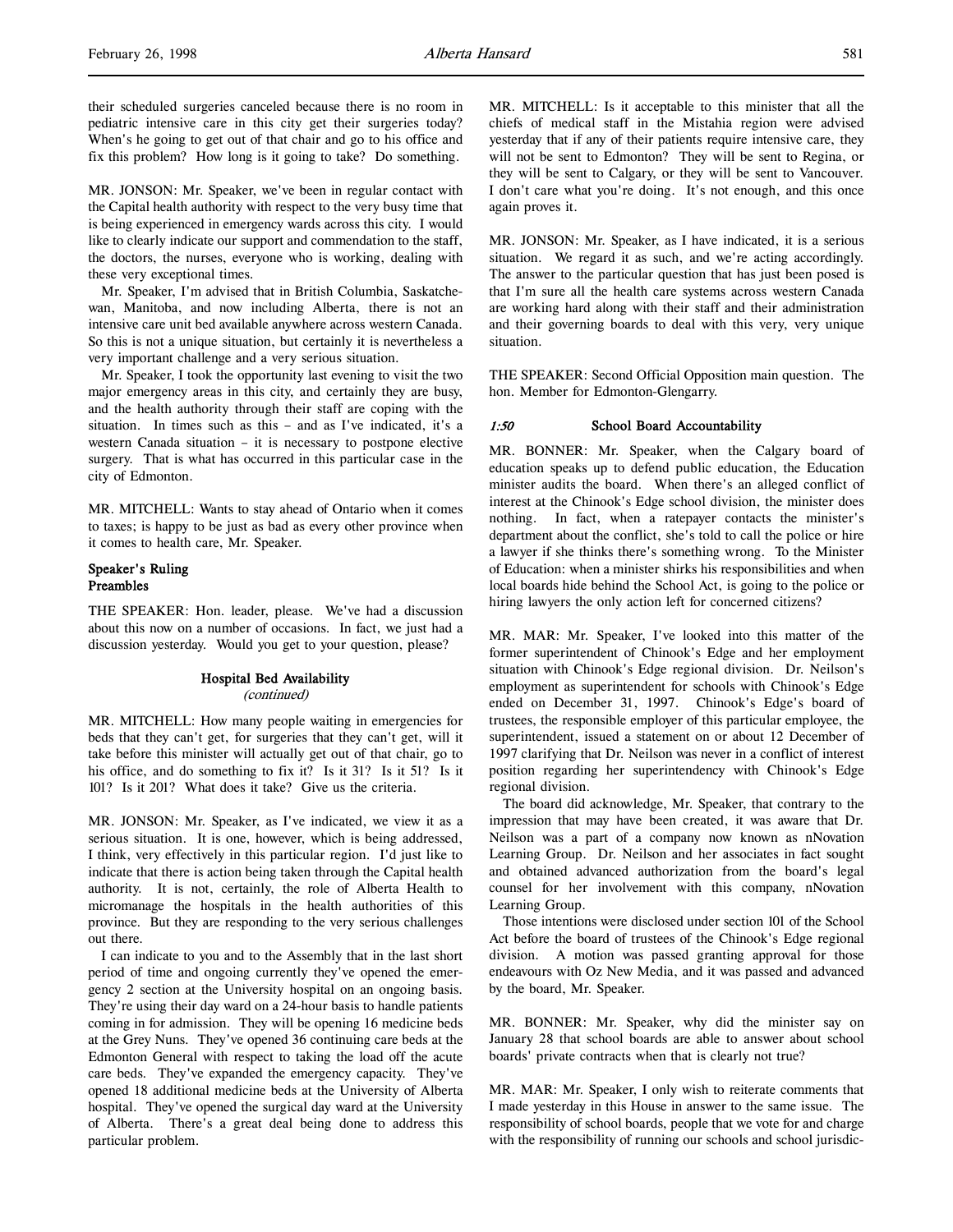tions – they're the ones who have the responsibility of dealing with contracts between themselves and their employees, including the superintendents of schools.

Mr. Speaker, I know that there was some concern expressed about Dr. Neilson's alleged conflict of interest, but the board was fully apprised of her intentions to work with this group and did approve it. It is not the intention of the Minister of Education or members of government to micromanage issues that are of a local board jurisdiction.

MR. BONNER: Mr. Speaker, will the minister either change the School Act so that school officials' private dealings with their own boards are revealed or publish a list of expenditures by payee so that Albertans can see which private companies are profiting from these current secret contracts?

MR. MAR: Well, Mr. Speaker, if there was in fact a secret contract, then I suppose this would be an issue, but I've already indicated at some length that this matter was disclosed prior to entry into this enterprise by the superintendent of Chinook's Edge. It was approved by the school board. So it strikes me that this is a matter that was properly dealt with by a local school board. Our expectation is that school boards would apprise themselves of these types of arrangements in order to avoid difficulties, and that is exactly what the Chinook's Edge regional school division did. I think they've behaved in a very proper manner.

THE SPEAKER: Third Official Opposition main question. The hon. Member for Edmonton-Meadowlark.

### Education System

MS LEIBOVICI: Thank you, Mr. Speaker. Public education is one of the last public institutions left that we as citizens own and control. However, through underfunding and by supporting agreements like the MAI, this government is pushing private interest ahead of the public interest in education. My questions are to the Minister of Education. Can the minister tell us which core education services his department has determined should be best delivered by the public sector and which by the private sector?

MR. MAR: Very consistently our government has stood in a very supportive manner of public education. Mr. Speaker, we do have a public education system in this province – and when I say public education, I include Catholic schools as well – that has been very accountable and has made very good use of money that we grant to them.

We should look at how other jurisdictions deal with education, and what we find upon that examination is that many jurisdictions throughout the world have looked at Alberta, at the results that our students achieve and the type of support that we have for our public education system. They think that there is something good about what's going on in Alberta, and they want to know what's happening. Mr. Speaker, there is very, very strong support of the public education system here in the province of Alberta, and it is our intention to continue to do that.

MS LEIBOVICI: Thank you, Mr. Speaker. Can the minister tell us if this government is considering privatization of the school curriculum like Ontario?

MR. MAR: Mr. Speaker, this was the subject matter of some

discussions earlier this week at meetings that the minister of advanced education and I attended in the city of Toronto. I'm not certain if that is exactly the route that the province of Ontario is contemplating at this time. It certainly made for interesting discussion, but there was no intention expressed by the province of Alberta that that would be the direction we would be going at this time.

MS LEIBOVICI: Thank you, Mr. Speaker. Can the minister give the Assembly an idea of what percentage of the \$3 billion education budget should go to private companies and what percentage should remain within the public education system? What's the breakdown now, and what do you see the future breakdown being in the next five years?

MR. MAR: Well, I think that our breakdown at this time is about right, and there's no intention at this time to increase it. There are opportunities for increased privatization in the delivery of certain types of educational programs, but overall, Mr. Speaker, there's no great intention by the government to increase that dramatically.

THE SPEAKER: The hon. Member for Edmonton-Strathcona.

#### Multilateral Agreement on Investments

DR. PANNU: Thank you, Mr. Speaker. The individuals and members of various organizations ranging from sectors as diverse as environment, seniors, human rights, and labour, to name a few, observing from the gallery today underline that many Albertans have strong and well-founded concerns about how the multilateral agreement on investments will undermine the ability of Canadian governments and citizens to protect social programs, labour standards, and the environment. To the Minister of Intergovernmental and Aboriginal Affairs: Mr. Minister, given that the only Alberta reservations identified so far by your department relative to MAI negotiations have to do with minor concerns like licensing of liquor sellers and funeral home directors and that there is no reference whatsoever therein to social programs, labour, or environmental standards, how can the minister justify protecting the liquor industry from foreign investors while failing to protect our schools and hospitals from the likes of health care giants such as Columbia/HCA?

MR. HANCOCK: Well, Mr. Speaker, I'm not sure that the premise of the hon. member's question is entirely accurate. We have raised with the federal government and the federal government negotiators on an ongoing basis our concerns relating to the inclusion of environment and the inclusion of labour in the MAI.

### 2:00

The MAI negotiations are not anywhere near complete. There was some suggestion that they might be completed by May of this year, but as recently as a meeting last Thursday in Ottawa, where we met with the federal minister responsible and were briefed by their negotiator, who just returned from Paris from the latest rounds of discussions, there is every indication that there's going to be a lot of time to discuss this issue. It doesn't look like there's going to be any conclusion to the draft treaty by May. The indication around the table from all provincial ministers was that we wanted to have the opportunity to take these concerns back to our jurisdictions, to have a full public discussion of the issues, and to look forward to the items that should be exempted.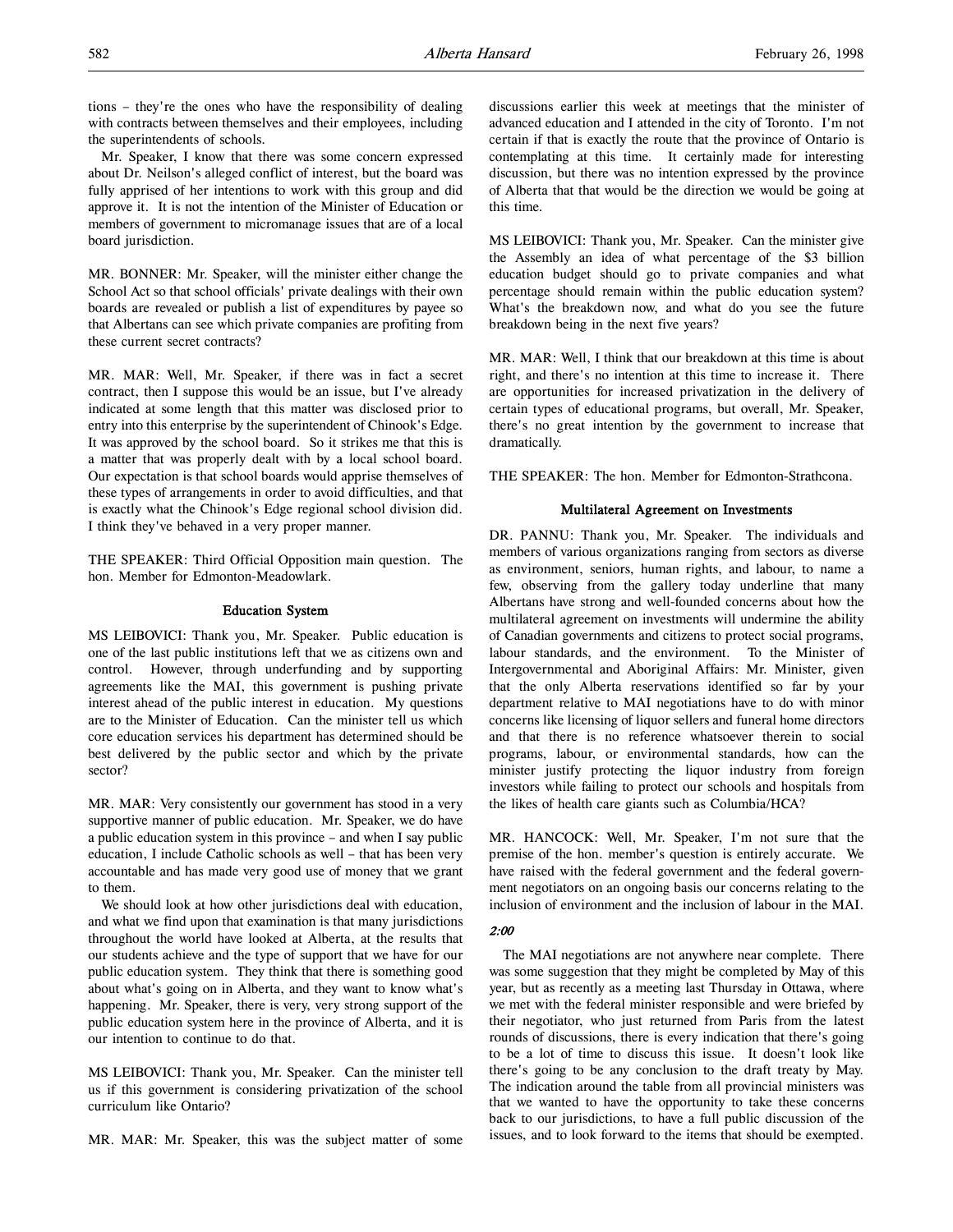But we're not at the stage right now where we're at even a draft final text of the agreement or finalizing what the exemptions should be.

There are issues that have been raised with respect to exemptions under the areas of health, social services, education, environment, labour, natural resources, foreign ownership of land. There's still much to be discussed in this particular round of negotiations.

DR. PANNU: Thank you, Mr. Speaker. The list that we have doesn't promise what the minister is suggesting here.

### Speaker's Ruling Preambles

THE SPEAKER: Hon. member, I rose a few minutes ago on the Leader of the Official Opposition and cautioned him against doing exactly what you're doing. Could you get to the question, please?

### Multilateral Agreement on Investments (continued)

DR. PANNU: Thank you, Mr. Speaker. Given that the Alberta list has no specific reservation that restricts foreign ownership of private health care facilities, schools, and postsecondary institutions in Alberta, does this mean that the foreign transnationals will shortly be allowed to invest in and establish for-profit private schools, hospitals, and social service agencies in Alberta?

MR. HANCOCK: Mr. Speaker, the underlying concept behind negotiating a multilateral agreement on investments is one that suggests that the international investment dollar should be treated in our country the same as domestic investment dollars. What that basically means is that we still, and always will, retain our jurisdiction to determine what we want to have happen in Alberta and in Canada. The concept of MAI is simply to make sure that foreign investment is not discriminated against. There's no lowering of standards; there's no change of standards. It's the same standards for foreign investment as it is for domestic investment, and that's what we're trying to encourage in the MAI.

I should be perfectly clear, Mr. Speaker, that Alberta has not indicated support for the MAI. We've agreed with the underlying principle that we should have a discussion on an international trade agreement relating to investment, but if it's not the right agreement for Canada and if it's not the right agreement for Alberta, the federal minister committed to us last Thursday that it wouldn't be signed. There's no imperative to have this agreement in place. There's plenty of time for discussion, and it's our concept of discussion and consultation that people who have concerns should certainly get them to us.

I would invite people, I'd invite these spectators here today who are interested in this issue to get us their viewpoint. What's not appropriate, what's not helpful in the discussion, is to be fear mongering about the results of this type of agreement. What's appropriate is to raise substantive issues and, as the hon. member is quite able to do, give us an intellectual and dispassionate discussion of the issues and how they might affect us.

DR. PANNU: Mr. Speaker, my second supplementary is to the deputy Premier. Given the minister's interest in consulting Albertans, will the deputy Premier commit his government today to appointing an all-party committee of this House to conduct open public hearings and consultations on the MAI throughout the province prior to the start of the next round of negotiations, and if not, why not?

MR. DAY: Mr. Speaker, first a correction. We don't have a designation of deputy Premier in Alberta. In the Premier's absence I'm pleased to be acting in that capacity.

I'd like to say that I think the minister has adequately addressed the process of handling the concerns. Certainly we're hearing from individuals every day and groups and organizations, and we'll continue to do that.

MR. SMITH: Mr. Speaker, I feel compelled to add a small increment with respect to labour. I want to make it very clear that the principle of supporting and striving for high labour standards is a fundamental tenet of the Department of Labour and also this government. It's evident in the participation in the North American agreement on labour co-operation. Alberta was the first signatory province. It's clear and should be noted that Alberta has a number of concerns regarding how the issue of labour standards can be best addressed in the MAI.

But I would also refer the member to recent publications that indicate that Canada is sharing in a greater amount of global investment than ever before and Alberta has a higher proportion of that investment than it's ever held before. So it's clear, Mr. Speaker, that what's going on in this province is good for Albertans, good for business, good for employment, and good for take-home wages.

THE SPEAKER: The hon. Member for Calgary-Bow, followed by the hon. Member for Edmonton-Mill Creek.

### Student Achievement Tests

MRS. LAING: Thank you, Mr. Speaker. The grade 12 results of the third international mathematics and science study, known as TIMS, were announced showing that once again Alberta students placed near the top. The funding of Alberta's education system continues to be compared to funding in the United States, yet Alberta results in this international study were significantly higher than the results of students in the United States. Would the Minister of Education explain to this Assembly the relevance of the testing and what his department does with these results?

MR. MAR: Mr. Speaker, as I've said many times in this forum and in other places, the quality of education should not be judged on the amount of money that you spend but rather on how you spend it and what the results are. That's why in this province three out of every four dollars are allocated to school boards for instruction. With the education reinvestment even more dollars are being targeted towards instruction and assisting students in the classroom.

Now, as the hon. member indicated, the results released earlier this week demonstrate that Alberta's grade 12 students achieved the third highest score in science literacy and the fifth highest score in mathematics literacy compared to students from 24 nations and provinces that participated.

Mr. Speaker, the importance of TIMS should not be underestimated. Studies like TIMS provide international benchmarks which tell us how well our students are doing relative to their counterparts in other parts of the world. These international comparisons complement our own provincial testing and give us an opportunity to identify the strengths and weaknesses in our own system. When the results tell us that our students are performing well, we have confidence that Alberta standards compare very favourably with those set in other parts of the world.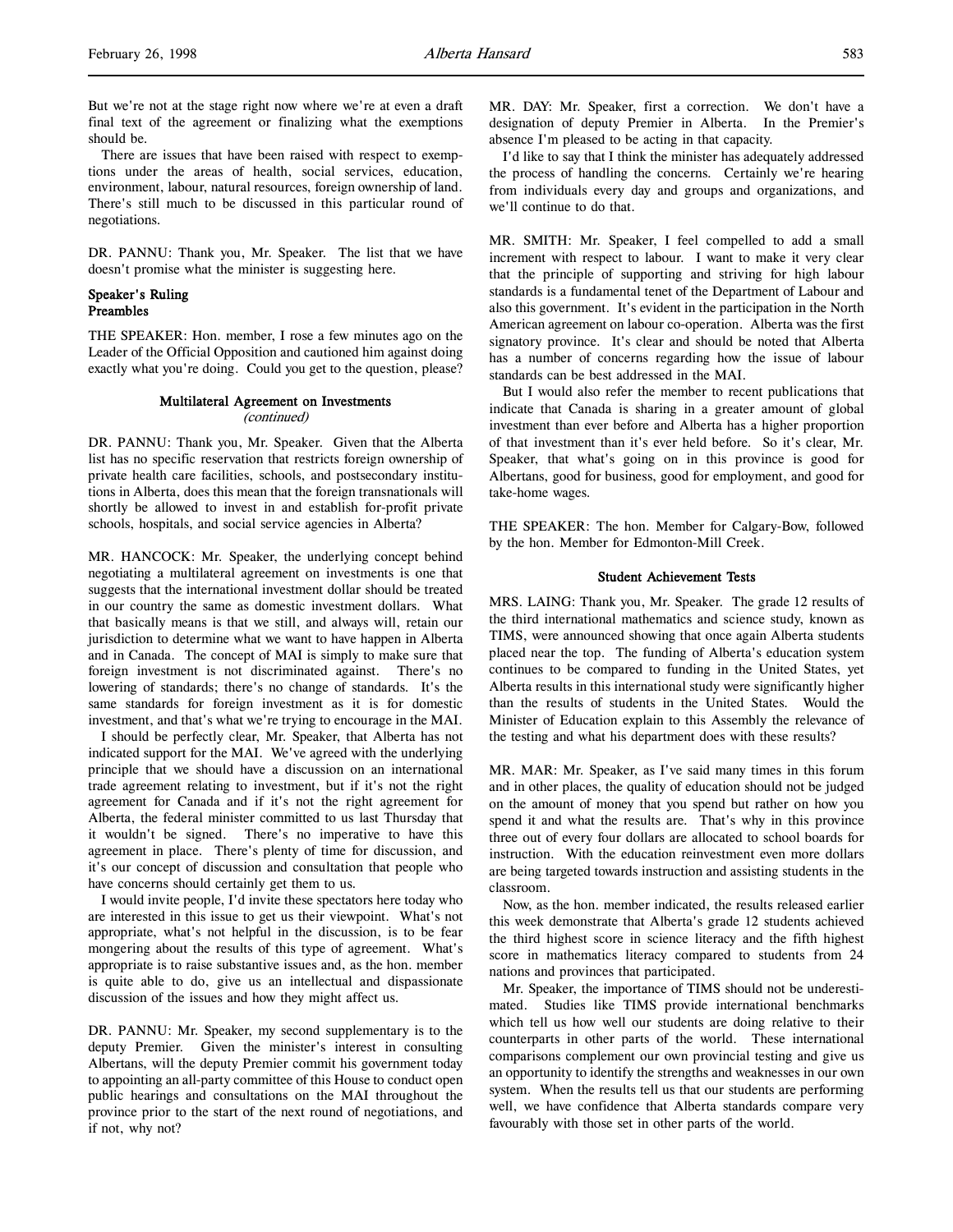MRS. LAING: Mr. Speaker, again to the same minister. As the TIMS assessed student performance in math and science at three levels – grades 3 and 4, 7 and 8, and 12 – would the minister describe for this Assembly how our students performed overall on these assessments?

MR. MAR: Mr. Speaker, according to TIMS Canada the Alberta results in the three levels are among the very best in all the countries that were tested. In fact, Alberta students had the strongest performance among all G-8 trading partners and achieved significantly higher than the international mean on all the tests with the exception of physics. Some of our results were among the very highest in the world.

I think it's important to note that these results are not limited to elite students. There are very strict guidelines to ensure that students tested are representative of each country. There are almost a hundred thousand students from 6,400 schools in the world that are tested randomly to participate in TIMS, and in the province of Alberta roughly 1,500 students from 49 schools were tested.

MRS. LAING: Mr. Speaker, my second supplemental is again to the Minister of Education. How do the results of the grade 12 students compare to their performances on the diploma exams?

### AN HON. MEMBER: Good question.

MR. MAR: Mr. Speaker, indeed this is a good question. The TIMS results confirm that at all three levels Alberta students are stronger in science than they are in math, and this is consistent with what we are finding in both our achievement tests and diploma exams administered here within the province. So while our grade 12 students are doing well – above average compared to the international mean – there is still room for improvement. You don't have to be bad to want to do better.

Improving student achievement, particularly in the area of math, is a key goal of the Department of Education. I think initiatives like the western protocol curriculum in mathematics will emphasize the development of math literacy and problem-solving skills and provide links between math skills and real world situations. We'll continue to work with our education partners and teachers and with students and with parents to enhance mathematics learning, and I know firsthand that individual schools are offering extra math help in response to local needs.

But, Mr. Speaker, this is a good-news story, and we should be very proud of the education system in the province of Alberta.

THE SPEAKER: The hon. Member for Edmonton-Mill Creek, followed by the hon. Member for Bonnyville-Cold Lake.

### 2:10 Alberta-Pacific Forest Industries Inc.

MR. ZWOZDESKY: Thank you, Mr. Speaker. In the world of business when you sell an asset, you bargain from a position of strength to get the most money you can for the sale of that asset. But on the Al-Pac loan it seems all we're getting from the Premier and from the hon. Provincial Treasurer over there are conflicting and confusing positions on the sale price of the Al-Pac loans. Now we find out in a January 3, 1977,\* memo that the director of loans and guarantees of Alberta Treasury actually ordered that \$15.7 million in interest be removed from that loan and that no interest should be added to that loan until further notice. I'm just going to table that particular memo right now. I know the

Treasurer has it, but other members may want to review it.

So my question to the Provincial Treasurer is this: how can you be telling Albertans that you're getting the best deal on the Al-Pac loans when your own director of loans and guarantees is saying that the collectibility of more than \$15.7 million in interest is uncertain and should be removed?

MR. DAY: Mr. Speaker, I'm welcome to be corrected on this. I clarified with two or three of my colleagues, and so I need clarification. How can I respond at all to the first question when there's reference to a letter of 1977? That was what we heard over here.

MR. ZWOZDESKY: It's 1997,\* and I know the Treasurer is right up to speed on Al-Pac. So 1997. We just got it. It was just released.

My supplemental question is: can the Treasurer at least clear up this ongoing confusion and tell Albertans which of the bargaining positions that have been advanced so far reflect the official government position? Is it the Premier's position for a \$260 million, is it the Treasurer's position of a \$383 million sale, or is it some other position as advanced by the loans and guarantee director? What's the official position?

MR. DAY: Mr. Speaker, given that the member opposite continues to raise this same issue and in an approach that is somewhat uncharacteristic of him, trying to turn a mischievous spin to this, I will explain it one more time, and I'll explain very carefully. As he has already articulated, when you talk to somebody who wants to negotiate the sale of a certain asset, you begin with your opening position. The opening position of the government as agreed upon by myself, as agreed upon by the Premier and others is always the full amount that is owed. The full amount. That was the opening position. There was some interest expressed by this particular entity in terms of the sale of the asset. The unanimous opening position shared by all who have had any part in this is the full amount of the principal, the full amount of the interest. The Premier has indicated that; I've indicated in a letter.

We've also indicated, as time has moved on and negotiations have gone back and forth, with the opening position in the area of \$383 million, the full principal and full interest, that there would be an openness to have a discussion on a possible settlement for all the principal and some of the interest: \$250 million principal and \$10 million of interest. That has been the consistent position of myself and of the Premier, the consistent suggestion of myself and the Premier and everybody else involved. The opening position is the full amount owed – we've all shared that; there's been no deviation at all – and an agreed-on suggested negotiated final position, and I'm saying "suggested" because no deal has been concluded: \$260 million.

Now, I've lost track of how many times we've addressed this. I know there are other questions that the member has asked from time to time that have caused some good insightful reflection on policy and everything else. I think he's a bit embarrassed about asking this so many times. I've said it very slowly this time. I'll also ask my staff if we could send him a video of question period today, and he can watch it at his leisure over the weekend and maybe try and understand it.

MR. ZWOZDESKY: Mr. Speaker, it sounds like the Treasurer is backing away from his position of trying to get the full amount. I find that unfortunate.

However, in the interest of consistency, will the hon. Provincial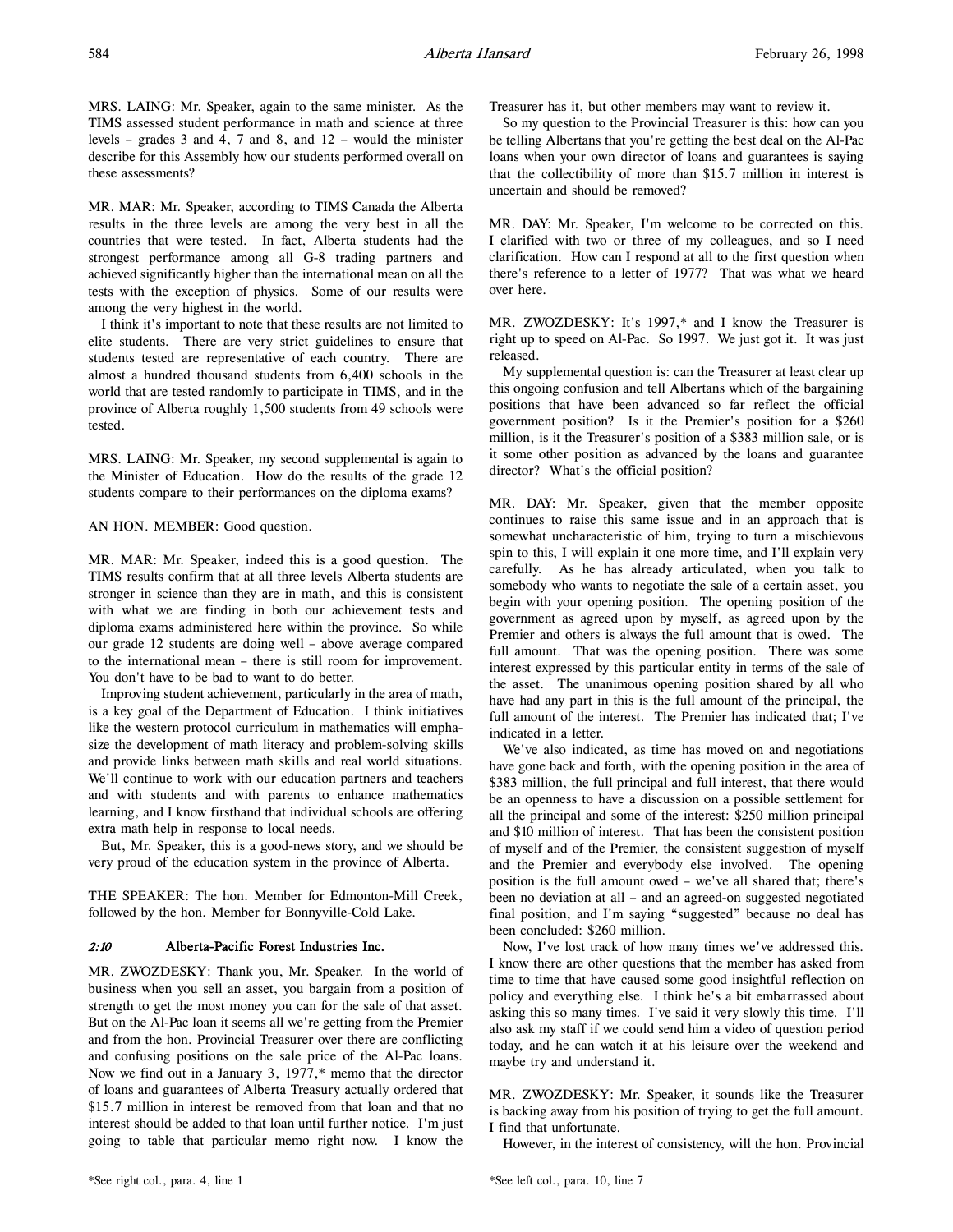Treasurer now table the documents surrounding Al-Pac that the Premier promised he'd table in this Assembly on February 12? Are you prepared to now table those documents, as the Premier promised?

MR. DAY: Again, Mr. Speaker, again, consistently and time and time and time again: if a deal is concluded, we will be happy to share every bit of information we can. This is what the Premier said, and this is what I agree with. Every document we can possibly share will be shared with the public on this. When you do an appraisal of an asset and you're out to determine its worth before you enter negotiations, you usually don't sit down with the other people that you're dealing with and share all aspects of your negotiating strategy. Usually not the best thing to do. I would think that the member understands that.

So I will say this again with sincerity. As the Premier has committed and as we agree 100 percent: if a deal is consummated, we will in fact make all the information available that we possibly can. We have the interests of the taxpayers of Alberta at stake here. We will not prejudice or weaken our negotiating position. There is no way we'll do that. But we will, if a deal is concluded, make available all the information we can.

THE SPEAKER: The hon. Member for Bonnyville-Cold Lake, followed by the hon. Member for Calgary-Buffalo.

### Roads for the Military

MR. DUCHARME: Thank you, Mr. Speaker. Canada's premier fighter training air weapons facility, 4 Wing Cold Lake, will commence the training of NATO fighter pilots in the year 2000. Every May they also host Operation Maple Flag, an international fighter plane competition. These events contribute great wealth to the provincial treasury and provide employment throughout the province. My concern is proper road access to the Primrose air weapons range. Without a proper road these training contracts are in jeopardy. To the Minister of Transportation and Utilities: as fighter pilot training is a resource to this province, why does this road not qualify for funding under the resource road initiative program?

MR. PASZKOWSKI: The resource road improvement program was actually established to recognize the pressure of moving resources such as oil, timber, and agricultural products. There are strict eligibility criteria for the resource road improvement program, and that includes that the road has to be a through road, it has to be available to public traffic, it has to move for the most part one of the resources that were identified – agricultural, forestry, or energy products – and indeed there has to be a minimum requirement of 25 trucks per day on that road. Those are the eligibility criteria of the resource road program. Unfortunately, this particular road does not meet any part of the eligibility criteria. That's why it doesn't fit under that particular program.

MR. DUCHARME: Mr. Speaker, to the same minister. Can the minister confirm that negotiations are scheduled between the federal government, the provincial government, and the city of Edmonton to cost share improved road access to Edmonton garrison?

MR. PASZKOWSKI: We're always supportive of our municipalities, working with them to find ways of supporting them and to see if there are ways indeed we can work together in partnership in establishing and dealing with the identified needs. In this particular case we will sit down with the DND, the Department of National Defence, and discuss this particular need. Obviously this will be passed on to the municipalities involved, whether it's the city of Edmonton or the municipality of Sturgeon or, in this particular case, the municipality of Bonnyville. Yes, we're more than prepared to sit down and work with all of the stakeholders that are involved.

#### 2:20

MR. DUCHARME: Thank you, Mr. Speaker. Again to the same minister: if I heard you correctly, you did say that you would be willing to undertake to negotiate with the federal government, the provincial government, and the MD of Bonnyville the cost sharing of this road to the Primrose air weapons range?

MR. PASZKOWSKI: That's very true. We have to realize this particular criterion is one that normally the local municipality is responsible for. In this particular year we've actually provided a million dollars to the municipality of Bonnyville for their regular road grant and an additional approximately \$850,000 in supplementary as well to help fund their road program. Of course, that is where that funding is supposed to look after those types of needs. Again, as I have committed, we will sit down with all the stakeholders and work with the stakeholders to see if we can provide an adequate solution for the hon. member's constituents' needs.

THE SPEAKER: The hon. Member for Calgary-Buffalo, followed by the hon. Member for Calgary-West.

### Jaw Implants

MR. DICKSON: Thank you, Mr. Speaker. In the mid 1980s oral surgeons in this province installed Vitek proplast teflon jaw implants in perhaps as many as 100 Alberta patients with a jaw disorder. These implants, it was subsequently discovered, were never approved by Health Canada and, in fact, have been the subject of a formal recall by the American Food and Drug Administration. The implants are responsible for major health problems, including an incurable immune condition and disintegration of facial bones to expose the brain through holes in the skull. My question would be to the Minister of Health: what responsibility does our Health Minister assume for notifying those Albertans who've received defective and dangerous implants?

MR. JONSON: Mr. Speaker, certainly Alberta Health has responsibility for ensuring the quality of insured services. With respect to particular medical devices, however, those devices are under the jurisdiction of the device evaluation division of Health Canada. That is the agency responsible for ensuring the safety and adequacy of medical devices. Another area of responsibility here, of course, is that of the Alberta Dental Association, which monitors practice and establishes overall medical practice guidelines in terms of dental treatment.

This particular device is, as I've said, the one that has been in use for a number of years. It is a matter, though, that is under the jurisdiction and the auspices of the agency at the federal level which has the ability to take action on it.

MR. DICKSON: Mr. Speaker, given that these are Albertans, given that it's oral surgeons licensed in the province of Alberta under nominally the authority of this minister who install these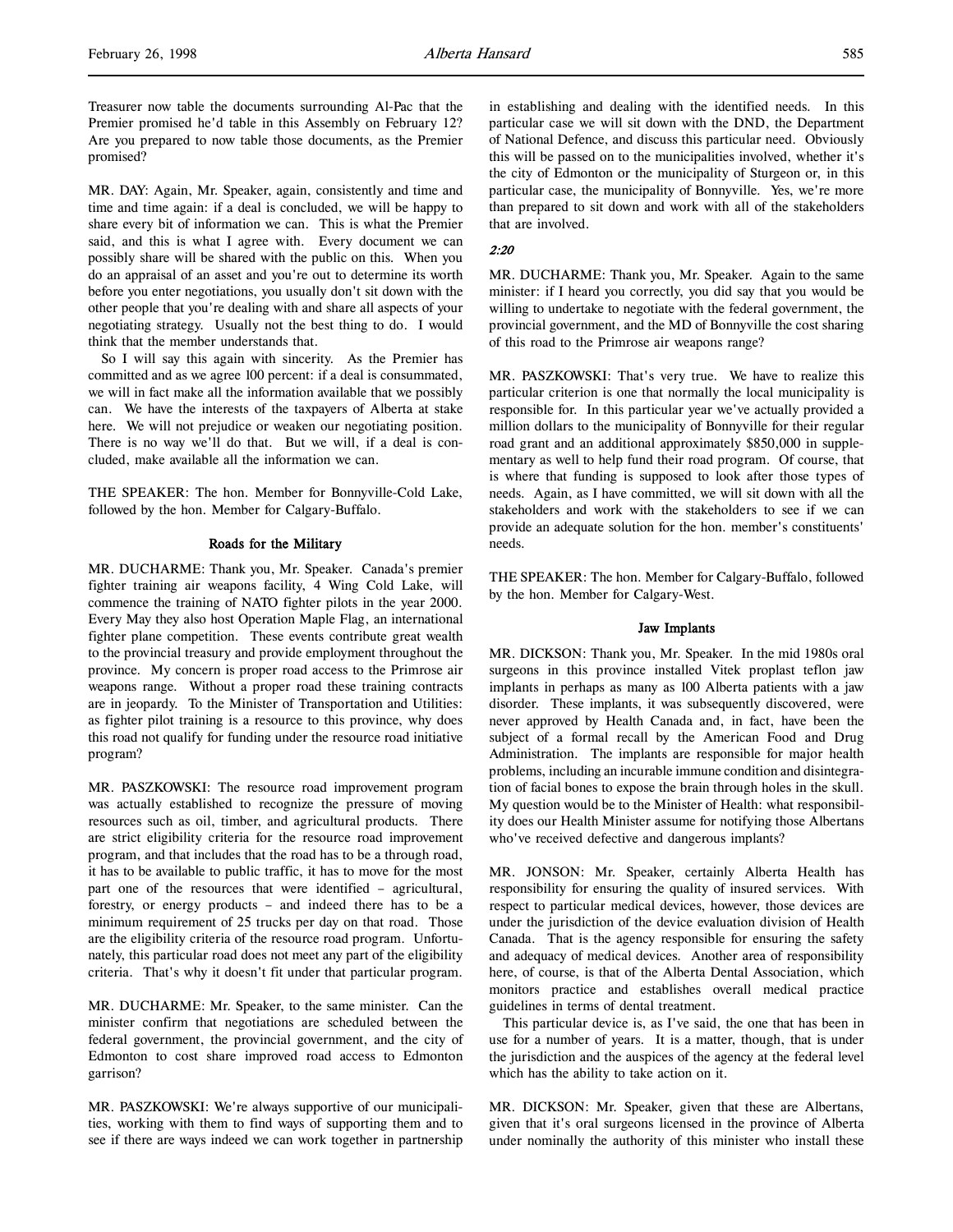devices, what legislative change will this minister undertake so that there's mandatory and timely notification to any Albertan who receives a dangerous appliance or device?

MR. JONSON: Well, Mr. Speaker, first of all, I'd like to emphasize here that I don't think there is any question here of the area of responsibility and jurisdiction with respect to dealing with the quality of these medical devices. We acknowledge that it is at the national level. This is probably, for that particular type of monitoring, an appropriate role for the federal government.

With respect to policing this particular area, we are certainly prepared to co-operate with Health Canada, to facilitate and to help in any way that we can regarding the identification and remediation or correction of this particular situation. But it does rest at the federal level, Mr. Speaker.

MR. DICKSON: My final question, Mr. Speaker, would be this: if the province won't accept responsibility for notification, I'd ask the Minister of Justice: will he bring in class action legislation in this province so that the legitimate claims of victims of product liability cases will not be frustrated by litigation costs?

MR. HAVELOCK: Mr. Speaker, we've evaluated class action legislation that's in place, for example, in British Columbia, and one of the difficulties associated with it is that it actually leads in some instances to frivolous lawsuits coming forward. It does encourage legal action, no question.

I know there are some members of the legal community who've been pushing for it. We took a look at it. We feel the existing legislation in this province is sufficient to allow those that have a common concern to join together and bring their action forward.

THE SPEAKER: The hon. Member for Calgary-West, followed by the hon. Member for Edmonton-Calder.

### Family Violence

MS KRYCZKA: Thank you, Mr. Speaker. Recently a young man pleaded guilty to assault causing bodily harm. The judge called him a coward for beating up his girlfriend, and he's been sentenced to five months in jail and one year's probation. He also ordered that during the probation, if the man dates another woman, he must tell her he has been convicted of an assault so she can decide whether she still wants to go out with him. My question is to the Minister of Justice. Given that domestic violence is a serious matter that is not tolerated, what initiatives is the government pursuing with respect to domestic violence cases such as the one described?

MR. HAVELOCK: Well, Mr. Speaker, this government does consider family violence to be a very serious offence, and it certainly is a priority for us. For example, domestic violence is one of the key strategies associated with our serious and violent crime strategy. Specifically, we've made changes to our department initiatives to ensure that both police resources and prosecutor resources are directed to serious and violent crime. All domestic violence cases are now treated as either a category 1 offence or a category 2 offence and prosecuted accordingly.

We've also, Mr. Speaker, received some support from Ottawa with respect to a couple of initiatives we have regarding bail. We have been pushing for a reverse onus with respect to bail in situations regarding domestic violence, and we've also asked for a clear right to appeal a Queen's Bench justice's bail review to the

Court of Appeal. Right now we cannot review a bail order unless there is material change in circumstance or there is an error in law. We are also looking at developing some new bail guidelines for our prosecutors, and we are reviewing all bail initiatives that we have in place.

On another note, Mr. Speaker, the courts have introduced some mandatory counseling for parents who are separating. I'd like to also mention that the Minister of Family and Social Services has been proactive in this regard, and they've allocated approximately \$9 million to women's shelters. Finally, Mr. Speaker, we have consulted extensively with Albertans during the past while. The Member for Calgary-Currie has been very much involved in that consultation. We expect to be introducing a bill very shortly to address this.

What I would like to end on emphasizing is that we as a government cannot guarantee the safety of our citizens. Nevertheless, when victims of domestic violence, or victims for that matter, access the system, they need to know that the system will be there to help them.

MS KRYCZKA: Mr. Speaker, my first supplemental question is also to the Minister of Justice. Given that it might be difficult to monitor or enforce this order, why do we have these punitive decisions when, in all likelihood, they cannot be enforced?

MR. HAVELOCK: Well, Mr. Speaker, the appeal period with respect to this particular matter has not yet expired, so I'll temper my remarks. Nevertheless, it's encouraging to see all the partners in the justice system, including the courts, attempting to use some creative ideas to resolve what is a very serious issue. Again, I want to emphasize this is a serious issue for this government, and domestic violence will not be tolerated. Here we have a case where a jail term has been imposed. There's been a probation order and an order to warn innocent people. I strongly support novel approaches which will in some way enhance the protection of our citizens.

As far as enforcing this order is concerned, with respect to this case, the individual was sentenced to five months in jail. I understand that the individual does live in Ontario. However, if the individual does decide to remain in Alberta, we do have a process in place to enforce that. Our supervision will include checking on offender contacts, including family and friends . . . [interjections] Mr. Speaker, I'm simply trying to be flexible in light of your ruling yesterday and answer the question effectively. [interjections] If you're concerned about it, listen; okay?

### 2:30

THE SPEAKER: Okay; let's move on now, please.

MR. HAVELOCK: In any event, Mr. Speaker, if the conditions are breached, then there will be consequences for the individual.

MS KRYCZKA: Mr. Speaker, my second supplemental is also to the Minister of Justice. Given that constitutional experts have raised concerns about this case possibly violating the Charter of Rights and Freedoms, what can and what will your ministry do to ensure that public safety and the rights of victims take priority?

MR. HAVELOCK: Well, Mr. Speaker, there certainly is a perception, which is widely held in this country, that the Charter has been used too often to protect the rights of the offender as opposed to the rights of the society or victims. Now, I want to say this very clearly, Mr. Speaker. When it comes to the rights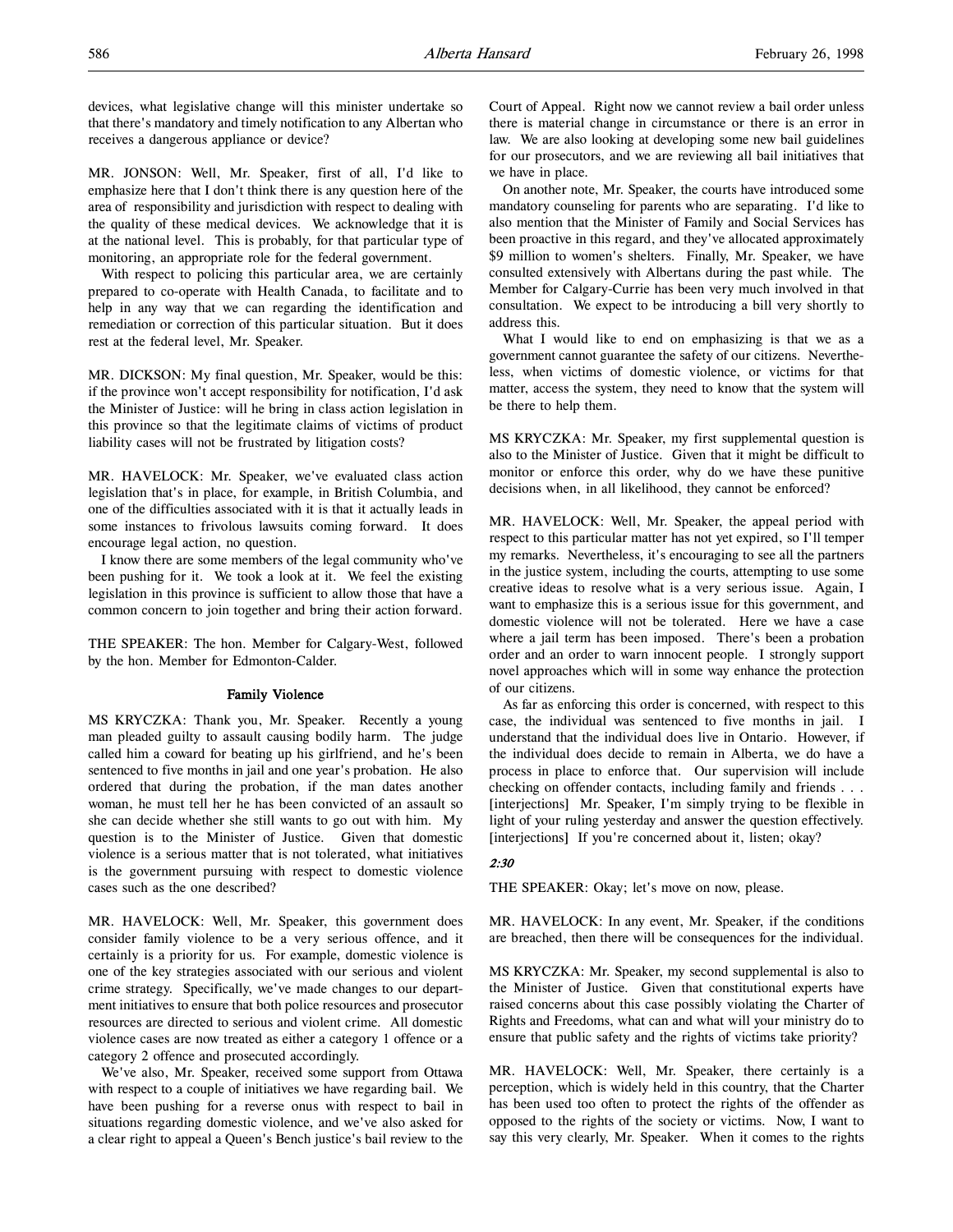of the offender versus the rights of society or the victim, we will support society and the victim. That's the approach we've been trying to take with respect to a number of initiatives we have in place. One example is the Victims of Crime Act. We've put into place a compensation program which will ensure that victims have access to and are given compensation. We are also pursuing a number of initiatives at the federal level. We are, for example, attempting to have the faint hope clause revoked because in Alberta we feel that a life sentence should mean a life sentence. We are pushing for changes to the Young Offenders Act, for example.

This government, Mr. Speaker, is committed to ensuring that those who commit offences are appropriately sentenced and/or provided with rehabilitation programs. So our priority is for the victim, and it's for society.

THE SPEAKER: The hon. Member for Edmonton-Calder, followed by the hon. Member for Calgary-McCall.

#### Long-term Care

MR. WHITE: Thank you, Mr. Speaker. Earlier today I tabled four copies of a statutory declaration used by nursing homes, which they're required to fill out in order to become an auxiliary hospital. Typically, all a nursing home has to do is indicate the number of long-term beds they operate in order for an application to be successful. For example, St. Michael's extended care centre in Edmonton indicated in their statutory declaration that they operate 75 auxiliary long-term care beds as well as 75 nursing home care beds. My questions are to the Minister of Health. In that St. Michael's extended care centre has indicated that they operate an equal number of auxiliary beds and home care beds, on what basis and what criteria has the minister set out to designate them as an auxiliary hospital?

MR. JONSON: Mr. Speaker, I'm quite sure that I responded to that same question yesterday. First of all, with respect to an auxiliary hospital, there are criteria set for the hospital, such things as the requirement that there must be regular physician visits and additional requirements of that particular nature. There is a certain expectation in terms of level of service, given that the patients are assigned to auxiliary hospitals and nursing homes according to a set of criteria known generally as the acuity or patient index. So that is the manner in which it is approached.

The other thing is, Mr. Speaker, that the hon. member may want to review the legislation. There is legislation pertaining to nursing homes. There is legislation pertaining to hospitals.

MR. WHITE: Mr. Speaker, given that the minister just mentions a set of criteria, why would the minister or the department not publish that list so that all can see what the criteria are against which applications are measured?

MR. JONSON: Well, Mr. Speaker, it's my understanding that legislation is published. The second thing is that as far as the system, the description of the case mix index, I'm certainly prepared to provide to the hon. member the overall system of indexing.

MR. WHITE: Given that the minister misheard my last question, again: sir, would you publish the list of criteria laid out against which applications for auxiliary hospital status are applied?

MR. JONSON: Mr. Speaker, I just want to be very clear. As I understand it, the member across the way has indicated that he wants to have criteria for auxiliary hospitals as to why the patients get in there. Well, because basically they are ill or in a fragile condition.

The auxiliary hospitals, I'd like to remind the hon. member, are an extension of our acute care system. The vast majority of people in auxiliary hospitals in this province have been treated in an acute care setting. They are moved to an auxiliary hospital for rehabilitation, further treatment, recovery. They flow through the system in that continuum.

### Speaker's Ruling **Brevity**

THE SPEAKER: The time for question period has now left us. I would just like to advise all members, though, that today we could deal with only 10 sets of questions. In fact, eight members are still on my list. Yesterday there were some 13 sets of questions.

I would also like to add this following assessment of my evaluation of question period today, as the timekeeper. I rose twice during question period, once to caution the Leader of the Official Opposition and to caution the Member for Edmonton-Strathcona for lengthy preambles.

In my review of question period it would seem to me that the exchange between the hon. Member for Edmonton-Strathcona and in this case the Minister of Intergovernmental and Aboriginal Affairs lasted some eight minutes. The exchange between the hon. Member for Edmonton-Mill Creek and the Provincial Treasurer lasted some seven minutes. The exchange between the hon. Member for Calgary-West and the Minister of Justice and Attorney General also lasted seven minutes. The only conclusion I can draw in all of this is that there must be something pertinent to the fact that some of us had the privilege of being the Government House Leader or the Deputy Government House Leader, because that's the only bind that I can find in this from the length of the responses.

We've made the comment about the preambles. Now next week let's try and work on focusing our responses, which might be just a little quicker, so we can deal with the eight private members who have still not had their opportunity.

At this point I hate to interrupt the daily Routine but His Honour the Honourable Lieutenant Governor will now attend upon the Assembly. We will resume the daily Routine once Royal Assent has taken place. The hon. Acting Premier.

### head: Royal Assent

### MR. DAY: Mr. Speaker, His Honour the Honourable the Lieutenant Governor will now attend upon the Assembly.

[Mr. Day and the Sergeant-at-Arms left the Chamber to attend the Lieutenant Governor]

[The Mace was draped]

2:40

[The Sergeant-at-Arms knocked on the main doors of the Chamber three times. The Associate Sergeant-at-Arms opened the doors, and the Sergeant-at-Arms entered]

THE SERGEANT-AT-ARMS: All rise, please. Mr. Speaker, His Honour the Honourable the Lieutenant Governor awaits.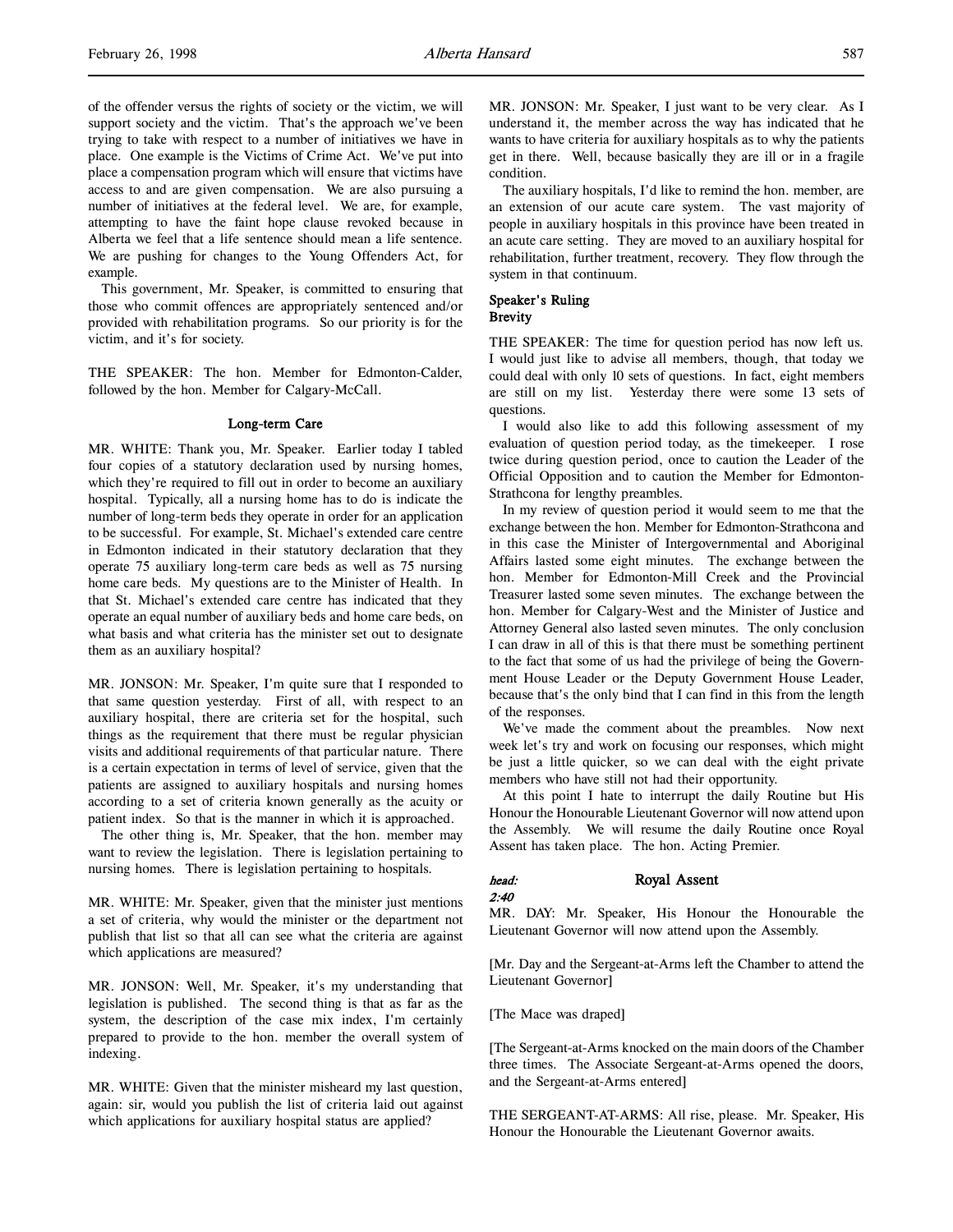THE SPEAKER: Sergeant-at-Arms, admit His Honour the Lieutenant Governor.

### THE SERGEANT-AT-ARMS: Order!

[Preceded by the Sergeant-at-Arms, His Honour the Lieutenant Governor of Alberta, H.A. "Bud" Olson, and Mr. Day entered the Chamber. His Honour took his place upon the throne]

#### HIS HONOUR: Please be seated.

THE SPEAKER: May it please Your Honour, the Legislative Assembly has, at its present sittings, passed certain bills to which, and in the name of the Legislative Assembly, I respectfully request Your Honour's assent.

THE CLERK: Your Honour, the following are the titles of the bills to which Your Honour's assent is prayed.

- 1 Protection of Children Involved in Prostitution Act
- 4 Libraries Amendment Act, 1998
- 6 Dangerous Goods Transportation and Handling Act
- 7 Rural Gas Amendment Act, 1998
- 8 Agriculture Statutes (Penalties) Amendment Act, 1998
- 9 Marketing of Agricultural Products Amendment Act, 1998
- 10 Regional Airports Authorities Amendment Act, 1998
- 11 Alberta Sport, Recreation, Parks and Wildlife Foundation Amendment Act, 1998
- 16 Appropriation (Supplementary Supply) Act, 1998

[The Lieutenant Governor indicated his assent]

THE CLERK: In Her Majesty's name His Honour the Honourable the Lieutenant Governor doth assent to these bills.

THE SERGEANT-AT-ARMS: All rise, please.

[Preceded by the Sergeant-At-Arms, the Lieutenant Governor and Mr. Day left the Chamber]

[The Mace was uncovered]

### head: Members' Statements

THE SPEAKER: Today we have three hon. members who've indicated their desire to provide a statement. We'll proceed in this order: first of all, the hon. Member for Calgary-Fort, followed by the hon. Member for Edmonton-Castle Downs, followed by the hon. Member for Whitecourt-Ste. Anne.

### Intergovernmental Infrastructure Program

MR. CAO: Thank you, Mr. Speaker. On February 20, 1998, I had the pleasure of representing the hon. Minister of Alberta Transportation and Utilities at a city public works celebration in Calgary. The celebration event took place with over 200 people representing communities, cities, engineering services, governments, and private companies. Mayor Al Duerr represented the city of Calgary, and federal minister Anne McLellan represented the federal government. They expressed their appreciation for the Alberta government's keen effort in the Canada/Alberta infrastructure works program and stated that Alberta has become the model for this federal/provin-cial/municipal partnership.

The 17 sewer improvement projects are vivid examples of how the government of Canada, the province of Alberta, and the city of Calgary can work together to meet the needs of citizens. This project was greatly accelerated thanks to the Canada/Alberta infrastructure works program, in which the federal, provincial, and municipal governments each agreed to pay one-third of the \$28 million in total eligible costs. It is vital for Calgary to maintain and improve its infrastructure to enhance the quality of life of its citizens. These projects presented today have resulted in some important benchmarks. All of Calgary's wastewater is now a hundred percent disinfected thanks to the addition of the Fish Creek ultraviolet light disinfection facility. In addition, many of Calgary's established communities are now better protected from flooding, and our drinking water at the Glenmore reservoir is also more secure.

These 17 projects just represent more to come. I know that the city of Calgary will receive between \$31 million and \$35 million in 1998-99, part of the transportation partnership grant and the north/south trade corridor development.

As a citizen raising a family in Calgary, I am very proud of our city, of our province, and of our government partnership.

Thank you.

THE SPEAKER: The hon. Member for Edmonton-Castle Downs.

### Domestic Violence

MS PAUL: Thank you, Mr. Speaker. I'm a survivor not a victim of domestic violence. A survivor. There are hundreds of survivors like me in every corner of this province. Many have taken the time to phone or to fax me over the past few months. What are they saying? They are saying that Members of this Legislative Assembly, their elected representatives, must at the very least pass a domestic violence bill during the spring session. Such legislation is a first step forward and only a short-term, stopgap measure. They are saying that in order to prevent and stop domestic violence and in order to let the healing begin, what is required is a comprehensive effort by this government to prevent domestic violence before it starts.

What does that mean? Mr. Speaker, it means a concerted effort by each and every one of us in this Chamber. It means we acknowledge that violence or abuse against a parent, a child, a spouse is not a Conservative issue or a New Democrat issue and it's not a Liberal issue. Consequently, I would ask each and every member of this Legislature to look inside and to ask what he or she has done to ensure that we have adequate emergency shelters for a spouse and children in need of a safe place; that support and assistance must go beyond a bed and food to include providing educational programs to give women and children in shelters time to heal and to be able to gain the strength to live a life free of abuse; that an education curriculum is in place so children learn at a very young age that violence against another human being is wrong and what to do when that violence is against them or someone they love; that educators, clergy, health workers all have the proper resources to identify and to respond to abuse and violence.

We all must ensure that every man, woman, child, senior, every person in this province feels free and safe to leave an abusive situation, trusting that they will have the support and services they need to be a survivor.

Thank you.

### 2:50

THE SPEAKER: The hon. Member for Whitecourt-Ste. Anne.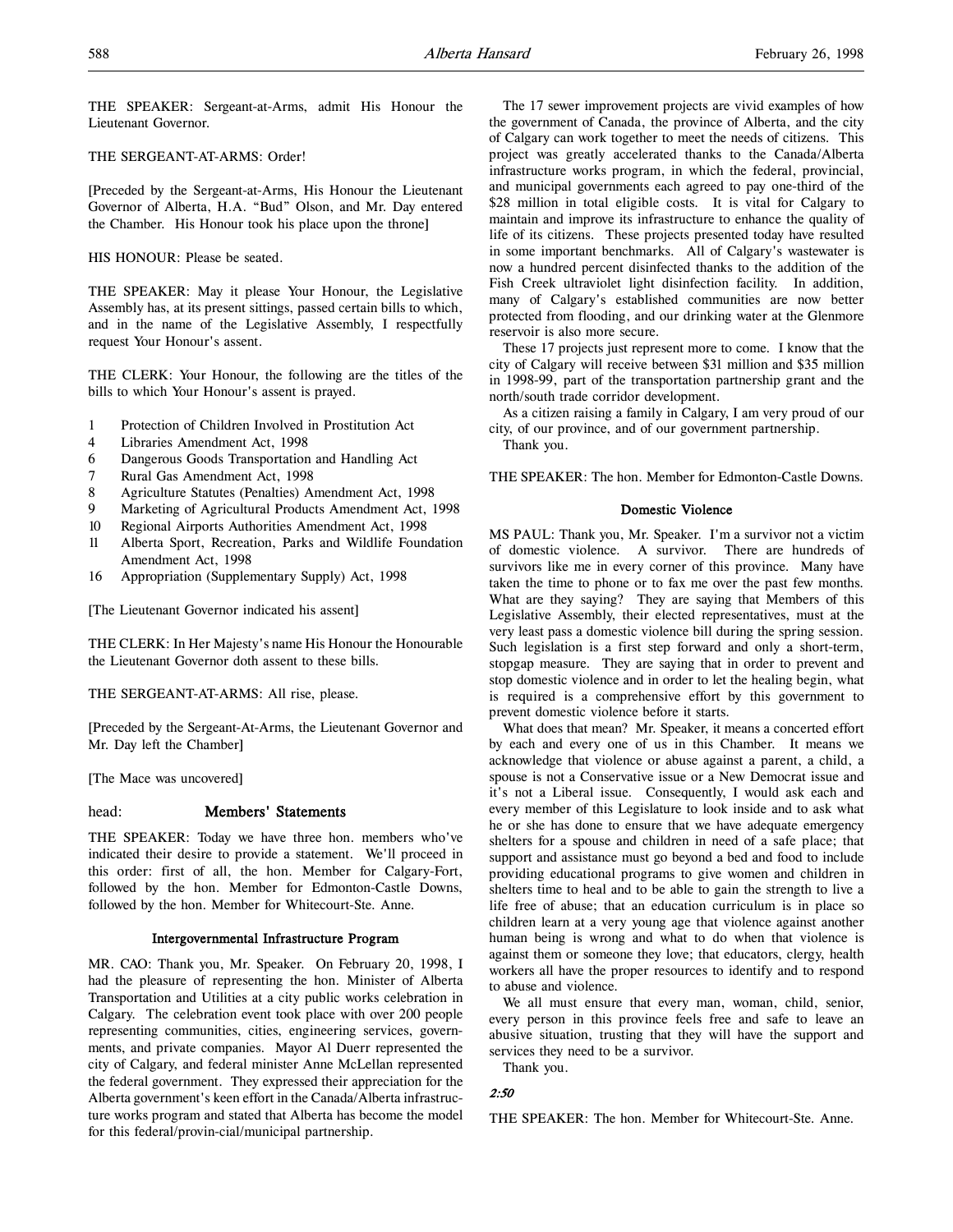#### Drug Abuse Resistance Education

MR. TRYNCHY: Thank you, Mr. Speaker. I would like to use this opportunity today to speak about an excellent program that strives to educate children about the perils of drug abuse. The program is called DARE, which stands for drug abuse resistance education. It is designed to equip elementary and junior high school children with knowledge about drug abuse, the consequences of abuse, and skills for resisting peer pressure to experiment with drugs, alcohol, and tobacco.

The DARE program, which educates children all across Canada, is a co-operative effort by the police, the schools, the parents, and the community working together. These people help Alberta's children make the right choices concerning drug use. DARE officers work with children to raise their self-esteem, teach them how to make decisions on their own, and help them identify positive alternatives to drugs. Through role-playing, the DARE curriculum emphasizes the negative consequences of drug abuse and reinforces the skills to resist peer pressure and intimidation.

DARE uses uniformed law enforcement officers to teach a formal curriculum to students in a classroom setting. Mr. Speaker, the use of uniformed police officers as instructors is one of the unique features of the project DARE. The officers selected for the program are talented in human relations and communication skills, and the officers are specially trained to present a 17 lesson instructional unit over 17 weeks at the school.

Mr. Speaker, a couple of weeks ago I had the good fortune of attending the grade 6 DARE graduation ceremony at Darwell school to witness the success of this program in my constituency. It is clear to me that this program is a positive experience for young Albertans. With so many temptations in the world today, an education program to teach students about the dangers of drug abuse is critical to the well-being of our children and their future. DARE programs are in 75 Alberta communities. The dedicated men and women of DARE offer Alberta's children a helping hand at an age when children need it most. I certainly thank them for their fine service.

Thank you.

### head: Projected Government Business

THE SPEAKER: The hon. Member for Spruce Grove-Sturgeon-St. Albert.

MRS. SOETAERT: Thank you, Mr. Speaker. Under Standing Orders I would request that the Government House Leader tell us what's happening next week.

Thank you.

MR. HAVELOCK: I'd be happy to give the member a blow-byblow description of next week. We will certainly work with the opposition, Mr. Speaker, to identify the sequence of second readings on Monday and Tuesday.

In the afternoon of Monday, March 2, we are looking at second reading on bills 3, 17, 18, and 20. That evening we will be dealing with Committee of Supply, and we're looking at the main estimates for Education in committee A and Intergovernmental and Aboriginal Affairs in committee B that evening also.

March 3 in the afternoon at 4:30 we're looking at dealing with bills 3, 17, 18, 20, 21, 22, and 23. I know that the opposition will be quite pleased to send all those through second reading very quickly. Then that evening we'll be in Committee of Supply dealing with the main estimates of Agriculture, Food and Rural

Development in committee C and the main estimates for Economic Development in committee D.

Wednesday, March 4, at 8 p.m. we will be working on the main estimates of Transportation and Utilities in committee B and Advanced Education and Career Development in committee A.

Thursday in the afternoon there has been Education designated through Committee of Supply. So we'll be dealing with the main estimates and then whatever we might be able to get to on the Order Paper at that time.

THE SPEAKER: Hon. members, before proceeding, might we revert briefly to Introduction of Guests?

HON. MEMBERS: Agreed.

head: Introduction of Guests

(reversion)

THE SPEAKER: The hon. Member for Calgary-Fish Creek.

MRS. FORSYTH: Thank you, Mr. Speaker. It's my pleasure to introduce through you and to you two people that are excited about seeing Royal Assent on Bill 1 and who have worked very hard for the children of Edmonton involved in prostitution. I've had many, many conversations in the last little while with them. It's DeWayne Brown from Crossroads and Maureen, who works with him. I'm sorry; I don't know her last name. I'd like to introduce them and have everyone give them the warm welcome of the Legislature.

THE SPEAKER: My office has received proper notice under the provisions for Standing Order 30.

The hon. Leader of the Official Opposition.

### head: Emergency Debate Cancellation of Surgeries in Edmonton

MR. MITCHELL: Thank you, Mr. Speaker. I rise to impress upon you the validity of this Standing Order 30, which, as you have mentioned, I gave you notice of in due course and within the time limit specified in our Standing Orders. I am asking that you rule that the matter contained in this Standing Order 30 is urgent and that it is consistent with the requirements of our Standing Order 30. For the record, I would like to read the motion.

Be it resolved that this Assembly adjourn the ordinary business of the Assembly to discuss a matter of urgent public importance; namely, the genuine emergency created by the cancellation of surgeries in the Capital health region due to a shortage of hospital resources.

I am guided today in my arguments, Mr. Speaker, by three important authorities that govern the proceedings in this House. I will be referring in my arguments to *Beauchesne* 387, 389, and 390. I will be referring, of course, to our Standing Order 30, and I will also be referring to your ruling on February 4 about a prior Standing Order 30 that we presented and which you declined.

I am not raising this ruling in any way to argue against that previous ruling. In fact, Mr. Speaker, quite the contrary. I am raising and referring to your ruling in my argument because I want to ensure that I address each of the points that you raised in your ruling, points which I think you made very carefully and which you made as a specific statement about how Standing Order 30s should be dealt with and argued properly in this Legislative Assembly. I will say that we were remiss in the way that we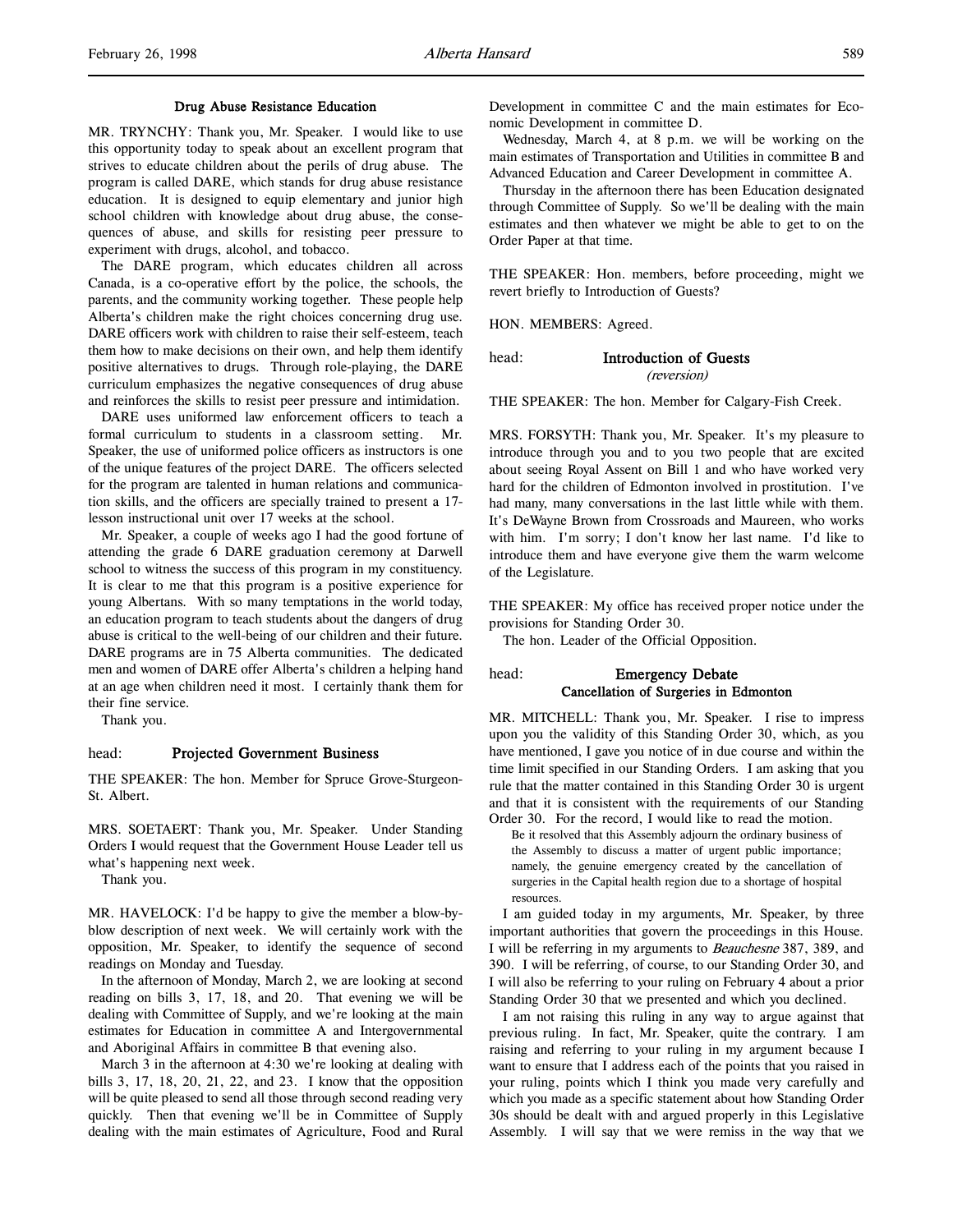presented our case last time and that you were proper, entirely proper, to point out that there were specific points that needed to be addressed, not the least of which is of course the emergency of the substance and of the need for urgent debate. I will do that in my presentation this afternoon.

I also want to say that I am not rehashing the Standing Order 30 motion that we presented to you on February 4, because the circumstance that I mention today, while similar, has progressed by virtue of the fact that it continues its urgency and has risen, has intensified, and by virtue of the fact that it is now broader in its application, its urgency has been enhanced and intensified.

I read, Mr. Speaker, from the authorities which I have noted just earlier. *Beauchesne* 387, in the section entitled Motions to Adjourn the House under Standing Order 52 to Discuss an Important Matter:

The Standing Order is clear that the question be specific and must require urgent consideration. It must deal with a matter within the administrative competence of the Government and there must be no other reasonable opportunity for debate.

Beauchesne 389 goes on to say:

The "specific and important matter requiring urgent consideration" . . . must be so pressing that the public interest will suffer if it is not given immediate attention.

Beauchesne 390 states:

"Urgency" within this rule does not apply to the matter itself, but means "urgency of debate", when the ordinary opportunities provided by the rules of the House do not permit the subject to be brought on early enough.

Standing Order 30 spends a good deal of time dealing with this issue. I'd like to highlight several points, Mr. Speaker. Under clause  $30(1)$  it is specified that

any member may request leave to move to adjourn the ordinary business of the Assembly to discuss a matter of urgent public importance of which written notice has been given to the Speaker at least two hours prior to the sitting.

It goes on under section 30(6): "An emergency debate does not entail any decision of the Assembly."

It goes on under 30(7):

(a) the matter proposed for discussion must relate to a genuine emergency, calling for immediate and urgent consideration . . . (c) not more than one matter may be discussed on the same

motion; (d) the motion must not revive discussion on a matter which has

been discussed in the same session pursuant to the provisions of this Standing Order;

(e) the motion must not be based on a question of privilege.

I would like, Mr. Speaker, then to summarize, if I might be so presumptuous, what I was able to garner specifically from your ruling on February 4. The issues that I have analyzed from that strong ruling are as follows. The argument on behalf of the Standing Order 30 motion must emphasize that there is no other reasonable opportunity for debate. It must also argue that those opportunities that were available were exploited. You were distressed that any opportunities we'd had in the previous case weren't properly exploited. It says that the earliest possible time was not used. In your ruling you said that, so we have to use the earliest possible time. You raised the issue of genuine emergency.

I could quote from your ruling. There are a number of very definitive statements in that specific ruling with respect to the need to use any reasonable opportunity for debate.

I've read all the comments given by the members on the Speech from the Throne and only two – two – indirect references to this subject matter, and they were done in only a few lines from all the text that was given.

Clearly, a definitive argument.

Those opportunities that were available were not exploited.

You argued, "I read the text and I read the debate earlier today, and I found very few examples relating to emergency bed problems in that debate." You argued that the earliest possible time must be used. This is you speaking, Mr. Speaker:

I read the questions, again in Hansard, that were raised on Wednesday last, on Thursday last, on Monday – yes, I read it yesterday as well; . . . and today was the first day that this question of emergency beds actually came up.

You specify in a number of different ways but perhaps none more clearly than in this statement: "So the question here is genuine urgency."

#### 3:00

Mr. Speaker, I would like to dispense with several minor issues that arise from the various things that I have read. I think that they are easily dispensed with. Clearly, you have already dispensed with the argument that we had to give proper notice. We have, and I thank you for that. Standing Order 30(6): "An emergency debate does not entail any decision of the Assembly." Clearly we're not asking for a decision; we're asking for a debate. Standing Order 30(7)(c) says that "not more than one matter may be discussed on the same motion." We are being very, very specific, as was consistent with your ruling, about what we are discussing, and that's canceled surgeries.

Next, section 30(7)(d):

the motion must not revive discussion on a matter which has been discussed in the same session pursuant to the provisions of this Standing Order.

The only time it was raised under a Standing Order, we weren't allowed to discuss it, Mr. Speaker. Rightly so. Now there is a qualitative and quantitative difference in the issue. It is, in fact, a different issue because of its intensification, the accumulation of problems, and because of the immediacy of the reports that we've heard today.

Finally, "the motion must not be based on a question of privilege." Clearly, Mr. Speaker, we are not raising this as a matter of privilege. We are raising this as a matter of important debate and in fact, of course, very urgent debate.

With Beauchesne, another specific and easily dealt with condition is that it must be "within the administrative competence of the Government." Clearly, this matter of health care delivery is directly within the administrative competence of this government. About that there can be no argument.

Beyond these  $- I$  don't want to say perfunctory  $-$  clearly more specific and less complex conditions, there are some powerful and important substantive conditions and issues that arise out of the three authorities to which I have referred. The first has a number of implications: there must be no other reasonable opportunity for debate if the Standing Order 30 is, in fact, to be legitimate. Mr. Speaker, the reports that I will refer to in arguing the urgency of the substantive matter of this issue were clearly available to us in this Legislative Assembly only this morning. This is all but the first opportunity for us to debate it.

There was one other opportunity – that was question period – and I used my time in question period to raise that matter. That, we could argue and I would argue very strongly, is a limited opportunity, given the nature of question period. If question period was always a reason for not allowing a Standing Order 30, then there would never be a need for Standing Order 30. Clearly that is not the condition contemplated by our own Standing Order 30. Secondly, I did point out that there has been one opportunity, and we used it.

Mr. Speaker, a third feature of this is: are there opportunities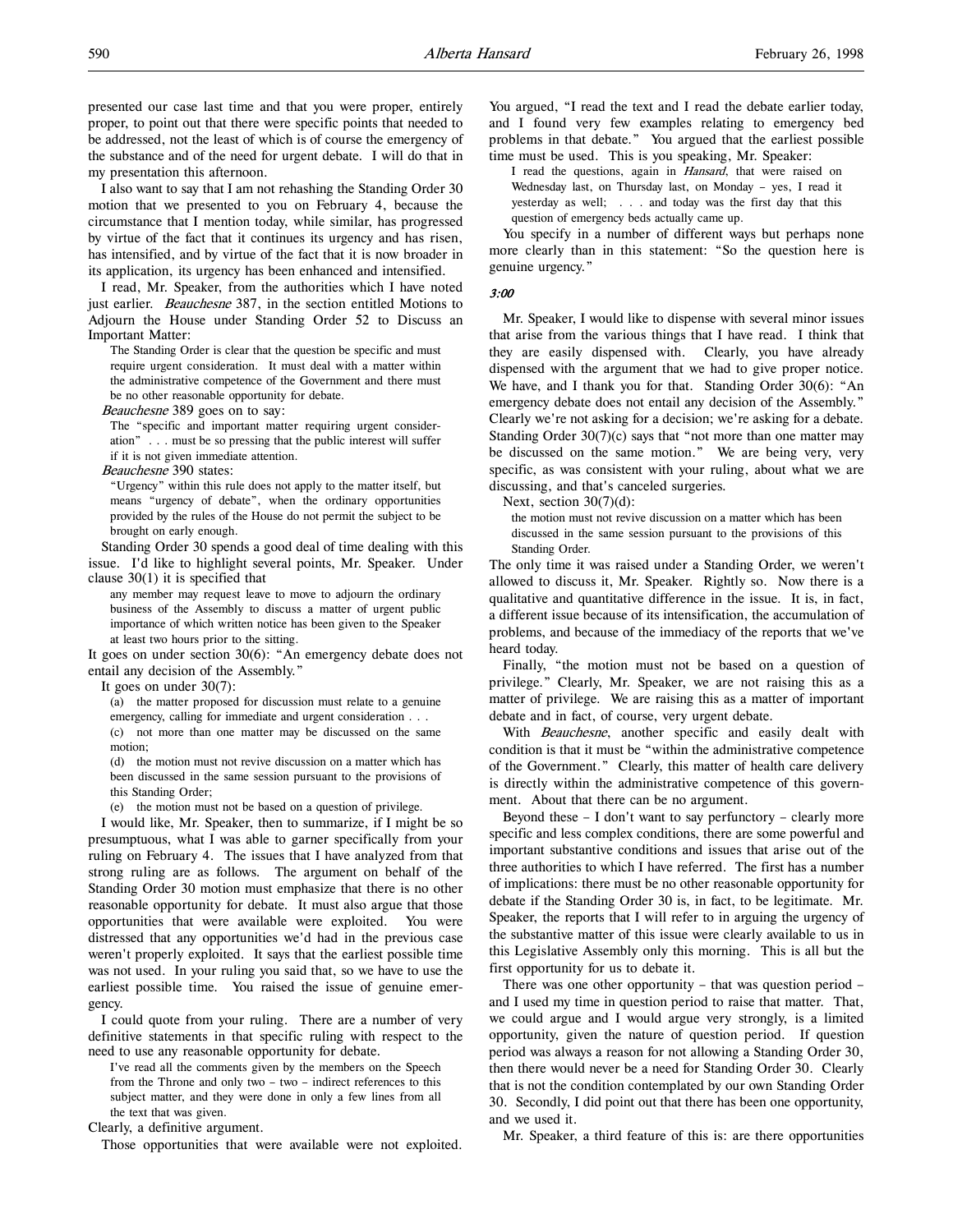in the normal course of the House over the next weeks, days, months that might be used to deal with this? You referred to that in your ruling. You in particular mentioned motions 546 and 562 on the Order Paper. I have looked at those. They clearly would provide an opportunity, perhaps in a general sense, to address this matter. They will not come up for debate in this Legislative Assembly this session, knowing what we all know about the scheduling of debates and private members' limited time to discuss motions of that nature and to get through the many motions that precede them. So I don't see those as an opportunity.

The estimates are past. The throne speech is past. The budget speech is past. If you assess what opportunities exist, I think that they are nil except for question period and perhaps the odd PMS. But again we come back to the issue. If PMSs and question period were sufficient to deny a Standing Order 30, then there would be no need for Standing Order 30s, and there clearly is.

One other point I should make about other opportunities: Health estimates do come up but not until March 9. That is too long a wait for the nature and the urgency of the matters that we are raising in the Standing Order 30. Lives literally are at stake, and certainly suffering and pain is a powerful and important issue in this context as well.

You also specified specifics. You felt that our argument was not focused and did not address the core issues. Mr. Speaker, we've been specific: it's Edmonton. We've been specific: it's cancellation of surgical beds, which has implications for the backup in emergency and so on. The backup in emergency, for example, is creating the problem of canceled surgery because the beds are being taken. But the substance and the core, consistent with your ruling of course and in all the authorities that I have mentioned, is the question of emergency and urgency. Beauchesne points out, of course, that from time to time this procedure has been referred to as an emergency debate and goes on to discuss very clearly the question of urgency, as does the Standing Order 30 and as did your ruling.

If I can just for a brief moment refer to some definitions of emergency. I pull out *Oxford*: a situation especially of danger or conflict that arises unexpectedly and requires urgent action. There are those who might think this wasn't unexpected, but it certainly wouldn't have been the government, and it wouldn't be for the right reasons. It is expected, if at all, for the very reasons that have created the problem. It shouldn't have arisen, and that's how we have to interpret that definition. As for urgency: demanding or requiring prompt action or attention pressing. Clearly, this issue falls well within those definitions and is very consistent with what Beauchesne, Standing Orders, and your rulings are talking about.

There are two issues that come out of these authorities about the question of urgency. One is the distinction in Beauchesne between the urgency of debate and the urgency of the substance. The two are not unrelated of course, Mr. Speaker. There is an urgency of debate, as I have outlined, because we have no other opportunities – this is the earliest possible time – and because of the substance of the problem. The substance of the problem, the urgency of the substance, of the issue, is the second feature of the urgency argument.

I have a number of points to make in that regard. They are, among other things, Mr. Speaker, that clearly the Edmonton area hospitals are canceling surgeries. In fact, reports are that Edmonton area hospitals are canceling all but the most urgent elective operations as intensive care units reach their limits and patients crowd emergency departments. In fact, there are three cases, for example, of aneurysms that have been defined as elective because: it's not likely that that aneurysm will burst today. We can play with definitions. They can play with definitions, but this is about people's lives. They are canceling clearly urgent surgeries that in any other context of properly delivered, properly managed, properly funded health care would be urgent surgeries. They have canceled heart surgeries this week. I defy anybody in this House to define heart surgery as elective. They are canceling elective operations.

### 3:10

Secondly, Mr. Speaker, early Wednesday 56 patients were waiting for beds in Edmonton's five hospital emergency departments. Admittedly, the number dropped to 31 by the end of the day, but that's a pretty significant number. Misericordia hospital, which is in the west end of Edmonton and has 32 medical beds, had 64 patients waiting for them. Eighteen of them were still waiting late in the afternoon. Two operations on children were canceled Wednesday because there was no room in the pediatric intensive care services in this city.

On Tuesday there was no room in local intensive care units for adults, so a northern Alberta air ambulance was diverted to Calgary. The Capital health authority is planning to reopen the Grey Nuns intensive care unit although they have not made the decision as to whether there would be new beds – I would say they can't because they don't have the money – or whether they'll just transfer those beds from somewhere else, the net effect being no extra beds and this problem still not being solved.

Last night chiefs of staff in the Mistahia region, that depend upon Edmonton for intensive care beds, were told: don't send them to Edmonton; they've got to go to Regina, they've got to go to Calgary, they've got to go to Vancouver.

I will summarize by saying that there is an urgency to this debate. That urgency in this debate exists because we have had no other time to discuss it early enough. We have not had opportunities which we have squandered previous to finding out about this. This is the first real chance we could have to discuss it, Mr. Speaker. But most importantly, there is urgency to this debate because of the substance and the stakes involved in the severity of this problem. We are talking about people's lives: children, our parents, our spouses, people whom we love and people who are our neighbours and about whom we should care all the time. We are talking about people who have been backed up, who can't get the surgeries they need and can't get the attention they need elsewhere because there are insufficient resources. While this minister has been reminded over and over and over again of problems of this nature, which are now accumulating to make this issue a different, qualitatively bigger issue, he has not taken the steps necessary to fix this problem, that must be fixed.

I ask you to rule that this is urgent, and I expect that we will have 15 people who will vote to call the debate after that.

Thank you.

THE SPEAKER: The hon. Minister of Health.

MR. JONSON: Thank you, Mr. Speaker. I would like to speak to the Standing Order 30 request for debate on the current high volumes of emergency room and intensive care unit patients in some regional health authorities in the province, in particular the Edmonton area hospitals.

Mr. Speaker, I would like to stress that while there was indeed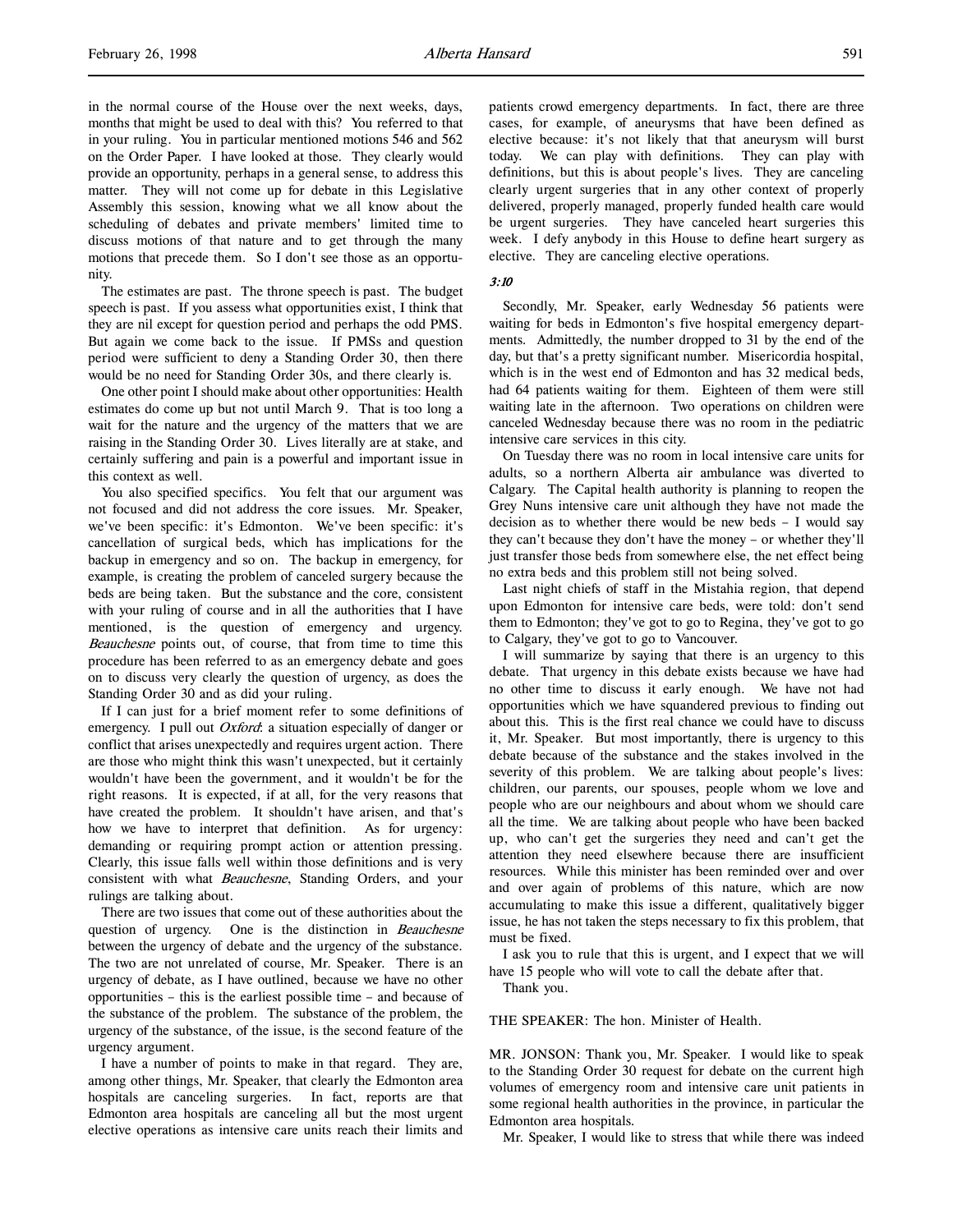a very high volume of emergency and ICU patients in some hospitals in the province over the past couple of weeks, the system is responding and coping, and there is no need for an urgent debate. As I have mentioned several times in the Assembly over the past few days, the months of January, February, and March are traditionally the periods of peak volumes of emergency room and ICU patient admissions. That is the case not only here in Edmonton but across Alberta and across Canada. Indeed, Mr. Speaker, I was advised this morning that ICU beds were in extremely short supply across western Canada and further advised that they were full across western Canada. In Alberta we are of course as a province part of western Canada.

These peaks happen for a variety of reasons. They happen because these winter months are the peak season for the flu, for pneumonia, for falls and injuries due to icy sidewalks and roadways. It is also a peak time for hospitals performing elective surgeries that were postponed during December because patients and staff did not want to be in hospital during the Christmas season. At the same time, some of our emergency wards have seen increased volumes over last year, making these wards even busier places during this peak time. However, Mr. Speaker, the essential point to be made here is that despite this peak time and the current high volumes, our hospitals, our regional health authorities are managing the situation, and they are managing it well.

Through the hard work of our doctors, our nurses, and our other hospital staff, all patients are receiving the care they need, and they are receiving quality care. Yes, there may be times during these peak times when there is a wait in the emergency ward before a bed is found for a patient in a hospital ward. But while that patient is in the emergency ward, they continue to receive the high-quality, professional care provided by our doctors and nurses and support staff. Indeed, I took the opportunity last night to personally visit the emergency rooms at the Royal Alexandra and the University hospitals here in Edmonton. Yes, they were busy, but they were managing well and providing the necessary care to patients. As well, Mr. Speaker, I would like to point out that as a result of some of the more overly dramatic media coverage of the situation of the past few days, I have received calls from several emergency room patients who wanted to clarify that the care they received was of high quality.

Finally, speaking about the two major health authorities and particularly the Capital health authority, I would like to highlight the fact that regional health authorities in this province have received significant funding increases both this year and for the coming year so that they can have the plans and processes in place to deal with peak volumes such as we are experiencing this month. As a result, Mr. Speaker, the Capital health authority has been able to open over 20 additional beds over the past few weeks to respond to the increased utilization and has plans in place to open beds and another IC unit in the Grey Nuns hospital in the near future. I think it's really important to emphasize that in January and February the Capital health authority has responded. It has opened 106 additional beds, 67 acute care and 39 in continuing care.

In conclusion, is there a peak demand in the emergency rooms and intensive care units across western Canada this week? The answer is yes. Are hospitals and hospital staff coping with the current high patient load? The answer is yes, Mr. Speaker. Are patients receiving the care they need despite this high demand and challenges facing them? The answer is yes.

Is there a situation requiring emergency debate? The answer, in my view, is no.

THE SPEAKER: The leader of the ND opposition.

MS BARRETT: Thank you, Mr. Speaker. I would like to speak to the urgency of the state of health care in the city of Edmonton in support of getting the approval to debate this important public policy.

The urgency is that when a patient is told that for her or his requirement for surgery the status has to be changed from urgent to elective, then you know you've got a crisis in the system. This is not the first time that has happened. It happened a few weeks ago in this city as well when every hospital was on red alert. Well, we have red alerts in this city all the time, have had for the last two years since the true effect of the magnitude of budgetary cuts really took hold.

#### 3:20

When patients' lives are at risk, when doctors are stretched to the point of saying: "I cannot admit you; there is no bed. I cannot perform the surgery. I have to change your status to elective because I cannot get you in the system" – and this has happened – then you know that you've got a problem. I believe that patients' lives are at stake, and I would not want to be one of the people in emergency right now. If it is as bad as it was last year, with waits sometimes of more than two days in the emergency ward, hanging around the halls in the emergency ward – and we know it's worse now – then surely this is a matter of urgent public policy.

I would conclude by saying, however, that this should never have happened. In 1993 the government told Albertans that it was going to cut health care, education, social services, and all the big departments by 20 to 30 percent over the following couple of years. [interjections] Well, it was up to 30 percent in some departments. The government then introduced legislation that said that if there's any budgetary surplus, it must go exclusively to the debt and not be available to help fix cracks in the systems, which I would have thought at least one of the 83 MLAs in this Assembly could have anticipated, given the magnitude of the proposed cuts. Not one person did that. The bill passed unanimously.

### THE SPEAKER: The hon. Government House Leader.

MR. HAVELOCK: Yes. Thank you, Mr. Speaker. I certainly agree with the Minister of Health that the Standing Order 30 by the Leader of the Opposition should be rejected. The Minister of Health was very clear in his arguments against this motion.

I found it also quite impressive that the minister took the time to personally visit various sites last evening to determine whether or not a true emergency existed. He determined that that was not the case. In fact, he has not relied on media hype or media reports to advance his position. He went and saw for himself and determined that no emergency exists.

We are not downplaying in any way the pressures faced by the Capital health authority and other regional health authorities at this time. This is an issue faced across the country, as the Minister of Health clearly stated. Other provinces in western Canada are facing the same pressures. This morning every ICU in western Canada was under pressure. Despite this peak time and the current high volumes, our hospitals and regional health authorities are managing the situation and they are managing it very well. The hospital staff are doing their best. The patients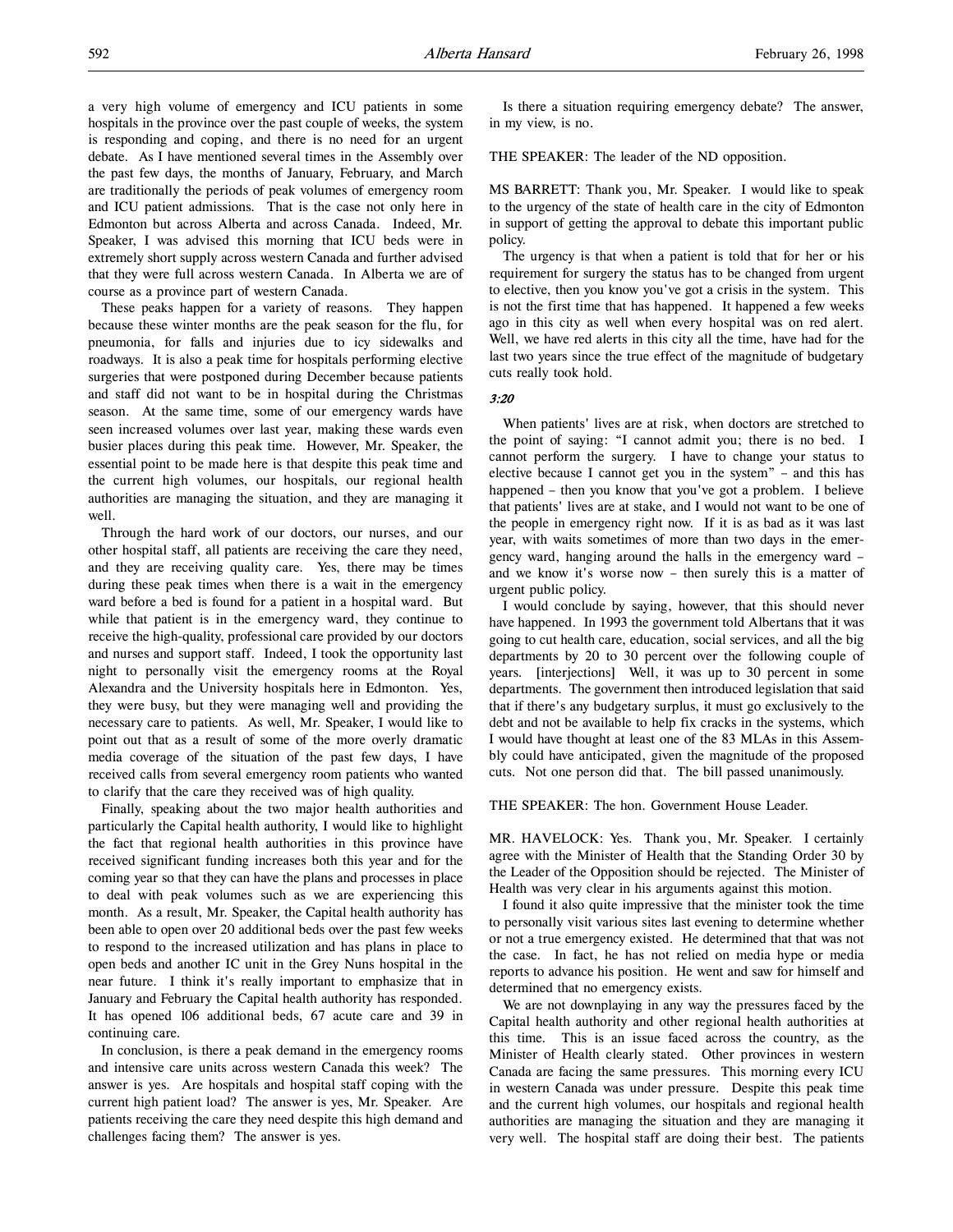are receiving the care that they need, and they are receiving quality care. That, again, can't be emphasized enough.

Mr. Speaker, we need to set the record straight with respect to what this debate is all about. It relates to the postponing of elective surgeries, not the cancellation but the postponement of those surgeries. And who has postponed those surgeries? The medical profession. The doctors determined that some surgeries could be postponed in order to deal with the peak issue. Who better to make that decision than the people who work in the field every day?

Mr. Speaker, you've ruled earlier this session, in particular on February 4, on a similar Standing Order 30. It was brought by the hon. Member for Calgary-Buffalo to discuss the shortage of emergency beds in the province. The matter before us is not significantly different from that discussed on February 4. The previous discussion related to a shortage of emergency beds in the province. Now, while worded somewhat differently, the practical effect of this motion is to debate the emergency bed situation again, albeit restricted to Edmonton. After hearing the matter on February 4, you ruled that the request for leave was not in order, and I would like to refer to Standing Order 30(7), which states as follows:

A motion under this Standing Order is subject to the following conditions . . .

(d) the motion must not revive discussion on a matter which has been discussed in the same session pursuant to the provisions of this Standing Order.

Mr. Speaker, I was quite surprised that the Leader of the Opposition would actually refer to this Standing Order, because it clearly undermines and in fact nullifies his argument. We have heard this before, and this is simply an attempt to word it in a slightly different way to raise the same issue which you previously ruled could not be raised.

To emphasize, I would say that you have dealt with this earlier in the session and that the Minister of Health and the government are monitoring this situation very closely. Clearly, there is no need for an emergency debate under Standing Order 30 to address the issues of emergency beds in Edmonton. Additionally, Mr. Speaker, given the latitude in debate afforded to the Leader of the Opposition, I believe any further discussion would be superfluous. Quite frankly, he's already debated the motion.

THE SPEAKER: The hon. Member for Calgary-Buffalo.

MR. DICKSON: Thank you, Mr. Speaker. Thank you very much. I wish to supplement the comments of the Opposition House Leader, and I want to make this point. In an effort to provide you with the most current information we could possibly obtain, my colleague for Edmonton-Glenora, the Opposition House Leader, attended at 2 o'clock this afternoon a news conference held by the Capital health authority. I might add parenthetically that everything the minister told us is effectively stale news.

Notwithstanding the announcement that the Minister of Health reiterated today, here is what the Capital health authority reported at 2 o'clock this afternoon. They confirmed – I've got some transparencies, and I'm going to summarize them as briefly as I can – that in the last week 210 surgical procedures have been postponed. On February 17 there were 25 surgical operations postponed. On February 15 there were 26 postponements. On February 19 there were 19. On February 20 there were 34. On February 23 there were 39; on February 24, 27. On February 26, 40 surgeries had been postponed.

Janet Davidson reported at the Capital health authority news conference just an hour and a half ago that – and this is a paraphrase, not a precise quote – we need more resources to do the job. This is in the words of the acting CEO of the Capital health authority. Mr. Speaker, I'm not a physician; you're not a physician. But the woman whose task is to be acting CEO of the Capital health authority reported just an hour and a half ago: we need more resources to do the job, and this is not acceptable. Now, that's the closest paraphrase we're able to provide in the absence of Hansard.

Now, as I said, some of us here don't have a medical background or a medical degree, so we have to rely on the best evidence we have from those people who are properly qualified and accredited to do that. I'm informed that in the Capital health authority, nonemergency surgery includes both urgent elective procedures and elective procedures. Urgent elective means as soon as possible. That includes some of those 210 procedures that this week were not able to proceed, 210 Albertans that were not able to get the services that they require. Surely we're not to a point of having to somehow make some definition of how life threatening an injury is before it warrants the treatment of a genuine emergency.

I think, frankly, as I understand the minister's comments, that he's trying to create a bar that's wholly unacceptable. We're here to respond as a Legislature to the needs of our constituents. In fact, given the information that we receive from the professionals, the information we receive from the people entrusted by this minister to deliver health services and to provide health services to the people in the Capital region, surely we have to take that advice. We have to respond to the needs that they've identified.

If that doesn't constitute a genuine emergency, Mr. Speaker, within the way you characterized and phrased that the last time you dealt with a Standing Order 30, I can scarcely conceive of one that would meet those terms.

Those are the comments I wanted to make, Mr. Speaker. Thank you.

#### 3:30

THE SPEAKER: The hon. Member for Spruce Grove-Sturgeon-St. Albert.

MRS. SOETAERT: Thank you, Mr. Speaker. Very briefly I'd like to speak about the urgency of supporting this Standing Order 30. I think the best way to bring it to light for all members of the Assembly is to give actual examples of people who are waiting or who have been bumped. Then I think when we look at their lives, maybe we'll realize what a crisis we are in and how urgent this is.

Diane Nadeau phoned me. Her husband is waiting for a kidney transplant, but in order to have that, he has to have an angioplasty first. He was booked for an angioplasty; a day before it was canceled. I think if you were waiting for a kidney and waiting for that procedure and your health daily deteriorates, I would call that urgent.

Jim Goulet needs a hip replacement. He's on a 21-month waiting list. He uses crutches and a wheelchair to get around. I think if you were Jim, you would find that we're in crisis and that this debate is certainly worthy of urgency and worthy of doing.

Those are two serious ones. Two that we might consider minor would be maybe Sam Coyes, who's waited since last September for carpal tunnel surgery, not major in maybe our lives, but if it continually affects you daily and if you cannot do what you're used to doing every day, I think that might be considered urgent to you.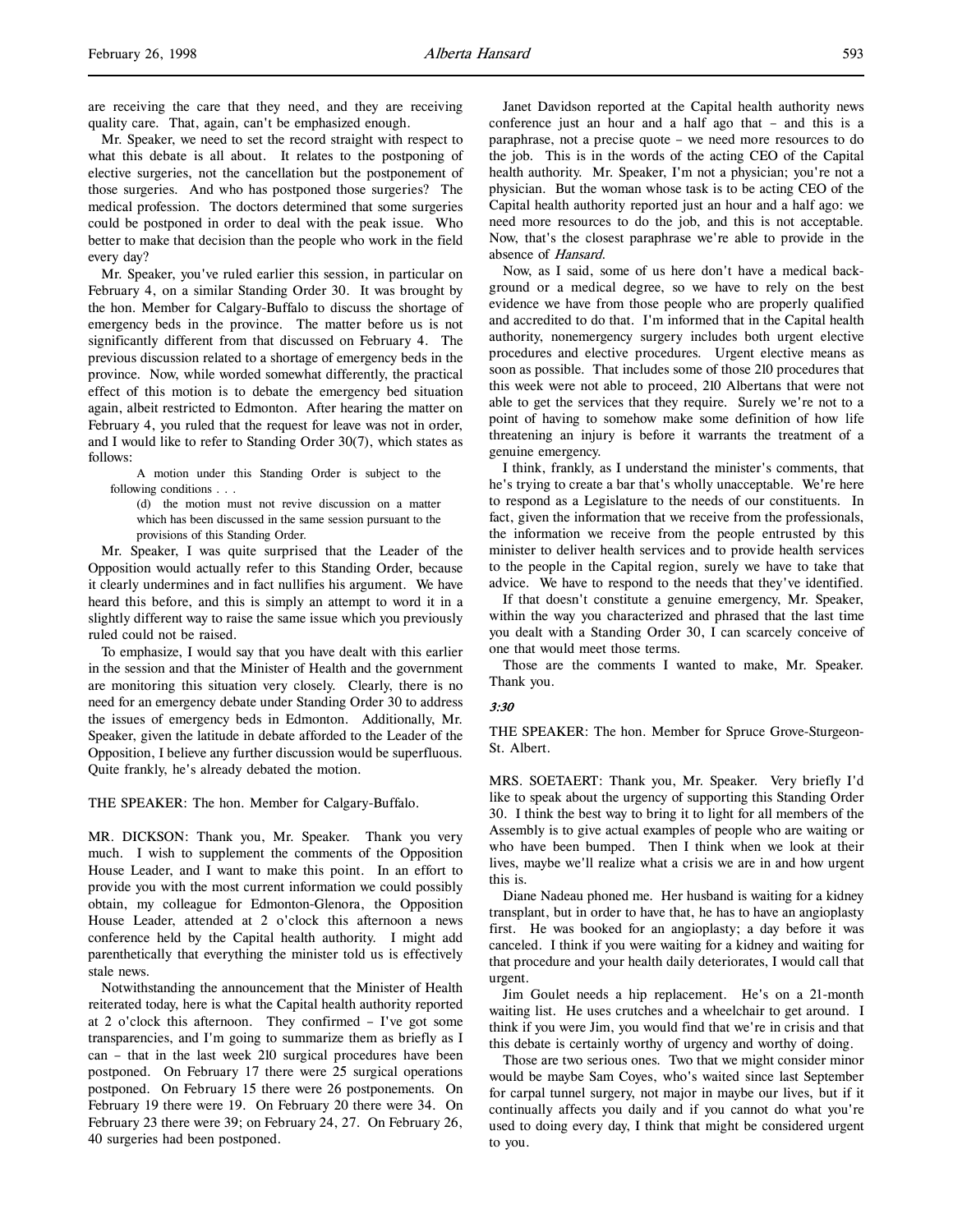John Balsillie, who had an injury last October, off work for a long period of time, is now back at work, but it is still affecting his work. His surgery is supposed to be in May. However, after today's news they doubt that it will be.

Mr. Speaker, I would say that when you put people's faces and names to waiting lists, maybe there's a feeling of compassion and urgency in this Assembly. These are real people trying to get on with their lives, trying to take advantage of the opportunity of living and working in Alberta, and they are being denied that opportunity because of this government's lack of vision and lack of funding.

So, Mr. Speaker, with those brief comments about real people who are waiting, I would urge that this is an urgent debate and worthy of our time in this Legislature.

THE SPEAKER: The hon. Member for Edmonton-Glenora.

MR. SAPERS: Thank you, Mr. Speaker. I at first hesitated to participate at this point in the debate, and then I thought that I could add just a couple of facts for your information, as this ruling is yours and yours alone to make at this point.

I did have the opportunity to attend the press conference that was put on by the Capital health authority. They certainly felt that this situation was so unique and so urgent and so specific to this time and this place, this province, that they took the unprecedented step of holding a press conference to let the people of this region know that they can expect to have surgeries canceled, that they can expect to have procedures delayed, that they can tell their patients and their loved ones that their medical treatment is not going to be able to go ahead because of the lack of capacity in the Capital health authority. Mr. Speaker, that information was shared between 2 and 2:45 this afternoon.

Mr. Speaker, I had an occasion last evening of an individual calling me at home and saying: "Would you please do something about this? Would you please do something about this now? You're my MLA; you're the only person that I know that I can talk to about this, because talking to my doctor doesn't get me moved up the waiting list. Writing a letter to the Health minister doesn't get me moved up the waiting list. I need your help."

This Assembly has an obligation to the people of this province to put their needs first, to make their priorities our priorities. This is clearly a priority for Albertans. It's clearly a priority for particularly the people in the Capital health authority and all of those who depend on services in the Capital health authority. In my experience I have not been apprised of a situation that's more urgent than the one that presents itself today.

Thank you.

THE SPEAKER: The chair has listened very attentively to the arguments put forward and has copious notes in front of him as a result of all that's been said this afternoon. It's quite clear and at the start it was indicated that this particular notice was provided to my office two hours before the start of the session. So the requirements of Standing Order 30(1) have been met.

All the copious notes, all the copious statements I think will come down to the following. In listening to the Minister of Health, the Minister of Health did say that this was a problem across western Canada. In listening to the hon. Government House Leader, he repeated that and also pointed out, "We need to set the record straight [as] to what this debate is all about."

The conclusion of the chair is that there is some urgency with respect to this and it probably is in order to have this matter and the record set straight.

So under Standing Order 30(3) I rule in favour of the motion,

and I shall put the question. Shall the debate on the urgent matter proceed to a vote of the Assembly? All those in favour of proceeding with the urgent vote, please say aye.

SOME HON. MEMBERS: Aye.

THE SPEAKER: Those against, please say no.

SOME HON. MEMBERS: No.

[Several members rose]

THE SPEAKER: According to Standing Order 30(4)(a), "if 15 or more members rise accordingly, the Speaker shall call upon the member who asked for leave."

The hon. Leader of the Official Opposition.

MR. MITCHELL: Mr. Speaker, thank you very much for your ruling. I appreciate your patience in listening to our arguments for urgency, and I appreciate greatly your ruling that allows us to debate some very important matters that are affecting health care delivery in the Edmonton region.

Mr. Speaker, what we are talking about is a question of how this regional health service has failed and is failing many, many of the people of the region and in northern Alberta as well because they cannot meet the demand. There are inordinate and consistent and persistent waits at emergency operating rooms. There have been 2,500 red alerts, and there have been incidents at every major hospital in the Edmonton region where emergency care services have been shut down.

This has been accumulating and intensifying. Yesterday we found that 56 people could not find beds in this city in the morning. That diminished to 31 by the afternoon. Still far, far too many people could not find beds. Surgeries have been canceled, Mr. Speaker – and these are important, significant, urgent surgeries – because there are insufficient medical beds to take care of people postsurgery. There are insufficient medical beds to take care of the people postsurgery because people with emergency requirements have been put into those beds.

The argument was made earlier that somehow these were elective surgeries. The government is playing with definitions. Five years ago things that today are being called elective were urgent in the sense that they were done immediately, quicker than immediately because of the nature of the problem for which people required the surgery.

The minister continues to say: well, this is just an aberration; we always have a period of time in the winter when pressures rise. Well, Mr. Speaker, if it is because of the flu, as he says it is, flu epidemics generally last from six weeks to two months. Flu epidemics lasting from six weeks to two months are no longer merely a cyclical spike. They become one-sixth of the entire term or period of health care delivery in this city, which is a significant chunk of time for resources to be so significantly underfunded and underestimated. Not only that though. The pressures on emergency services aren't just because of spikes. There is a consistent and continuing increase in the number of emergency visits in this city. In 1995-96, that fiscal year, there were 230,000 emergency visits. In '96-97 there were 238,000. This year, '97-98, they have increased to 256,000. Funding has not kept pace with that.

### 3:40

The minister argues and lists a litany of initiatives that he says he has taken. Well, given that today the problem still exists, his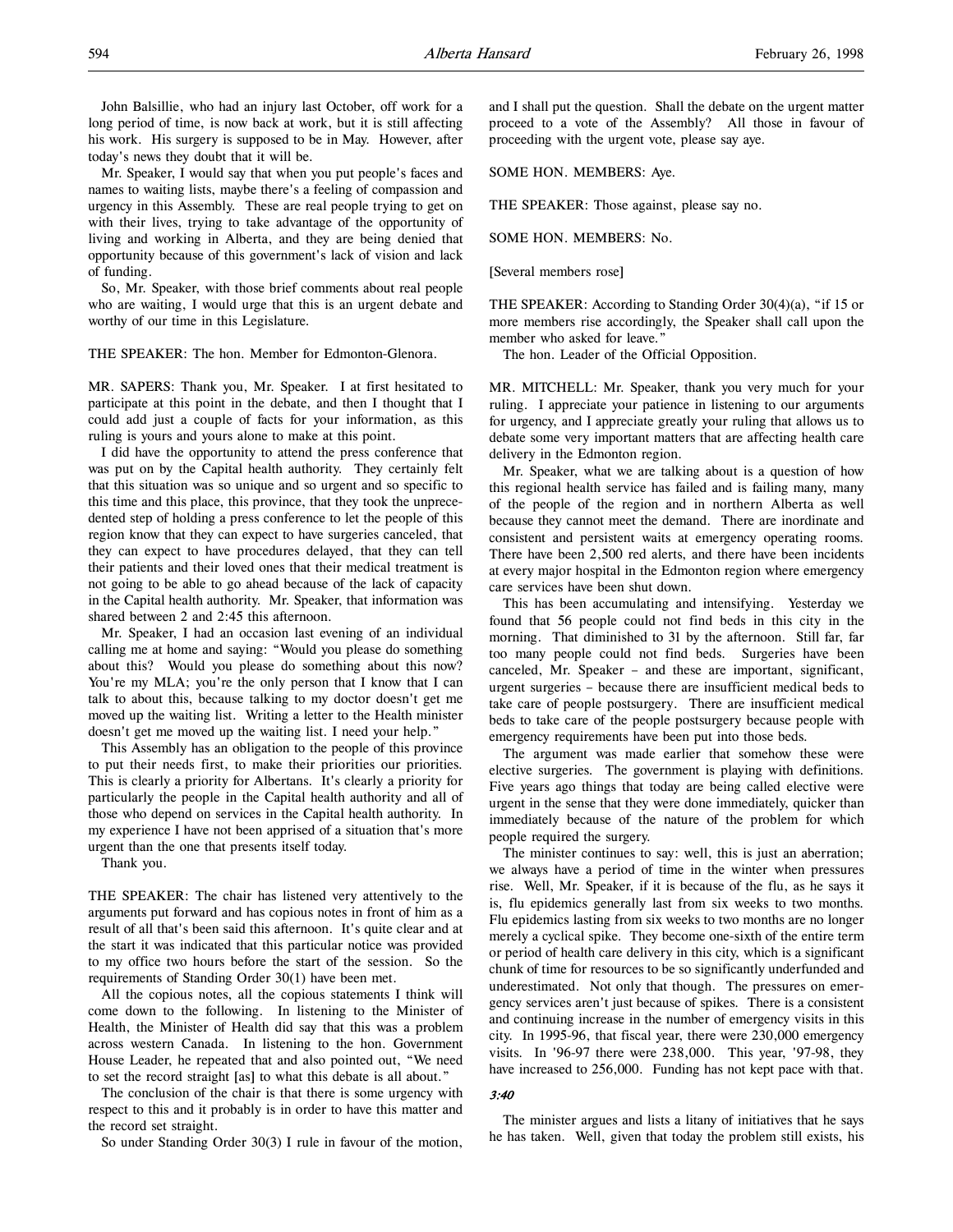arguments defeat his own case, because if the initiatives that he was taking were sufficient, these problems would have been solved. It isn't sufficient for the minister to argue in defence of his case that he's spending more money or that he is taking these steps if in fact those steps are not working. The question here isn't how much money he can spend, although he has to spend more. The question here: let's hold him accountable for the results, for the effectiveness, for the productivity. Let's hold him accountable for the fact that he has created and has failed to solve these problems in the city of Edmonton.

These are not statistics and these are not problems that can be dismissed out of hand in some technical, administrative, empirical way, Mr. Speaker. These are people, and my colleague from Spruce Grove-Sturgeon-St. Albert made it very clear what in human terms is at stake here and who is being affected.

I guess the question that I have to ask – and I ask myself this question often; I've asked the government this question – is: what does it take, what would it take to clearly indicate to this government, to the minister, to the Premier that there is a significant problem? What does it take for them to consider at a human, compassionate level that while a hip may not be urgent in some contrived sense that conditions in the health care system now have forced people to determine, they are urgent for somebody who is in consistent and continuous pain because they haven't had the hip operation? How do you dismiss that? How can members in this House, any member in this House, simply dismiss that? How long is that elderly person supposed to walk with crutches or with a walker or use a wheelchair because they simply are in too much pain to function properly?

Somebody once said to me that one of the things that distinguishes a Conservative is that they can't imagine what it's like to be somebody else. How do we determine, how do we make them imagine what it's like to be those 200 people who have had their surgery canceled in the last week? How do we accumulate in their minds the human impact, the human terms, the human stakes that are involved in those statistics? We can't continue to receive denials in the face of obvious empirical evidence and obvious human evidence that this has gone on long enough. A competent Health minister would have fixed the problem. In any other of the analogies that this government makes to business, any vicepresident of any firm or any senior manager of any firm who failed to fix the problems, who demonstrated this level not only of incompetence to fix the problem but clear denial in the face of evidence, that person would be fired. That's how you create efficiency in that.

Mr. Speaker, there are specific initiatives that can be taken. One is that there must be adequate nursing services in this city. Beds are closed because there are not enough nurses. Nurses are worked off their feet. They are overworked, clearly, at this time. Those nurses need to be supported, as appropriate, with other forms of health care workers, LPNs and so on. There are insufficient numbers of those kinds of workers. We need to hire more health care workers.

Doctors, Mr. Speaker, are under undue pressure. We had 46 surgeons in this city three, four years ago. Today we have 21 surgeons. The population has gone up in that period of time. The age of the population in this province has gone up during that time. If 46 surgeons were busy four years ago, it is very, very difficult to see how 21 surgeons can maintain adequate service given the nature of the pressures, given the nature of population demographic changes in this province. If you need more statistics, it's clear that emergency requests and emergency requirements have gone up.

Doctors, Mr. Speaker, are under duress as well. The morale

problems that affect all health care workers in this city are many. Certainly the statements and the reports that there is a serious morale problem don't come because people are disinterested, don't come because they've lost their commitment to public service and helping other people. Those come because they are overworked and cannot ever seem to accomplish the task for which they have been trained, which they are driven to accomplish, because they want to make those contributions to other people, because they don't have the resources to do it.

I don't know, Mr. Speaker, what it takes to make this government understand that there is a question of resources. Yes, they say: well, you don't solve problems by throwing money at them. At some point, though, there is either enough money or there isn't, and all the evidence suggests and points out very, very clearly that there is not enough money.

We need medical beds. We need surgical beds. We need to open up surgical rooms so that the surgeries can be done. We need emergency backup beds so that the people coming into emergency don't shunt aside the people who need a medical bed for postoperative care. We need, Mr. Speaker, a proper assessment of what resources are required in this city, and we need a government that will address consciously and properly and conscientiously the need for those resources. We need to have a public health care system that can meet the demands of people in this province and in this city. We do not need to be creating more and more pressure to develop a private health care system just because a government perniciously will allow the public health care system to be eroded.

There is a need. There are policy alternatives that could be implemented, and there is sufficient money to do it. What we need is a government that has the decency and the compassion to understand that people are what is at stake in this issue.

#### THE SPEAKER: The hon. Member for Medicine Hat.

MR. RENNER: Thank you, Mr. Speaker. I'm pleased to participate in the discussion this afternoon. I think that the debate that we're having is probably a healthy one, but we need to put this all into perspective. There are a number of points that I think need to be made with respect to the Leader of the Opposition's motion.

First of all, as the Minister of Health indicated, there are circumstances that to some degree are predictable, to some degree are not predictable. We do have a system that is coping with the extra pressure that it finds itself in at this point in time, and the fact of the matter is, Mr. Speaker, that it would be from a practical point of view, from a practicality point of view, impossible to have a sufficient amount of capacity within the system to deal with all extremes. I don't think anyone could argue with that.

It is necessary from time to time to use the existing capacity, use the capacity of any system in such a manner as to manage through critical use times. I think that that is what we are seeing, particularly here in the Capital region. I think that it would be imprudent on behalf of the management within the Capital region for them to ensure that there is sufficient capacity to handle elective, nonelective, and emergent cases on the basis of 365 days a year in perpetuity just in case there was that additional demand. I think that any manager of any system – and I'm not referring specifically to health care – has to have contingency plans in place and has to be able to deal with things in an orderly manner. Frankly, I think that that is what we're seeing at this point in time.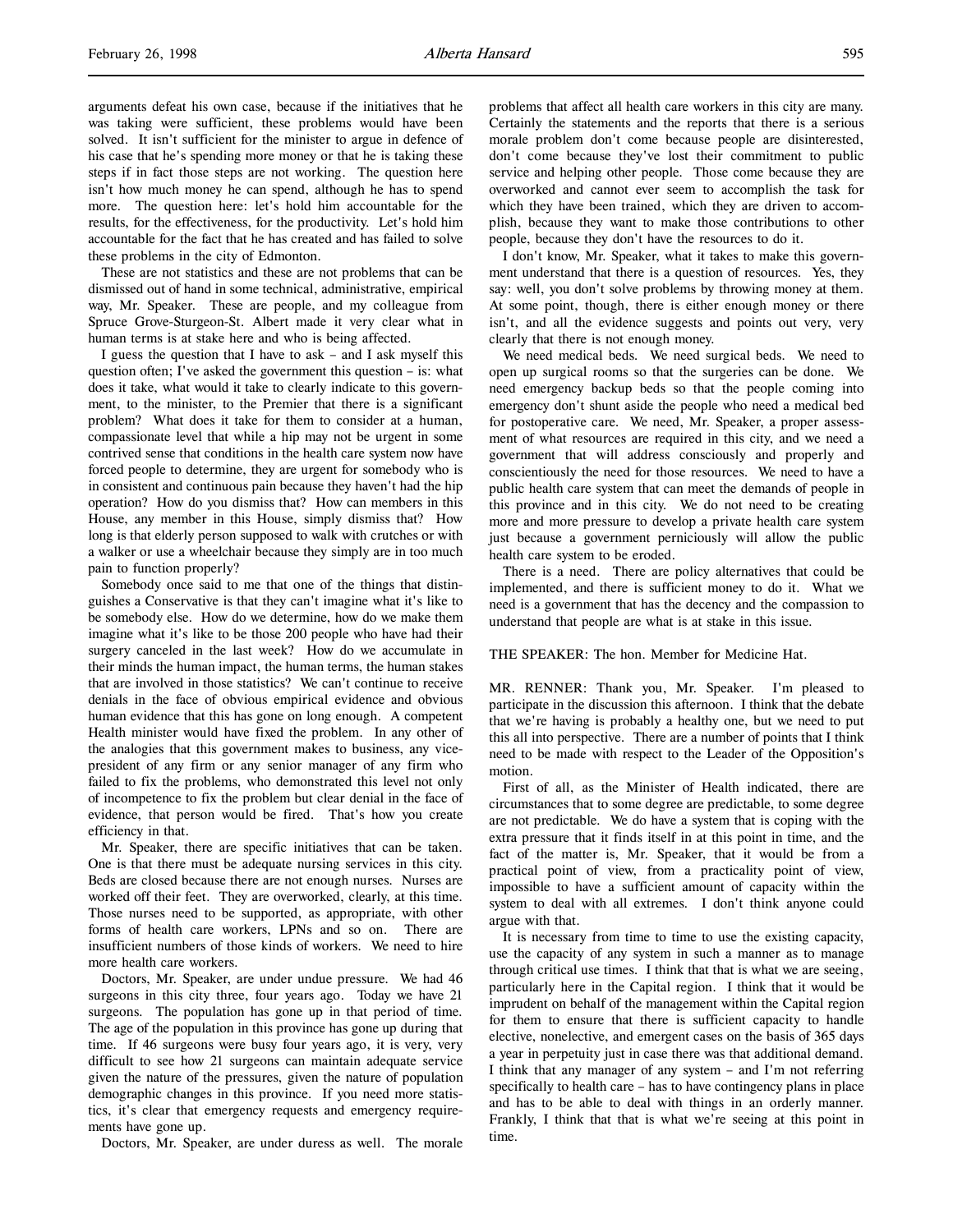I think a similar situation would be in many other public services. You might use, for example, the contingency plans that are in place to deal with an airline emergency, wherein all hospitals, all health care organizations do have contingency plans that they put in place that would deal with an emergent situation where you suddenly find yourself in the middle of a disaster. In that particular case you would find that certain areas of the hospital would be shut down from the elective surgery point of view.

### 3:50

What we are experiencing now, as the minister indicated, is relatively short term. We are experiencing a situation of the natural tendency for a health care system to have extra demand at this point in time. The minister indicated that elective surgeries are often postponed through the Christmas season. We're now experiencing the pressures that did come about from that. The minister also indicated that there is the natural tendency for such issues as ice problems, weather-related problems at this point of the year, and the situation has been compounded by the onset of a fairly substantial flu epidemic. By the way, in my reading of the media reports on this flu epidemic, this is a flu epidemic that was not forecast. The particular strain of flu that we are experiencing right now is a strain of flu that was not forecasted and was not included in the flu shots many of our citizens had prior to the flu season.

So I think we've got a situation where we do have additional stress on the system, and I think that the system is doing well. I think that throughout the province, in fact throughout western Canada, we are seeing a situation where those individuals that are asked to manage the health care system are dealing with plans that are well thought out and make some sense.

Yes, no one wants to have a scheduled elective surgery postponed. I have been on the receiving end of telephone calls, not in the last few days but from time to time, when people are disappointed. You have a surgery that's scheduled to take place, and for a number of reasons – it may be that the surgeon that is doing the surgery takes ill himself or herself, and that necessitates a postponement of the surgery. That also happens within the system from time to time.

Mr. Speaker, I think we need to certainly extend our understanding to the patients that are involved in the current situation. We need to extend as Members of the Legislative Assembly the support that we can give from an administrative point of view, from the point of view of assisting our regional health authorities, particularly the Capital regional health authority, all regional health authorities, in not creating a panic situation and not allowing this situation to be blown totally out of proportion, as the members opposite tend to do from time to time.

This is a situation. Yes, it's unfortunate. It is difficult to deal with. It's not totally unprecedented, and it's not something that should not be dealt with on a timely basis from time to time. Mr. Speaker, on behalf of the people that I represent, the people in Medicine Hat, it is my sincere hope that this will be a temporary situation, that the system will be able to get itself back on track, that the multitude of circumstances which have arisen that have brought this situation about will resolve themselves. I would like to congratulate the regional health authorities for dealing with this in what I think is a reasonable manner. It certainly is my wish that this is a temporary matter and that within the next reasonable few days we will again have a situation where individuals requiring elective surgery will be able to again get back into the rotation that I'm sure the system will provide for them.

So with that, Mr. Speaker, I thank you very much for having the opportunity to speak at this time.

THE SPEAKER: The hon. Member for Edmonton-Meadowlark.

MS LEIBOVICI: Thank you, Mr. Speaker. It's unfortunate that we have to adjourn the business of the House today to discuss an issue that should have been dealt with over the last three . . .

THE SPEAKER: Hon. member, the question was asked of the Speaker to make a ruling. If you're saying it was unfortunate that the Speaker ruled that we should do that, then I'll gladly take back my ruling. If I'm going to listen to the arguments and make a decision based on what I've heard, then it shouldn't be unfortunate for you.

MS LEIBOVICI: Not at all, Mr. Speaker. In order to clarify, the reason that I'm saying it's unfortunate is the fact that this government should have dealt with this issue many, many years ago. The cutbacks in health care first occurred in 1993, and we in the Official Opposition indicated that we would come to the point that we have right now, which is where we are, at an urgent point in time. I wish to congratulate, actually, the Speaker for indicating and recognizing the importance of this discussion. The reality is that our health care system in Edmonton and throughout the province is in shambles. It's a disgrace that the only rationale I've heard from the Minister of Health, who I hope is listening very carefully to the discussions in the Assembly this afternoon, is the fact that, well, other provinces have somewhat the same problem.

We are talking about the province of Alberta. We are talking about the needs in the province of Alberta. We are talking specifically about the needs in the Capital health region, which we know is underfunded to the tune of at least \$35 million. We also recognize that the Capital health authority is different from the other regions throughout the province in that we provide service to the north, where there are very few specialists and where individuals tend to come here for services. As a result, what we are seeing is not the flu that's had a major impact on services not being available. What we are seeing is the fact that we have an aging population, increased demand for services in the Capital health region, and not enough beds. That's the bottom line.

#### [Mrs. Gordon in the chair]

This government can and it should do something about it. It can amend the budget. We as the Liberal opposition would be more than willing to take a look at what would be required in the health care budget to ensure that the health care regions are appropriately funded. We would also be more than willing, I am sure, to sit down with the Capital health authority – hopefully the minister is doing that right now, if he hasn't already – and have a plan within the next 48 hours, a concrete plan, as to how to deal with the fact that there are not enough beds in the Capital health region.

The reason there are not enough beds is that we have backup. You look at the fact that there are individuals who cannot access long-term beds and therefore are within the acute care system. You look at the fact that there are individuals who are coming to the hospital sicker than what they would be because they can't access the services. The cycle just continues round and round and round.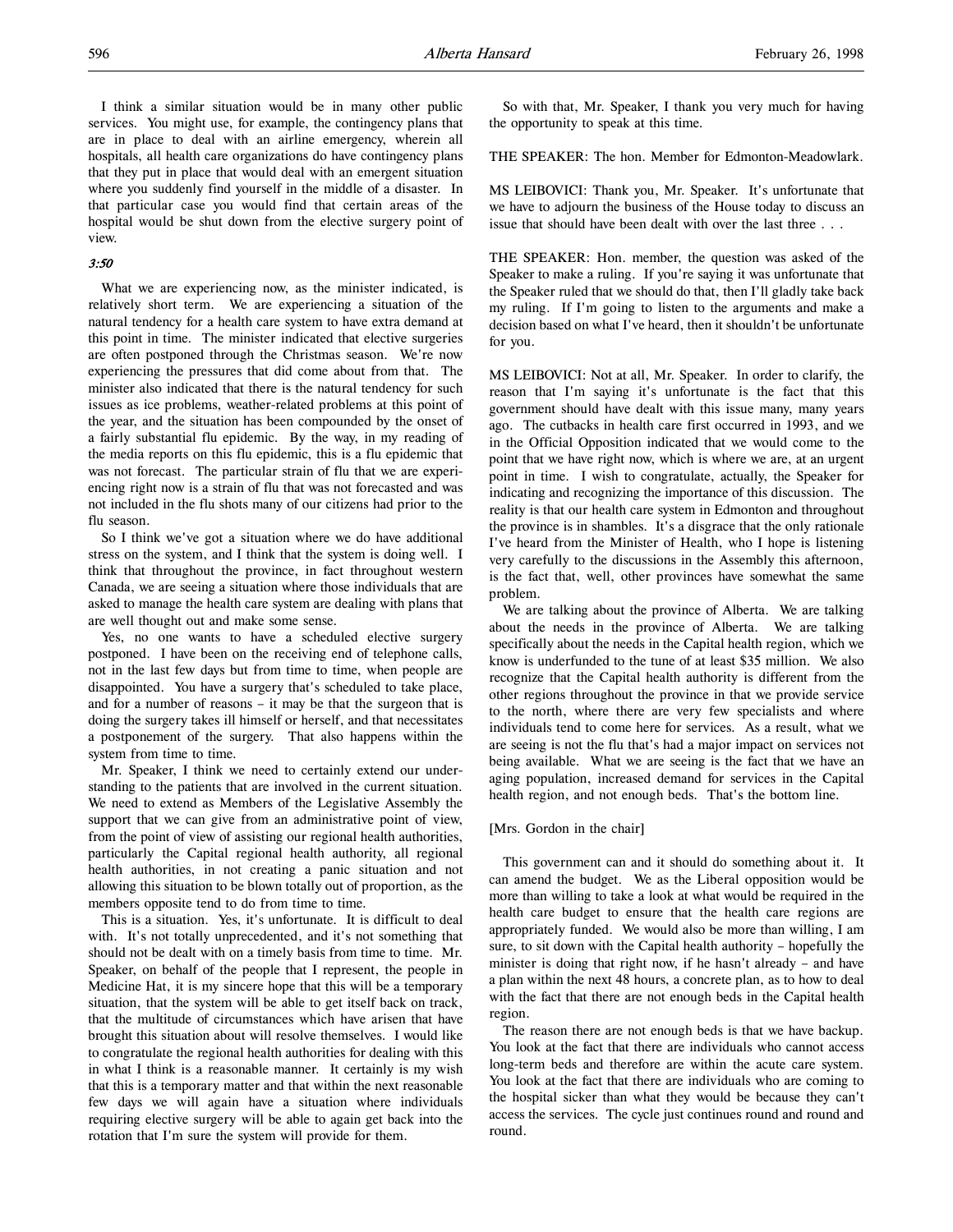The reality is that Albertans are not happy with the health care system we have here in Alberta. There was a poll recently that indicated that they do not feel they are receiving the kind of health care they deserve. What we need to look at is how we deal with a system that has been torn apart over the last four years. Since 1993, since the implementation of the cutbacks in health care, the health care system across this province has been ripped apart. What now we have to look at is: how do we build and truly reform the system. Reformation within the health care system has not occurred. What has occurred is a systematic tearing down of the system in order to enable private health care providers to enter. That is not what Albertans want. That's not what I'm hearing.

What we need to do is ensure that in the Edmonton region specifically – because that's where the crisis is right now. It will just be a matter of time until we see that crisis spill over into Calgary, until we see the crisis spill over into the Palliser region and the Mistahia region and the other regions across the province. It's a matter of time, because it's backup. What happens is that if we can't accommodate, then we can't accommodate from the other surrounding regions, and then where do those patients go? Where do they go when they require care?

It's not good enough for the minister to say: well, Saskatchewan's got the same problem; British Columbia's got the same problem. We're here to fix the problem in Alberta, and I would suggest very strongly that the . . .

#### 4:00

MR. PASZKOWSKI: How are you going to fix it?

MS LEIBOVICI: I've already told you how to fix it. You need to look at the budget, and you need to look at amending the budget. You need to sit down with the regional health authority, the minister, and we'll sit at the table with you. [interjections] We'll sit down with the regional health authority . . .

THE ACTING SPEAKER: Hon. members, the hon. member has the floor. I certainly will be pleased to put anyone that wants to speak to this on the speaking list.

Go ahead, hon. member.

MS LEIBOVICI: Thank you. You know, I'm quite surprised that the minister of transportation would be asking me how to fix it. I'm actually quite pleased, because if he's willing to sit down with us, the Official Opposition, around a table, we can help you fix it, minister of transportation. But it should be within the Minister of Health's responsibility and purview to be able to do that.

Now, the reality is that we have a crisis. I have seen this crisis build over the last number of years within my constituency office. I happen to be the constituency within which the Misericordia hospital is housed. The reality is that I have heard on a consistent basis from the health care givers within that hospital that there are problems within the system that cannot be dealt with. They cannot provide the services that they as health care professionals would like to provide to the patients that are coming in.

I have also visited the Misericordia hospital. I've watched the emergency room and seen the list of patients waiting to be admitted. And you know what? It hasn't changed. It's only gotten worse over time. It's only gotten worse. If this government cannot open its eyes to the fact that there needs to be something drastic done to fix the health care system in this province, then quite frankly I don't believe that you deserve to govern. I believe what needs to happen is that you need to take

the responsibility you have been entrusted with, the responsibility you have been entrusted with by the Alberta voters in the last election. By negating that responsibility, you are negating your ability to govern.

THE ACTING SPEAKER: Edmonton-Meadowlark, through the chair, please.

### MS LEIBOVICI: Definitely. Through the chair.

I hope this debate will spur the government to do the right thing. I hope this debate will ensure that the Conservative caucus as well as the cabinet ministers sit down immediately after this debate and figure out the right way, the right thing to do, which is to fix the problems in health care. To have individuals who are not being able to access the health care system, who are potentially dying as a result of not being able to access that health care system or who as a result of not accessing the health care system in a timely manner are undergoing more severe health problems than they need to, is a shame. What this government needs to do is to look at some concrete plans of action, not look at what's happening in the other provinces but focus specifically on the Edmonton area and the surrounding areas and then focus as well on the rest of the province.

This problem was not addressed in the throne speech. It's not addressed through the budget. As a result, we are addressing it this afternoon. It is your responsibility to do what's right for the people of the city, for the people of northern Alberta, and for the people of the province of Alberta. To do anything less than that is abrogating your responsibilities. So I urge you and I urge the Minister of Health to within the next 48 hours – I would rather the next 24 hours – sit down and to come back to this Legislative Assembly with a concrete plan of action as to how the Capital health authority can meet the requirements that are being put upon it. This is not a situation that is a blip in the scheme of things. This is an ongoing problem, and it is not just because of the flu.

I think we've seen this government try to put blame on individuals within the health care system: it is the fault of the doctors; it's the fault of the nurses; it's the fault of the regional health authorities not planning properly. It's the media. The minister just earlier indicated that it was the media that was blowing things out of proportion. The reality is that when you look at individuals who cannot access health care, that indicates that the system is at fault. It's not the individuals who are providing the services. It's not the media who are reporting on those services. It's the system at fault because it's underfunded and it cannot provide the services it's meant to.

Thank you.

MRS. McCLELLAN: Madam Speaker, I feel compelled to stand and join in the debate on this motion. First of all, I want to assure this Assembly that we do have a very competent Health minister in this province, and I base that on fact. The Health minister visited personally two emergencies as late as last night to review this. The Health minister is getting his information directly from the scene. The Health minister is in constant dialogue with the Capital health authority. He outlined very clearly in this House during his response on the urgency of this as to what actions were being taken, not a lot of rhetoric and diatribe about the state of the system but positive actions that the Capital health authority is taking in this very unique and unusual situation.

Yes, we're talking about Alberta, but the fact is that this is an issue in four provinces in western Canada. I don't think it takes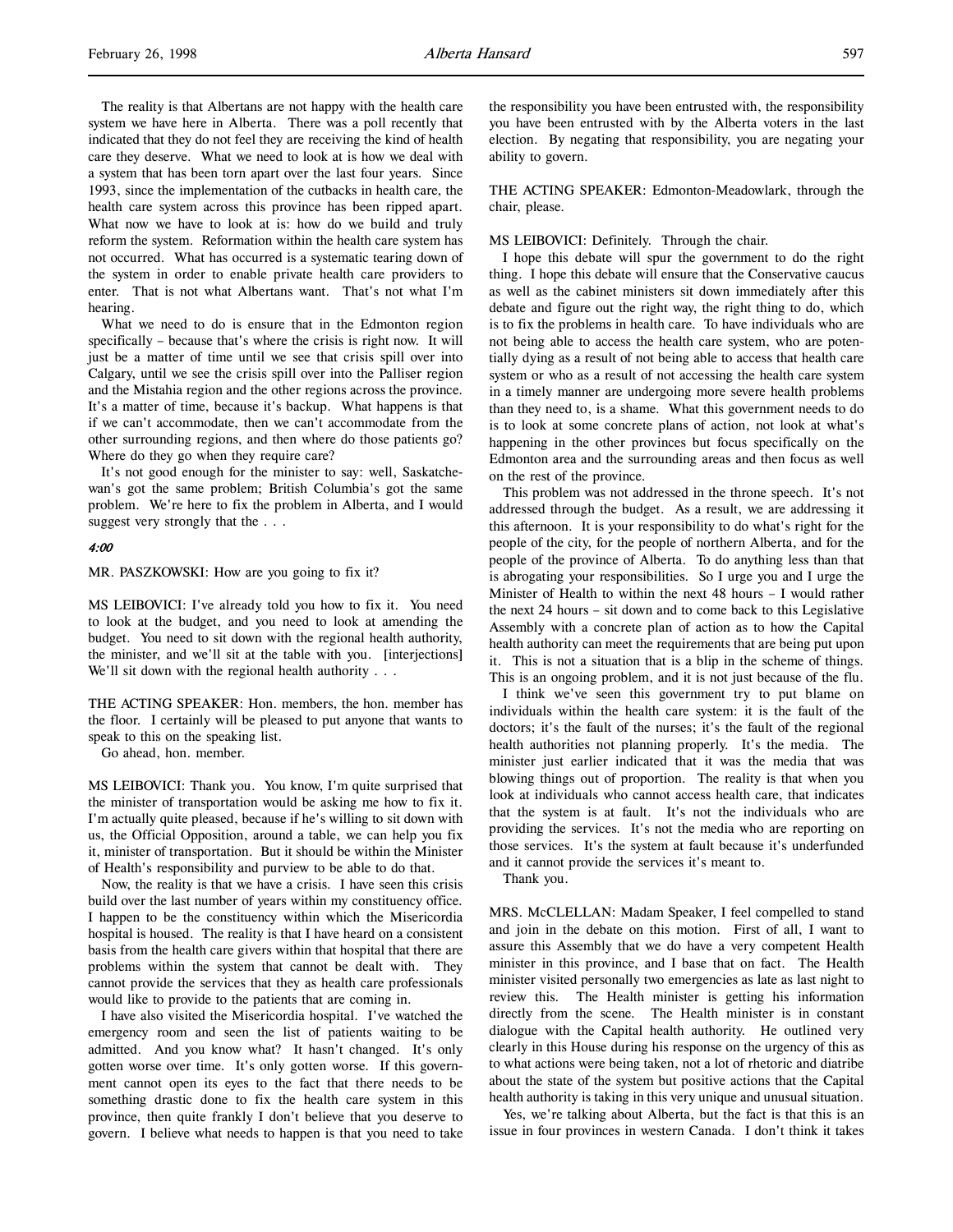The massive reinvestment that has been made in health in this province last year and again this year has been done in a measured and responsible manner. [interjections] It has been targeted at the pressure areas. It has been done in close consultation with the regional health authorities. Madam Speaker, I believe that the Capital health region should be commended for responding in an appropriate manner, in meeting with the Health minister, in working with their health professionals to make sure that they can deal with this situation in the most appropriate manner.

Madam Speaker, I have heard that this government blames the doctors, nurses, health authorities. I have never heard anyone from this side of the House blame the dedicated health professionals or the dedicated members of that health authority for this situation, and I take great exception to that comment. I think it's irresponsible. [interjections]

THE ACTING SPEAKER: There are people over here that are repeatedly interjecting. You are on the speaking list. I would ask that you wait until your turn comes up. The hon. Minister of Community Development has the floor. Go ahead, hon. minister.

MRS. McCLELLAN: Thank you. Madam Speaker, I believe that the dedicated health professionals in this province are responding and dealing with this unique and unusual situation in a very responsible way. One of those ways is by canceling elective surgeries. Elective surgeries are exactly that. Yes, it can be inconvenient; it probably is. Yes, it can be very uncomfortable. But each of us if we were faced with that, if we were that person on that elective list and we understood the unusual and unique situation that is facing our health professionals today, would agree that that is the responsible way to go.

#### 4:10

MR. WHITE: Shirley, I was there for six months. It's not true.

MRS. McCLELLAN: Madam Speaker, I believe that qualified health professionals make those decisions, not people in this Assembly.

### Speaker's Ruling Decorum

THE ACTING SPEAKER: Hon. Member for Edmonton-Calder, I just said a few minutes ago that if you wish to get on the speaking list, we'll put you there. The hon. member has the floor. This is a debate that will go back and forth. And there will be no pointing either.

Carry on, hon. minister.

### Debate Continued

MRS. McCLELLAN: Madam Speaker, our health care system in this province and in our country is one to be proud of and to treasure. We have this system because we manage it very carefully. What is a disgrace is that hon. members would call our health system a disgrace and that they would say it's in shambles. It is unfair, again, to the wonderful health professionals that dedicate their lives every day to the people of this province.

I'll tell you what is a disgrace, Madam Speaker, in my view. I recall the federal government ripping millions and millions of dollars out of the health transfers to this province. I recall standing in this Assembly and urging those hon. members to speak with their counterparts at the federal level to consider that. I can say proudly that this government because of careful and prudent fiscal management did not have to pass on those massive cuts to the health regions in this province, as happened in other provinces.

Madam Speaker, the other point I would really like to make is that there will be an opportunity to debate the Health estimates in this Assembly, and there will be an opportunity to debate them extensively. There can be an opportunity through the regular estimates. There can be an opportunity through designation of that department.

The answer to every question and every problem, Madam Speaker, is not spend, spend, spend. More money has not proven to improve the health status of any country in the world. The World Health Organization's own figures show that the American system is the highest cost system in a privately administered system, and their health status is perhaps somewhere in sixth or seventh place now. In fact, the Canadian system is the highest cost system in a public system, and our health status is not anywhere near some of the countries that spend more. What is important is that we understand the needs of our health system. What is important is that we can respond to these unusual and unique circumstances, as we are today.

I don't care to have people in emergencies waiting for a bed, but what is more important is: are those people receiving the appropriate health services while they are waiting? I believe that answer is yes, Madam Speaker. [interjection] I believe that is due to the dedicated health professionals in this province. The people of this province have soundly rejected spend, spend, spend and money is the only answer to every problem, and in fact they rejected it as recently as one year ago. I believe they will reject that again and again and again. [interjection] What the people of this province do want is a well-managed health system with wellqualified, dedicated health professionals. They want a ministry that will respond to pressures. [interjection] And, Madam Speaker, that is what they have today.

Madam Speaker, I have tried very carefully as I have sat in this Assembly and listened to this debate to be quiet and to hear other members. I hope that other members have been able to hear my comments, and I suggest that if hon. members get as steamed up as I did at some of the comments from the opposition, maybe they should take a coffee break too.

Madam Speaker, I have appreciated having the opportunity to take part in this debate. Again, I want to give my support to the hon. Minister of Health, who I think is doing a wonderful job, who is on the scene, who is in constant dialogue with the health authority, and who is out there really trying to solve the problem rather than sitting here debating an issue that isn't going to be solved in this debate this afternoon. It will be solved by the competent Health minister working with the health professionals and the regional health authorities in this province.

### Speaker's Ruling Decorum

THE ACTING SPEAKER: Before I call the next speaker, Standing Order 30 is an emergency debate. Debate is this side, that side, and this side. I would ask and I will encourage the hon. members here to respect when someone is up debating. Each and every one of you, I am sure, will try to speak before 5:30 tonight. You will have your turn. Allow some respect on this side of the House, and I would remind these members to do likewise.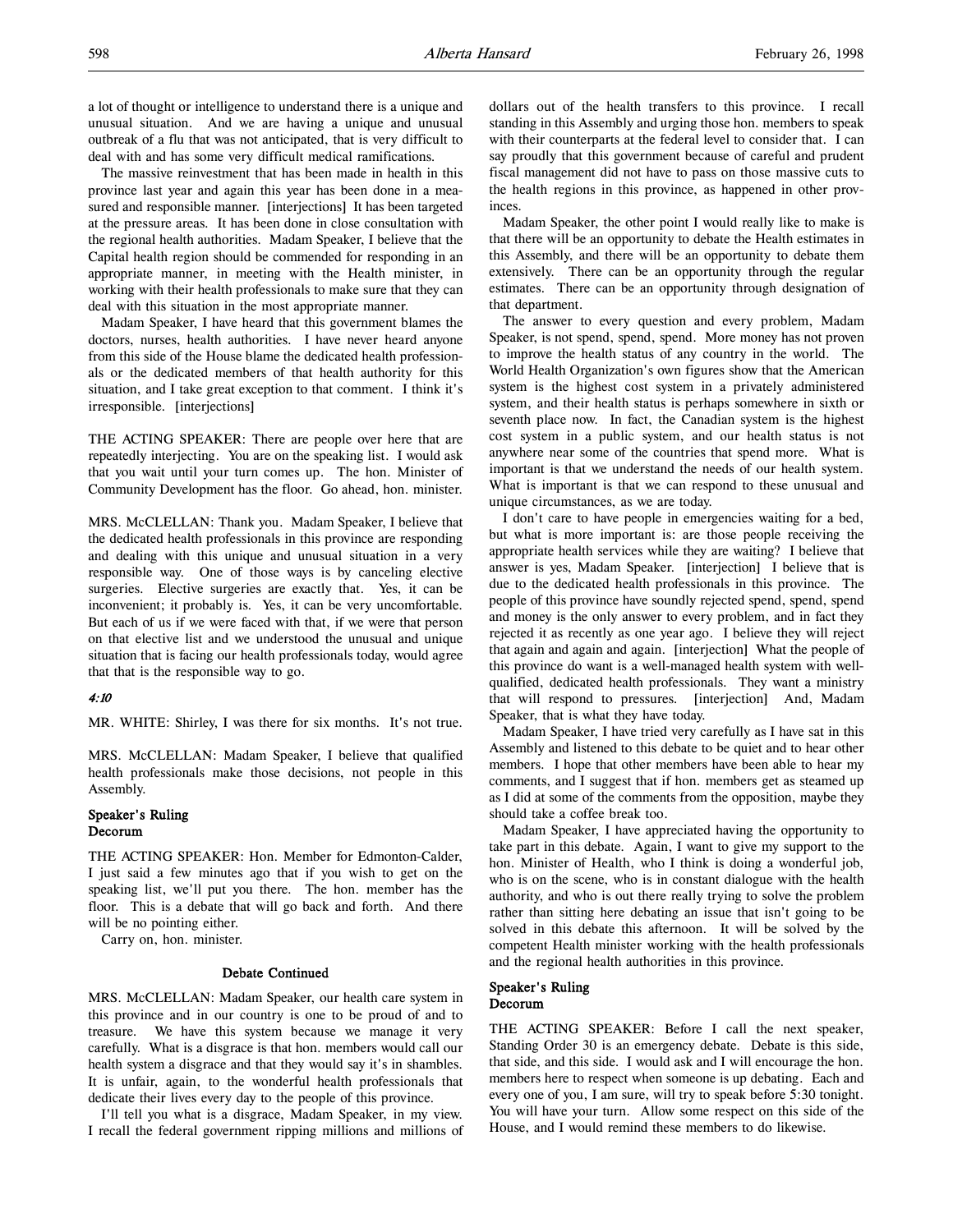#### Debate Continued

MS BARRETT: Well, I've heard a lot of interesting rhetoric, but I think we need to look at some facts here. Fact: in Edmonton in 1993 there were 2,935 acute care beds open in the Capital health authority region. In January 1998 there were 1,685 beds, a reduction of 1,250 beds. To the Minister of Community Development, I suggest that money is the solution here. With a cut of more than 45 percent of the beds in the system, I think somebody's wearing blinkers to suggest that money is not the issue here.

The Capital health authority opened 24 beds in January. These additional beds have had no impact whatsoever on the level of red alerts in the city of Edmonton. Now we're told that another 16 beds will make a difference. No, I think reopening 1 percent of the hospital beds that were closed since 1993 is not going to make a difference.

In two measurements taken by the Capital health authority in 1997, Edmonton hospitals spent 37 percent and 40 percent of available hours on red alert, the condition where hospitals have no room for new cases. This translates into 9.5 hours for every 24 hour period. The first month of 1998 has had even higher rates of red alert. Despite fancy rhetoric about reinvestment in health, bed capacities in public hospitals remained well below their 1993 levels. Beds per 1,000 population have dropped 44 percent in Edmonton and 34 percent in Calgary. The recent so-called funding announcements will do nothing to alleviate this problem.

If the problem was so temporary – if it was so temporary, Madam Speaker – why is it that for the last year Alberta has had the longest waiting lists in the entire country? It is because on a per capita basis we are also the lowest funded health care system in the entire country. When surveyed by what's supposed to be a politically neutral organization, that I'm sure didn't want to get the response it received, we found that 47 percent of Albertans now feel the public health services cannot meet the needs of Albertans due to underfunding. Forty-seven percent.

Now, raw facts. In 1992-93 the health care budget was \$4.133 billion. This year, five years later, the health care budget is \$4.2 billion. Do you want me to tell you what that translates into as an increase? That's 1.8 percent. Believe me, Madam Speaker, I was reading Hansard – you can take me out of politics, but you'll never take the politics out of the political junkie – in those years when I was perfectly happy to be away from here, quite frankly, although I'm even happier to be back. You know what the health care budget fell to? It fell to just over \$3.5 billion.

Now, I too like the Health minister. I like the Community Development minister, but when she says that she thinks the Health minister is doing a good job, she just doesn't go the one step further that's necessary. He's being strangled by a rightwing caucus that won't authorize the appropriate expenditure of funds to reopen the hospital beds in this province.

That, my friends, plain and simple, is why I do not need my full 10 minutes. Them's the facts. You want to fix the problem; spend the money. I can only regret, my dear friend the Provincial Treasurer, that we didn't get to your estimates today, because I would have been making the pitch directly to you, for all the good it would do.

### 4:20

THE ACTING SPEAKER: The hon. Member for Edmonton-Riverview.

MRS. SLOAN: Thank you, Madam Speaker. I am pleased to rise

as a Member of this Legislative Assembly and debate this urgent matter. I am also privileged to rise as a health care professional who happened to work in the system, both under the minister and his predecessor.

The arguments and the facts in this issue are not new. In fact, in December of 1996 I presented a brief to the hon. minister that outlined the issues and impending crises with respect to access to care. I read from that brief: in region 10, acute care beds in December of '96 at six sites had been reduced from 2,551 in '94 to 1,650 beds in 1996, a reduction of 35.3 percent. Today we have that bed rate at 1,685 and an increase over the last year of only 35 beds. Don't tell me this is not a problem, and don't tell me that people in the system are coping. I have been there. I came to you when I was there. I told you the system was in crisis, and here we are today, a year later, and you are still denying that there is a problem.

I need to put on the record as well that doctors and nurses, contrary to the statements of this minister, are being forced to give substandard, unsafe care and not, as the minister stated, the care the patients need. Pneumonia, bowel obstruction, pancreatitis, fractured hips are acute diagnoses that require immediate attention. But in the current system, because of chronic underfunding and a desire by this government to foster a private health care system, people with those types of conditions are being forced to wait up to seven and a half days to get a bed in the system. I don't know if you've ever worked in an emergency department. I have, and I have also laid on an emergency stretcher, and they are not very comfortable. To lie on that type of a stretcher for seven and a half days in my opinion is callous, unnecessary, and it should be addressed by this government.

It is transparent to me, Madam Speaker, that the government's hollow reassurances are old, they are not factually based, and people in the system are getting extremely tired of hearing them. People in the system know that health care accessibility is a key pillar of the Canada Health Act. This government has sworn that they honour this act, but the reality is that for 56 people this week in Edmonton that accessibility comes second to the economic restraint measures imposed on the Capital health authority by the Conservative government of Alberta.

This government is abdicating its responsibility to fund the system properly. In a brief provided to the conference on Alberta's social and economic future, provided to the government prior to the Growth Summit this fall, these statements were made and pointed out. The government repeatedly points out that gross health care spending in Alberta has increased during the deficit years. This, however, is an oversimplification. When examining historical spending patterns, it is important to make two simple corrections. First, the spending should be converted into what economists call constant dollars to remove the effects of inflation. If inflation increases the cost of health care, it also increases the dollar value of other kinds of economic activity, including tax revenues. By converting to constant dollars, we remove the effect of inflated dollars on expenditure levels and see what the province really spent on health care over time.

The problem today, Madam Speaker, is that we continue to see from this government that they will not incorporate inflation or population growth or aging in their funding indicators for health care in this province. That is why the system is in crisis.

It is not, however, just a matter that people are waiting for beds. The fact that there are no beds creates backups and congestions throughout the system. When patients are stuck in emergency for hours, they do not, as well, gain timely access to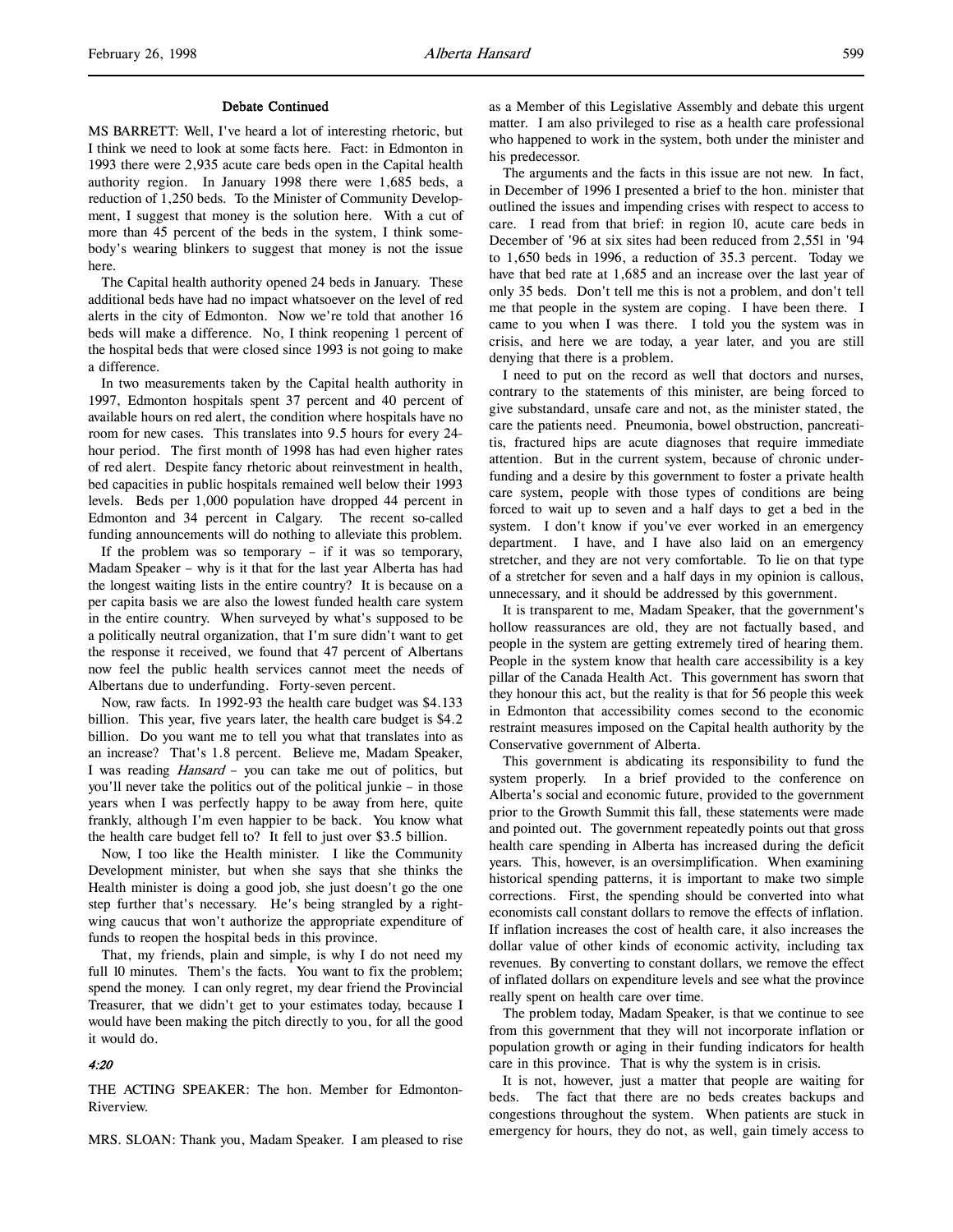the appropriate care and they block other patients' access to ER. Because emergency is often the point of entry into care, access is blocked to acute care, critical care, continuing care, and community care.

Flow problems in the emergency have serious consequences for patients, caregivers, programs throughout the entire system. Some patients are taken directly to a core unit from the operating room and recover in their inpatient bed. This is not appropriate. Before leaving the recovery room, patients should be recovered from anesthetic, have stable vital signs, and if necessary start postoperative medication. In the recovery room they receive close observation in case they become unstable. This close care is not possible when they're taken to the unit. All of these things we told the Minister of Health in December of 1996. He has chosen again to ignore them.

With an insufficient supply of beds any added complications create an extremely difficult situation for health care professionals. Additional complications reported include patients being assigned to the wrong patient care unit, patients arriving without advance notice, outpatients being brought to patient units for treatment because day ward is closed, and patients whose surgeries have been repeatedly canceled.

If this government is not committed to funding the health care system so that it meets the needs of Albertans, I believe they should have the guts to say it on the record. All of you campaigned on your commitment to the health care system, but that commitment is truly false. If you cannot make the commitment to Albertans that you will fund the health care system to meet their needs, then please say it on the record. Have the political guts to do that. Albertans deserve nothing less, Edmontonians deserve nothing less, and health care professionals deserve to have more than verbal platitudes from a government when they are struggling to provide, at minimum, safe care to the people of this province.

Thank you, Madam Speaker.

THE ACTING SPEAKER: The Minister of Transportation and Utilities.

MR. PASZKOWSKI: Thank you, Madam Speaker. I won't be long. I appreciate the opportunity of speaking to what is really a critical and important issue to everyone. When you're ill, it's very difficult, and obviously it's not a pleasant situation to discuss. I'm personally going through that experience right now. I have a critically ill sister in a neighbouring province who isn't able to access this type of service. So please let's not just regionalize this and belittle and blame other people for involvement here. Let's take a positive attitude to solving this whole process. It's not an easy process and is something that's very, very close to me at the present time. I take some offence to the attitude that's being taken by the people across the way. Indeed, this is not fair. To be fingering one person and to be placing all the blame on the back of one person or even on one government – or even on one government – under these circumstances is hardly fair and hardly the right way of dealing with this particular issue. [interjections]

### Speaker's Ruling Decorum

THE ACTING SPEAKER: Order. We have a debate here. The hon. Minister of Transportation and Utilities has the floor. Anyone that wishes to speak can do so when he is finished. Let us show a little decorum and respect in this House regardless of the issue that's before us. [interjection] That goes for you, Leader of the Opposition. Hon. Leader of the Opposition, look at the chair. I am talking to everyone here.

Go ahead, hon. minister.

### 4:30 Debate Continued

MR. PASZKOWSKI: Thank you, Madam Speaker. This is a serious issue. As I said before, illness is something that's of deep concern. I've personally lived the experience where I've been in a lineup for elective surgery and waited, not because of a lack of hospital beds or a lack of funding but because of the illness of a doctor who wasn't able to attend to me. I'm alive and I'm still here fortunately. Nevertheless, there are various circumstances that can create a situation such as this.

The hon. Member for Edmonton-Meadowlark spoke and had a lot of solutions. Unfortunately, all boiled down to one: more money. Of course, that's the Liberal solution. It's obvious that what we need is something broader than what we're having proposed from across the way. It's a situation that is worldwide. It's not a situation that's just Alberta based. It's not a situation that's just western Canada based. It's worldwide. I can speak to that because I've also got relations in England who are experiencing the same thing, who are involved in the medical profession as well.

Let's not belittle the situation and localize it to a point where it's just a local issue. If it was money – we've actually put 9.5 percent more money into the budget in the last two years. I think that's a significant increase in one particular budget. Obviously, we are working towards the easy solution; that is, putting more money towards the whole way of solving what is a very difficult and very long-lasting problem. Because indeed we're growing older, and as we grow older, the need for health care is going to increase. That's a given, and that's something we're going to have to deal with.

We're going to have to deal with it in more ways than just straight more money, which is the easy solution. Consequently, I think we have to explore. We have to be prepared to work together. We have to be prepared to stop pointing fingers and try to work together. That's the only long-term solution that we are going to have. [interjection] It's very simple for the hon. Leader of the Opposition to blaze away: just throw more money at it; throw more money at it. That's why they were so successful at the last election, because people are smarter than that, Madam Speaker. They understand that this is a more complex issue and one that needs more complex solutions to it than the simpleminded ways of dealing with it that are being proposed across the way.

MR. MITCHELL: The intellectual giant speaks.

### Speaker's Ruling Decorum

THE ACTING SPEAKER: Hon. members, please. We have 55 minutes left in this debate. Could we not allow each and every one that wishes to speak the respect to do so without me having to get up and down. I know this is Thursday afternoon, but if in fact this discussion and this debate on Standing Order 30 is important to all sides of the House, then let's show some respect for the debate and the discussion that is taking place.

MR. PASZKOWSKI: Thank you, Madam Speaker. I'm sorry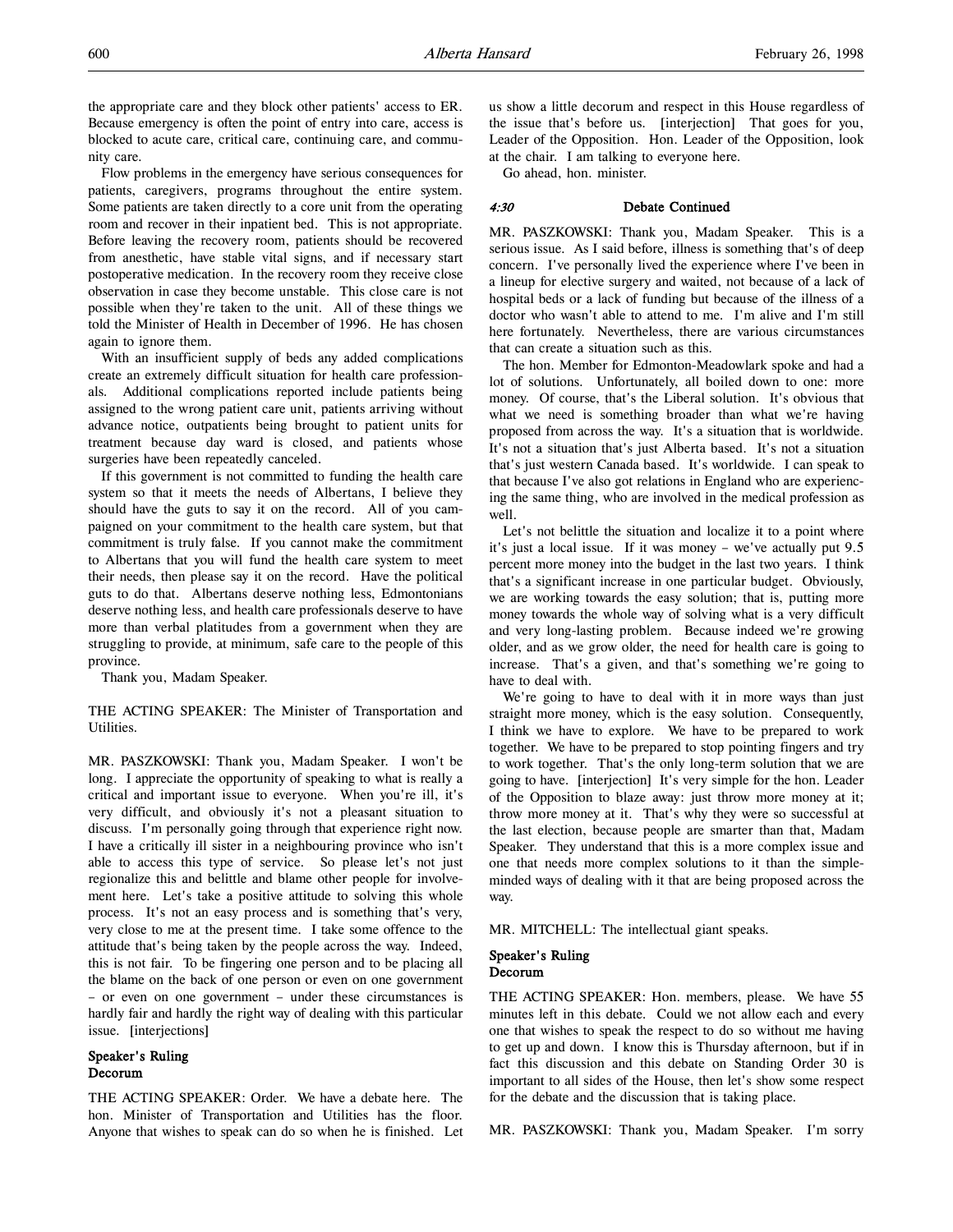MS CARLSON: Point of order, Madam Speaker.

MR. HAVELOCK: Madam Speaker, if the chipmunk beside him would be quiet, he wouldn't have to say anything.

MS CARLSON: Point of Order, Madam Speaker.

MR. HAVELOCK: "Chipmunk" is not in Beauchesne.

THE ACTING SPEAKER: Government House Leader, can it.

Now, I have said it time and time again, and I mean it. This is ridiculous. Let us have a discussion on what was brought forward under Standing Order 30. Let's have some relevancy, and let's get on with the debate. If this is in fact as serious as you said it was, then show some respect for the subject matter.

#### Debate Continued

MR. PASZKOWSKI: Thank you, Madam Speaker. Just in closing. I'm responsible for disaster services, and I can liken some of these situations to the way disasters are handled within the province. We've had five of them this past year. We have crises that develop, and they have to be managed, and they are dealt with. During those five disasters – and they were major disasters unfortunately – not a person was lost. Why? Because there were people who were responsible, who took responsible actions and managed those responsible actions in a responsible way.

Certainly with the health care of this province we are under pressure, and that's not the first time we have been under pressure with health care in this province. We've dealt with it in the past and we will continue, but we're not going to deal with it in the form of pointing fingers at each other and simply identifying that there is one person that's responsible or one government that's responsible. This is bigger than all of us here, and we have to deal with it in an affirmative and positive way.

I don't mind the personal criticism, but I take a lot of exception to what the hon. minister has had to take here. He is a very competent, very compassionate, and very capable leader. I think under the circumstances we're very fortunate to have a man like the hon. Member for Ponoka-Rimbey in this particular position.

Madam Speaker, I hope that we're able to come together. I'd be very interested in hearing solutions from across the way other than the one of more money. I haven't heard one other suggestion up until today. There is not one more, other than throw more money at it. We have put 9.5 percent more in. Obviously that's not enough. It would be interesting to know how much. Just what is that magic number that's going to cure all of it, that's going to have the fairy godmother with a magic wand walking through the province and healing everyone? What a beautiful way of solving a problem.

Madam Speaker, working together we can come forward with solutions. We do have illness in the province. That's not going to go away. We're going to have to deal with it. We're going to deal with it in a responsible way, as the hon. minister is at the present time. We're very fortunate to have a gentleman such as him in this responsible position.

THE ACTING SPEAKER: The hon. Member for Lethbridge-East.

DR. NICOL: Thank you, Madam Speaker. It gives me real pleasure this afternoon to stand and talk to the emergency debate on the health care position in the Capital health region. I've been listening with great interest to a lot of the debate that goes on. What we've been listening to is a whole series of definitions of what the crisis is, how we define what the crisis situation is, how we look at measuring that crisis situation. We've heard a couple of comments in terms of different aspects of how to remedy it. I want to make a comment on the minister of transportation's conclusion that it is not just money.

Well, what we've got to do is look at it from the perspective that it does take money to provide health care. What is the correct level is the big debate. We have to be able to look at this now from the point of view of Albertans. We have to look at it from the point of view of the people in Edmonton. We have to look at it from the point of view of the people who are waiting to access that health care system.

We heard the Member for Medicine Hat talk about the issue of scheduling and queuing. Well, Madam Speaker, that was one of the subjects I taught at the University of Lethbridge. One of the first things we tell people when we start talking about queuing and scheduling is that the level of service has to be the ultimate goal. So what we've got to do is look at how we define level of service within our health care system. What is acceptable? What is a trade-off? How do we deal with that? Then we can start talking about what is good health care, what are the number of dollars that are necessary to provide us with that good health care.

#### 4:40

We're dealing with this, Madam Speaker, with the prospect of getting the best health care for Albertans. We've got to deal with it from that perspective, and if we start looking at it in terms of how I would deal with that in my classroom – because I think this is going to be a real classic example of how do we deal with scheduling, how do we deal with the issue of queuing, how do we deal with priority setting. These are all classic cases in quantitative methods.

What we have to do is first of all deal with these kinds of measures. We've talked about health care as our target activity. We need the data. We need to have public disclosure of the data that's necessary so that each individual in Alberta, every Albertan – not just the chair of some regional health authority, not just some person working in government, not just some minister – knows what the data are that they can measure good health care from. Does that mean we have an acceptable level of waiting for any particular procedure? What is the number of hours we can expect to wait for emergency service, elective surgery? You know, this is something that we're running into problems with now, in terms of the definition of these measures that we have to develop.

We've heard Ms Davidson, the acting chair of the Edmonton health authority now, effectively define a new set of data. We used to have emergency surgery, we used to have urgent elective surgery, and then we used to have elective surgery. Really there were three classes that people could be put into, but now what we have is a situation where we're now defining most urgent elective surgery. So, in essence, we're putting in a new set of data. This is only done to confuse the population, the people who are out there judging, according to the minister of transportation, whether we should be putting more dollars in. Because it's up to the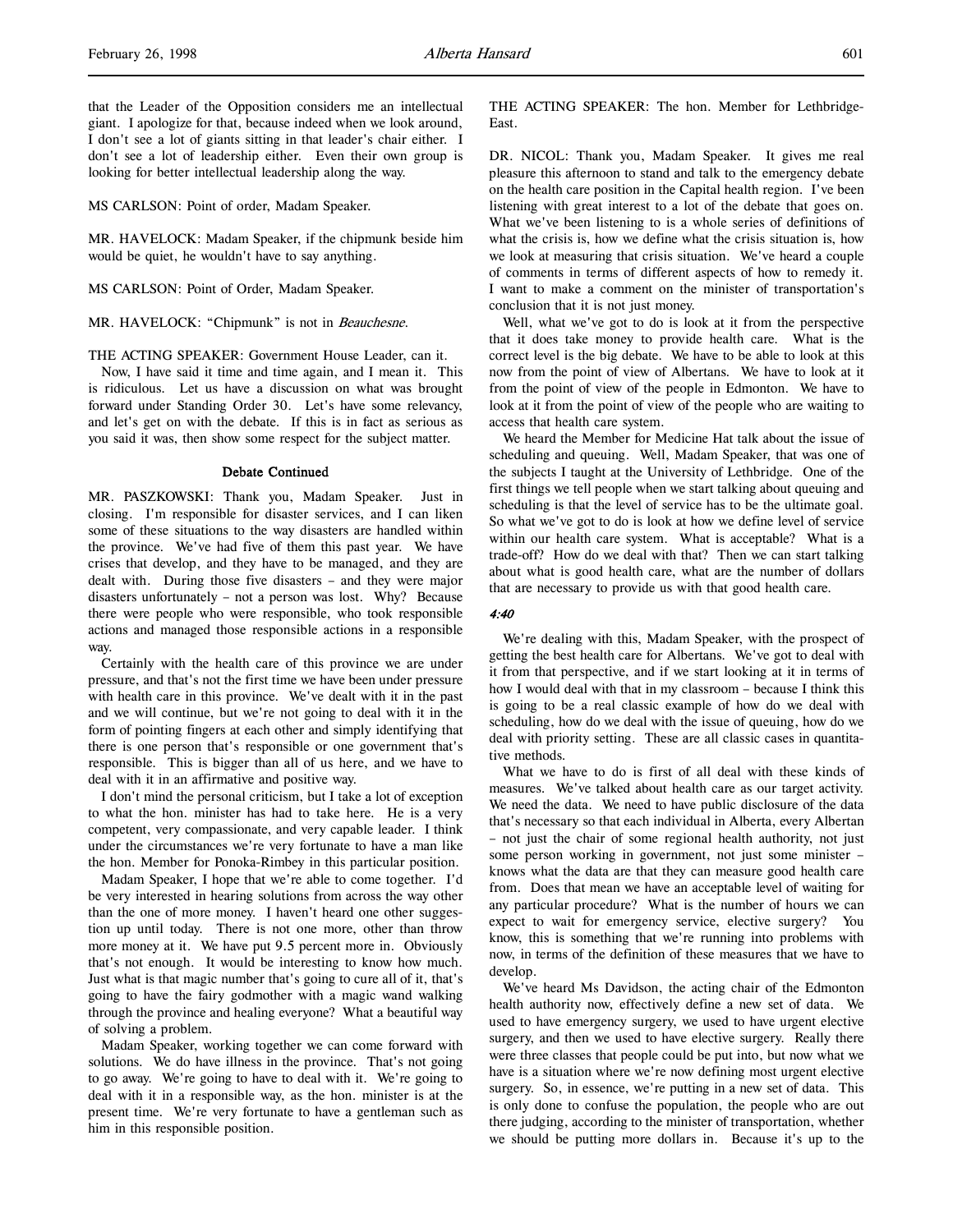people of Alberta whether we put more dollars into it, through their members of the Legislature. That has to be done based on proper provision of information to them so that they can make the judgment.

Madam Speaker, I don't think it's correct that this data should be coming to the people of Alberta through investigative reporting by our media. I don't think it should be coming to the people by press conferences by regional health authorities. I think this data should be coming to the people of Alberta, especially in a situation like we're experiencing right now, probably weekly by information releases from the minister's office. The minister is the ultimate person responsible for health care in this province. He should be the person who's releasing that information that's talking about what the people of Alberta can expect from their service. We've got to be able to deal with it from that perspective. We've got to look at it from the idea of how can they judge whether or not the minister should be out there now – and I commend him for going to the emergency wards last night. He's got to be out there. He's got to be dealing with this on a frontline level. But he's got to be dealing with it also in the public so that the people of Edmonton, the people of Alberta understand fully what the trade-offs are. Can they expect that a delayed surgery today will be rescheduled two weeks from now, or are we looking at two months from now?

Madam Speaker, I know that requires a lot of information. The minister is going to have to have tracking on use. The minister is going to have to have tracking on changes in the demand for our services. He'll have to be able to estimate what is the most likely time that these flu epidemics will start to decline. That's what comes with good management of a system.

#### [The Speaker in the chair]

Now, we have to deal with this from the perspective that the minister has the staff and the ability to deal with that. This is the only way we can make sure that the people of Alberta have confidence in the system, have the correct data so that they can make a judgment, and then they can signal back to the legislative process through their MLAs, through their health council, through whatever mechanism is available to say, "Yes, we need more dollars," or "No, we are willing to sit with the current situation, and we understand that the current delays are caused by something that will be overcome." We cannot allow this process to continue. Mr. Speaker, we have to be able to be open. We have to be able to be accountable. We have to be able to define who's providing these services at which level.

Mr. Speaker, one of the things that I think is compounding our problems right now is the lack of understanding, the lack of ability of Albertans to appreciate where they get their service. The regionalization process needs to be reviewed. People don't understand what the boundaries are all about, how they cross those boundaries, how they get access to those services. A number of our services are defined at the regional level, some of them are defined at the local level, and some of them are defined as provincial programs, and this has to be clarified.

Mr. Speaker, that's the issue that we have to face today. It's a matter of being open, providing the information so that Albertans can discuss this crisis that is being developed right now in our health care system in a way that they can make the proper judgments and get the proper feedback to their MLAs, to the minister so that we can decide how to handle this. Maybe it means more money. Maybe it means a change in the structure.

Maybe it means different regions. Maybe it means different processes in terms of health care. These are the kinds of things we have to be able to debate with the people of Alberta, and the place to do that is in this Legislature. The place to do that is in our debates on the health care process and in the debates in Committee of Supply on the health care budget. I hope that the debate gets to be able to address those issues and that in the immediate future we do get the data that are necessary so that people can make the judgments that are necessary to give us the kind of health care we want.

I agree with the minister of transportation. The issue is health care, and we have to be able to address it in a way so that Albertans feel comfortable with it and so they'll put their trust in us as their legislators to give them the service they demand. Right now there's a lot of expression in this province that they're not getting the service they think they should be getting, and we need to address that.

Thank you, Mr. Speaker.

### THE SPEAKER: Calgary-Cross.

MRS. FRITZ: Thank you, Mr. Speaker. I have the greatest respect for the previous speaker, but I simply couldn't disagree more with your debate. I don't think we should be involved at all in the queuing and scheduling and priority setting and operations of the RHA. You said that we should be involved as legislators, and I don't believe that. I believe we should leave that up to the RHA. Also, I support the decisions of the Capital health authority.

A point I'd like to make is that not all elective surgery was canceled. My understanding from the news conference today is that there still is priority selection of elective surgery. My understanding is further – and that's just from meeting with the regional health authority in Calgary, which we do often. We did this, in fact, this last Friday evening. The members for Calgary-McCall and Calgary-Montrose and Calgary-Fort and Calgary-East and myself had an opportunity to sit down and meet with the RHA for a number of hours about the whole issue of funding and the current system as it now is.

It's important to understand that RHAs have been dealing with this situation over a number of months in exactly the same way that they are today. In Calgary what happens is each morning they have a team of representatives from surgical units as well as from emergency who meet, and they discuss the system for the day. In fact, they cancel elective surgery as well for that day. They'll select priorities, and that's not unusual.

### 4:50

A second point I'd like to make is that I, too, don't deny that there are funding pressures, but we deal with those through a number of committees as legislators.

You know, the Health minister mentioned to this Assembly that he just recently visited the emergency departments because he's well aware of the current issue in regard to the flu. We know how the flu has affected our staff in emergencies, but our RHAs are coping with that as well. I know in Calgary what they've shared with us is that what they've done is they've had a home care co-ordinator in emergency, and as well they've changed the day surgery. That's why I say to you to leave the operations up to the RHA and up to the system. They've changed the day surgery to being 23 hours a day and not from 8 until 6 throughout the day.

There are many other changes that they're making. In fact,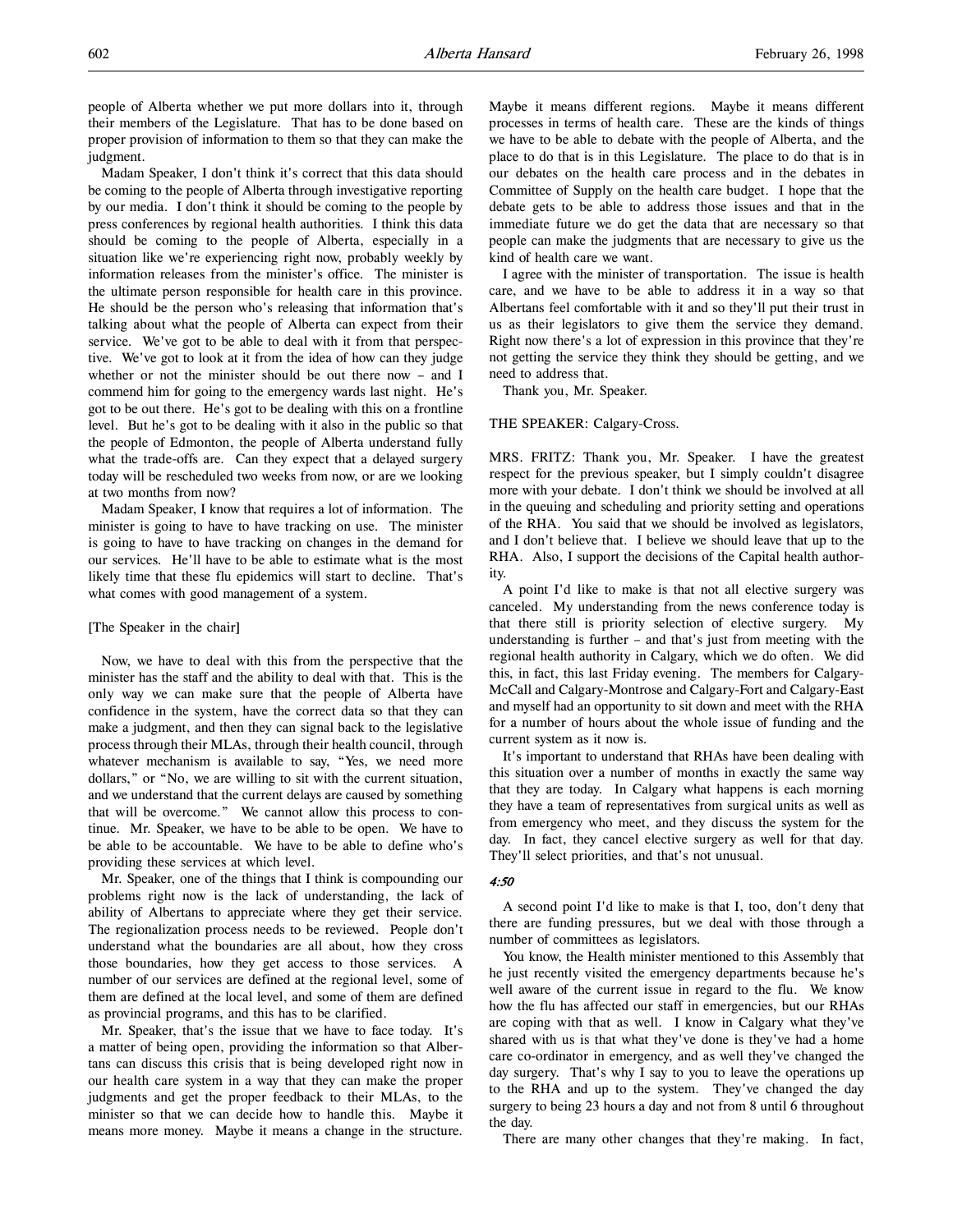with this situation that we have right now, my further understanding – and that's what we had as a global view when this had been discussed in the Legislature before – was that RHAs would actually share with one another. Yes, in my own community, the Peter Lougheed hospital, I know there are patients that have come from Edmonton to Calgary, and that's been recent as well, but the patients are being well cared for.

I think we need to not create fear in the Alberta community when it comes to health care, especially when we know that we have one of the top systems in Canada, never mind in North America. We do. We're proud of our staff. I don't know how many of you have visited emergency recently like our minister has, but I can . . . [interjection] You have? Well, then you know that this motion that you have here today is actually questioning the RHA's decision-making rather than supporting what the staff is doing.

Mr. Speaker, one other point I'd like to make as well, which was discussed, as I say, on Friday evening, is about our different models of care that come through operations. The RHA had suggested to us at that meeting that we actually set up a model of urgent care in our community rather than emergent, especially when dealing with issues that we've had in health care like the flu, and hopefully that will happen. We have a model in Sunridge centre in my community, I know, that could extend to 24 hours. That's why I say to you to leave the operations up to the professionals and up to the people who understand and up to the people that are providing good health care for Albertans.

Thank you, Mr. Speaker.

THE SPEAKER: The hon. Member for Calgary-McCall. [interjections] I'm sorry. Is there a problem here? We're having a debate. All hon. members have an opportunity to participate in the debate. The hon. Member for Calgary-McCall caught my eye.

MR. SHARIFF: Thank you, Mr. Speaker. I, too, would like to join in this debate today, and if I had the authority to grant any awards, I certainly would want to offer two awards today. The first one would be to acknowledge the excellent work that our Minister of Health does for the people of this province. I have known this man to deliver and discharge his responsibility conscientiously, with genuine concern for the people of this province, and he's a hardworking individual who listens to people and makes sure that the feedback and input he receives translates into policy that is good for the people of this province.

Mr. Speaker, let me provide some feedback that should throw light on why I would like to give this gentleman a good award. This newsletter produced by the Alberta Association of Registered Nurses just came across my desk, and let me read a few paragraphs from this newsletter. On page 8 of this report it says:

In its annual report released Jan. 15 the Provincial Health Council of Alberta gave the Alberta government satisfactory grades in its progress to make the health care system more efficient, developing ways to measure performance, encouraging co-operation and helping health care workers deal with change.

That was the Provincial Health Council of Alberta.

Then the report goes on further to say that

the citizen's advisory council noted that unsatisfactory progress . . .

And we have to recognize this.

. . . has been made in creating a better understanding of the vision and goals of reform, tracking health service costs and evaluating programs to see how they contribute to reform.

Certainly this is an area that we need to work at to make sure that we communicate and everyone understands what's happening.

The council chair, Ellen Hambrook, said that

the latest report found that although Albertans were satisfied with the health services they were receiving, their confidence in the system was still fragile. "Over the last year, we learned that 86 percent of Albertans felt that the services they received were good or excellent."

Mr. Speaker, 86 percent of Albertans felt that the services they received were good or excellent. The credit goes to this minister.

However, 47 percent are less confident than a year ago that publicly-funded services will be there when they are needed.

So there is genuine concern, and I think we have to recognize that, but we have to give credit where credit is due.

Then, Mr. Speaker, if there were another award that I could give, which I don't have the jurisdiction over, it would certainly be an award that would recognize the ability of individuals to be able to repeat a message again and again in a roundabout way and not be saying anything, an award that I would probably call dialecticians in futility. However, I don't have the jurisdiction nor the authority to grant such an award, so I won't be giving that award today. [interjections] That's sad, yes.

Mr. Speaker, you know, when I first came into this House, one of my very first statements in this House clarified what I was bringing to this office. I said that I come in here believing that fiscally we have to be conservative, responsible, and at the same time socially we have to be conscientious. And you know what? I have seen that conscientiousness around this group. People are genuinely concerned about improving the quality of life of Albertans. Health care is one of those important segments that has received the endorsement of virtually every group that I have met over the last three years. People have said that health care and education should be given the due priority, and I believe we have done just that.

Mr. Speaker, regrettably in this House I have heard too many times the notion that the sky is falling. Every time I've heard that, I've looked up there to see when that sky is going to fall. And you know what? I've never seen it fall.

### 5:00

Report after report has confirmed that we are on the right track; we are doing the right things. Yes, there are certain problems that we have to deal with, but you know, Rome was never built in one day. It wasn't. Even today it is still being built. Even today Rome is still being built. And you know what? We have the opportunity of being participants in that building initiative. We can either each one of us lay a brick at a time or become the destroyers of that building exercise. We are builders, and then there are some who are destroyers.

And you know what? That negative mentality that I hear again and again, pointing at the sky and saying, "The sky is falling," has led me to stand up in this House. I will repeat it again today just so the point gets home. When I was young, I learned about the child who cried "wolf" all the time. You've heard me say this again and again, but I have to repeat it so the message gets home. Maybe it takes umpteen repeated times to get the message home.

MRS. SOETAERT: Point of order, Mr. Speaker.

THE SPEAKER: The hon. Member for Spruce Grove-Sturgeon-St. Albert, on a point of order. Citation?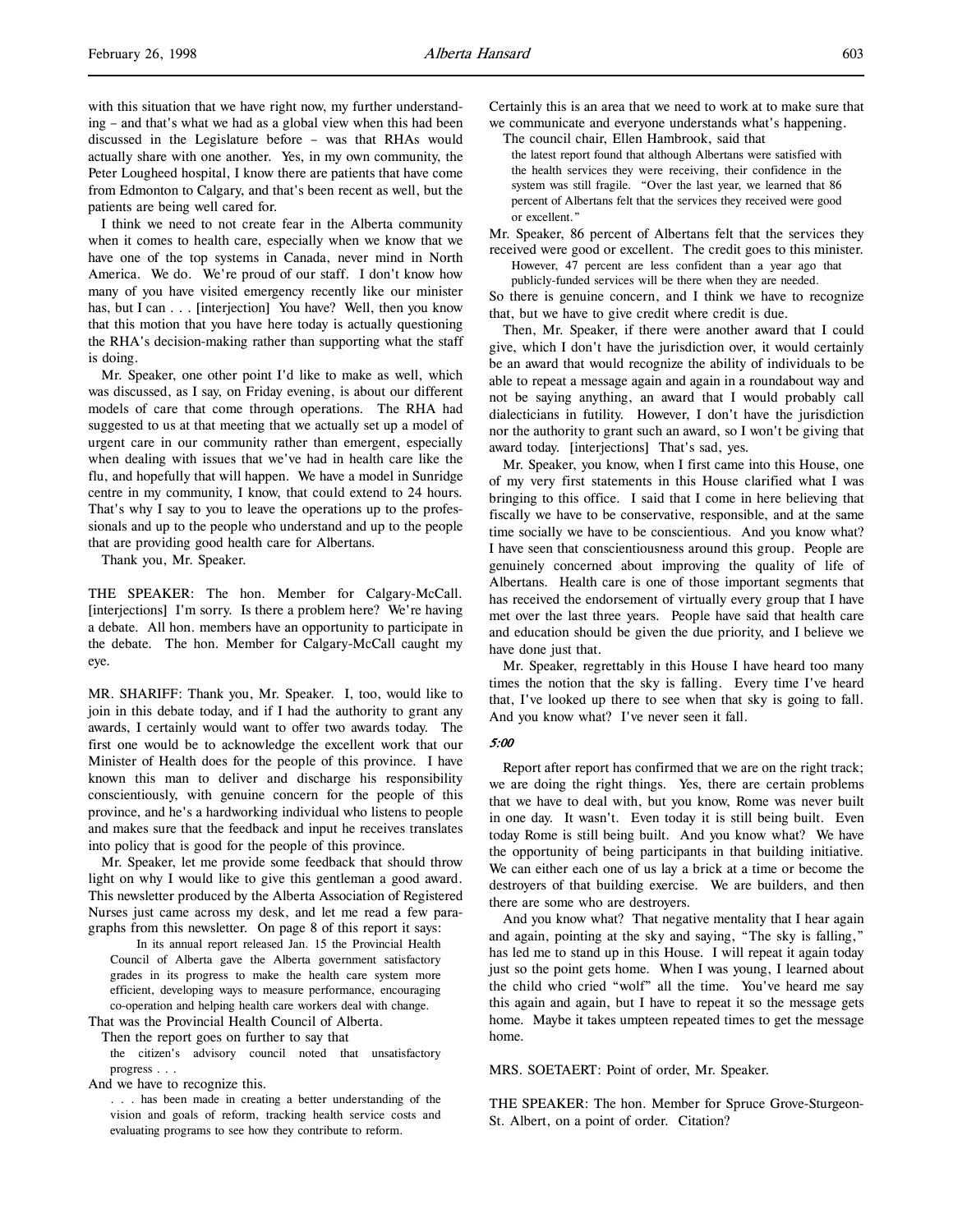### Point of Order Relevance

MRS. SOETAERT: Yes. Thank you very much, Mr. Speaker. Citation 459, Beauchesne. I fail to see the relevance when we're talking about an emergency situation in the Capital health authority, when we're very seriously speaking about people waiting for surgery and dying, and the member thinking that telling a story about crying "wolf." This has already been deemed urgent.

THE SPEAKER: Okay. Please sit down. We're having a debate. The hon. Member for Calgary-McCall.

### Debate Continued

MR. SHARIFF: Thank you, Mr. Speaker. I'd like to continue where I left off. As I was saying, there is a tendency in this House for some people – and I never pointed a finger at anyone, but if the shoe pinches, it's okay for people to wear it. [interjections] Yeah. If the shoe pinches, it's okay for people to wear it. That's what I said; right? If the shoe fits, wear it.

AN HON. MEMBER: Could you say that again, please?

MR. SHARIFF: If the shoe fits, wear it. But I haven't pointed a finger.

When I was young, I was taught the story that there was a kid who kept yelling and shouting, "Wolf, wolf, wolf," and when the real wolf arrived, there was nobody around to help him. I believe that this Assembly has a serious responsibility that Albertans have placed upon us. We have to have genuine, serious debates, and there is no room for constantly saying that the sky is falling, or something to that effect because nobody ever says those words as I stated them.

Then there is this other story that I have repeated, and maybe I need to repeat it again. That is about the ostrich. You know, the ostrich has a long neck so that it can see the far horizon and plan where it's supposed to go, but there are some ostriches who choose to bury their heads in the sand, refuse to look at the vision and the horizon that's before us. [Mr. Shariff's speaking time expired]

I'm sorry. I have to sit. Thank you.

THE SPEAKER: The hon. Member for Edmonton-Gold Bar.

MR. MacDONALD: Thank you, Mr. Speaker. I rise this afternoon, and it's a pleasure to take part in this emergency debate. The reason for the urgency of this debate is quite simply this: the health care system not only in this city but across this entire province is truly in a state of crisis. We must discuss this fact openly and honestly and act quickly to come up with some realistic solutions. Now, the hon. member leaving the Chamber, the hon. minister from Grande Prairie-Wapiti [interjections] – before he leaves the Chamber, he asked if we had some solutions to this problem.

### Speaker's Ruling Referring to the Absence of Members

THE SPEAKER: We're using your time for debate. If that's what your debate is about, to talk about the movements of individuals in the Assembly: they may have to go to the washroom; they may have to do something else. If you want to use

your 10 minutes to talk about that, you go right ahead. I'll just stay here and look at you, and you won't get any time. So would you get on with the business of the emergency side of your debate.

### Debate Continued

MR. MacDONALD: Thank you, Mr. Speaker. There are many ways that this health care system can be improved. We must have accountability in the health care system. Health is a provincial program with clear government responsibility that requires provincewide standards, performance measures, and definitions. We in the Liberal Party would ensure that these standards were implemented.

Regional health authorities account for \$2.4 billion of the provincial budget, but some say they do not affect the bottom line. We must include the regional health authorities in the province's consolidated books so financial problems cannot be swept under the carpet and we have a true picture of the province's financial numbers.

We would create a provincewide plan for the collection and use of health information that would result in a more effective decision-making process. As it stands now, financial reporting by Alberta Health allows for accounting irregularities, where some operating costs are hidden in capital funds. We would ensure that these irregularities would not occur by enforcing acceptable accounting standards for all regional health authorities, not only the Capital health authority.

Alberta Health must become more proactive in implementing innovations in physicians' payments. Medical fees should realistically reflect the value and need for service.

There are many examples for the urgency in this debate. There are many. I would like to mention a few, Mr. Speaker, and I would challenge members on the government side to listen carefully to these issues and think carefully whether they reflect what is happening in your constituency or if individuals at home have told you stories such as these. I say this to point out the fact that the problems in the health care system are not isolated to one or to two areas. The problems, unfortunately, as I've said in the past – and it's no laughing matter – are everywhere in this province.

Clearly, the red alert issue in Edmonton comes to mind. Here we have had all five of the active care hospitals in the city on red alert, meaning that they have reached capacity and have no more room. The only solution is to find another hospital. The ambulance must take these seriously ill people and begin a road race to another facility. This is an example of efficient health care delivery? I certainly think not. Another example of an urgent issue is the lack of hospital beds in this province. There is not a regional health authority in this province that is not feeling the pinch when it comes time to find a bed for a sick Albertan.

What are we doing to our seniors and their families and, indeed, entire communities? Whenever their family members are sick, we are putting them under undue stress. This government needs to address this issue not only towards the city but towards the province immediately.

The waiting lists, Mr. Speaker, in this province for needed surgeries and appointments with specialists are some of the longest in Canada. Nine out of 10 Calgary family doctors who responded to a survey a few weeks ago stated that their patients faced an unreasonable delay in getting to see a specialist. Heart patients needing urgent attention wait an average of two months, compared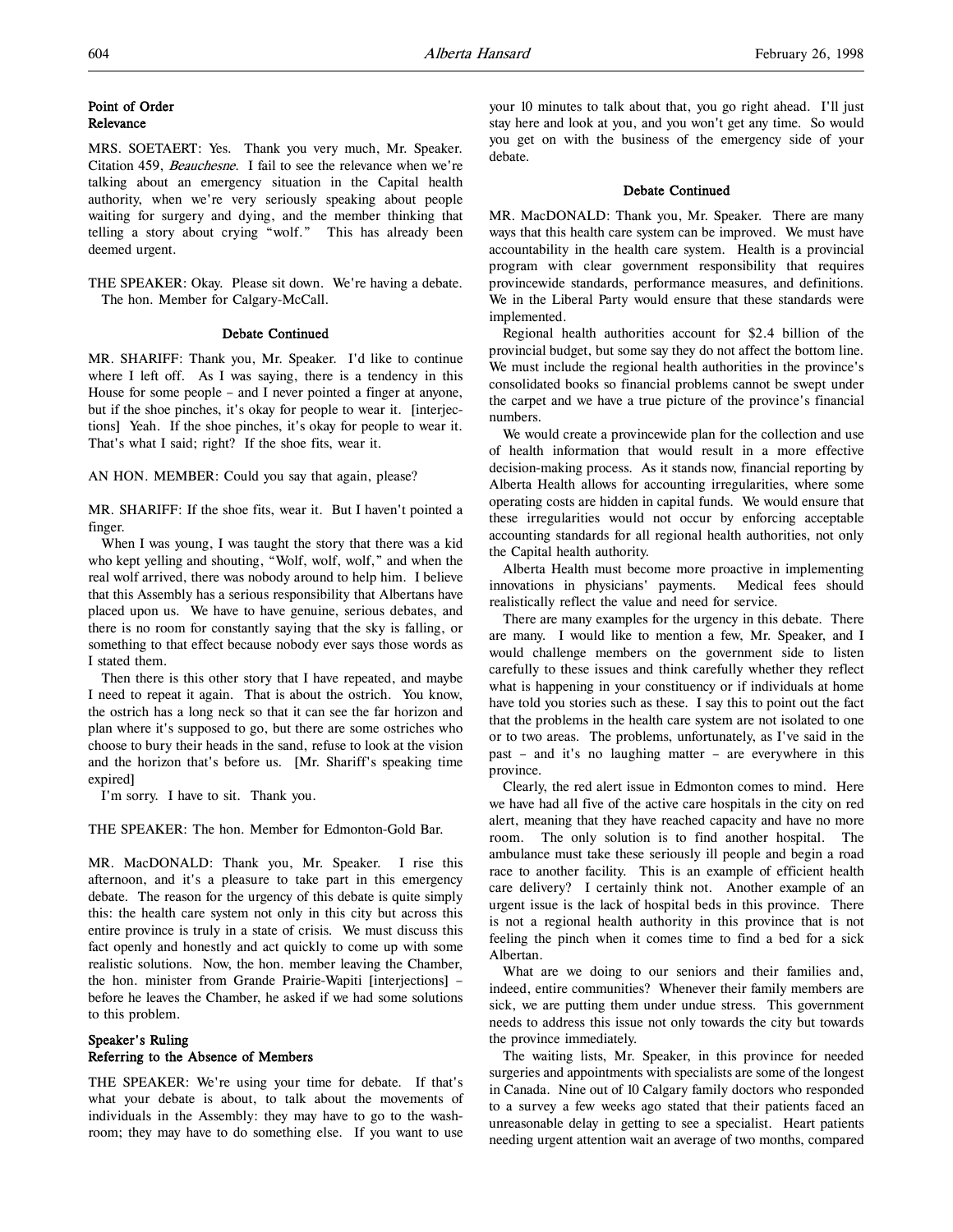with a one-week optimum wait. Patients hoping to see neurosurgeons for a routine visit are waiting an average of three to six months instead of one to two months. People waiting to see a psychiatrist must wait up to seven months. This is not an example of safe, accessible, and effective health care.

### 5:10

Health care professionals are fed up too. This government ignored them when their restructuring agenda began, and those concerns have risen to the boiling point. This pressure point has become a boiling point. Just a few weeks ago we had nearly 500 community health nurses and other health professions ready to walk off the job in separate health authorities. Doctors are threatening that if there's not enough money put back into the system, they'll be forced to start throwing people into the hospital because of lack of community resources. This government, Mr. Speaker, now more than ever, needs to address their concerns immediately, before it erupts into further problems.

Now, Mr. Speaker, how did we get into this problem? How did we go from a health care system that was the envy of the country to one now that is incredibly underfunded? We've gone from stress points to pressure points to boiling points. In 1996-97 this government spent \$1,392 per capita on health care. What's the problem? This is the lowest per capita spending on health care of any province in this country. You have to put more dollars into the health care system. There has been a reduction of 6,500 acute care beds in this province. This is 50 percent of the beds which were open in 1993. The estimated cuts to health care spending to date have been over \$600 million. Over 227 physicians had left Alberta by the end of 1996. The total number of permanently employed registered nurses in Alberta has plummeted by 30 percent. These are all factors that have added to the emergency this Capital health authority region is facing. You have created it. You have the power to solve it.

The decrease of 40 percent of the funding for laboratories, Mr. Speaker, is another example. Closures of labs and layoffs of staff are staggering throughout the province.

Now, Mr. Speaker, people in this city are going to read the papers. They're going to know that this is not a contrived conspiracy by the media. They're going to know that this health care system is in crisis, and they're going to wonder why. You as a government hope they're going to put their hands up in the air and resign themselves to the fate of the private, for-profit, two-tiered health care system. That's the objective you have. You are determined to bring in a privatized, for-profit health care system despite the public's often-stated opposition to the private, for-profit scheme. This government is fast-tracking this private, two-tiered system.

THE SPEAKER: The hon. Member for Calgary-North Hill.

### Point of Order Relevance

MR. MAGNUS: Beauchesne 459 has to do with relevance. The member seems to be a long way from the debate on the emergency here. He's talking about labs. He's talking about everything under the sun. But this is about the emergency.

THE SPEAKER: Do you have a debate on the urgency side of this?

MR. MacDONALD: Mr. Speaker, the Capital health authority needs labs to perform their duties. If there's no lab time, how are they going to make a diagnosis of a person in the emergency ward? This is completely relevant to the debate.

### Debate Continued

MR. MacDONALD: Now, is the government fast-tracking, giving the Health minister absolute raw power to approve private hospitals, Mr. Speaker, in Alberta before the end of February? In doing so, behind closed doors and in secrecy without public debate or public knowledge, it has created a special committee handpicked by the government. Now, does the \$10 million donated by the investors in the Health Resources Group, the famous HRG, this proposed private, for-profit hospital in Calgary, have anything to do with this fast-tracking?

Thank you, Mr. Speaker.

THE SPEAKER: The hon. Minister of Intergovernmental and Aboriginal Affairs.

MR. HANCOCK: Mr. Speaker, I will be very brief because I know that the Minister of Health wants to get into this debate and have some discussion as well. But it would be inappropriate for me not to participate in the debate, particularly when the subject of urgency was raised with respect to our own Capital health region, an area that I am very proud to be a representative of and, I might say, an area where we have ongoing and continuous discussions and consultations with the CEO of the health region, with the chairman of the board of the health region, who happens to be a constituent of mine. We have a very good working relationship. We have ongoing discussions and talk about their needs and resources, and we're working very hard together to solve the concerns that come up, as they come up.

Health care, Mr. Speaker, is a very emotional issue for everybody. We're all involved in it. We all have parents. We all have children. We want to be certain that there's an effective and a quality health care system there when we need it. The Provincial Health Council has told us that most people in Alberta who use the health care system believe that to be the case. But many Albertans don't believe that to be the case. One of the reasons they don't believe that to be the case is because of the emotional discussion which has been happening over the past few years while the reorganization of the health care system has been under way.

It's a very emotional debate, and it's one which shouldn't be brought down to a personal level. I don't think it adds to the debate for people to recite personal instances of people that are on waiting lists. We know there are people on waiting lists, and we care about those people on waiting lists. We know there are people who need the help of the system, and we care about the people. Every member of this House, every member of this Legislature is here because they care about the community. They care very deeply. We care about the health care system, and we want to make sure it's there and effective. So raising the emotionalism of the debate doesn't help.

I must say, Mr. Speaker, in the House this afternoon I heard somebody – and I'll give him some credit – the Member for Lethbridge-East, who rose and talked about the need for people in this province to have good data, to understand the system, to talk about the health care needs, to have a discussion about how long is an appropriate wait for hip surgery or for heart surgery. He made some very good comments. I don't agree with everything that he said, but he rose in this House and talked not in emotional terms, as much of the debate has been, but in very reasoned terms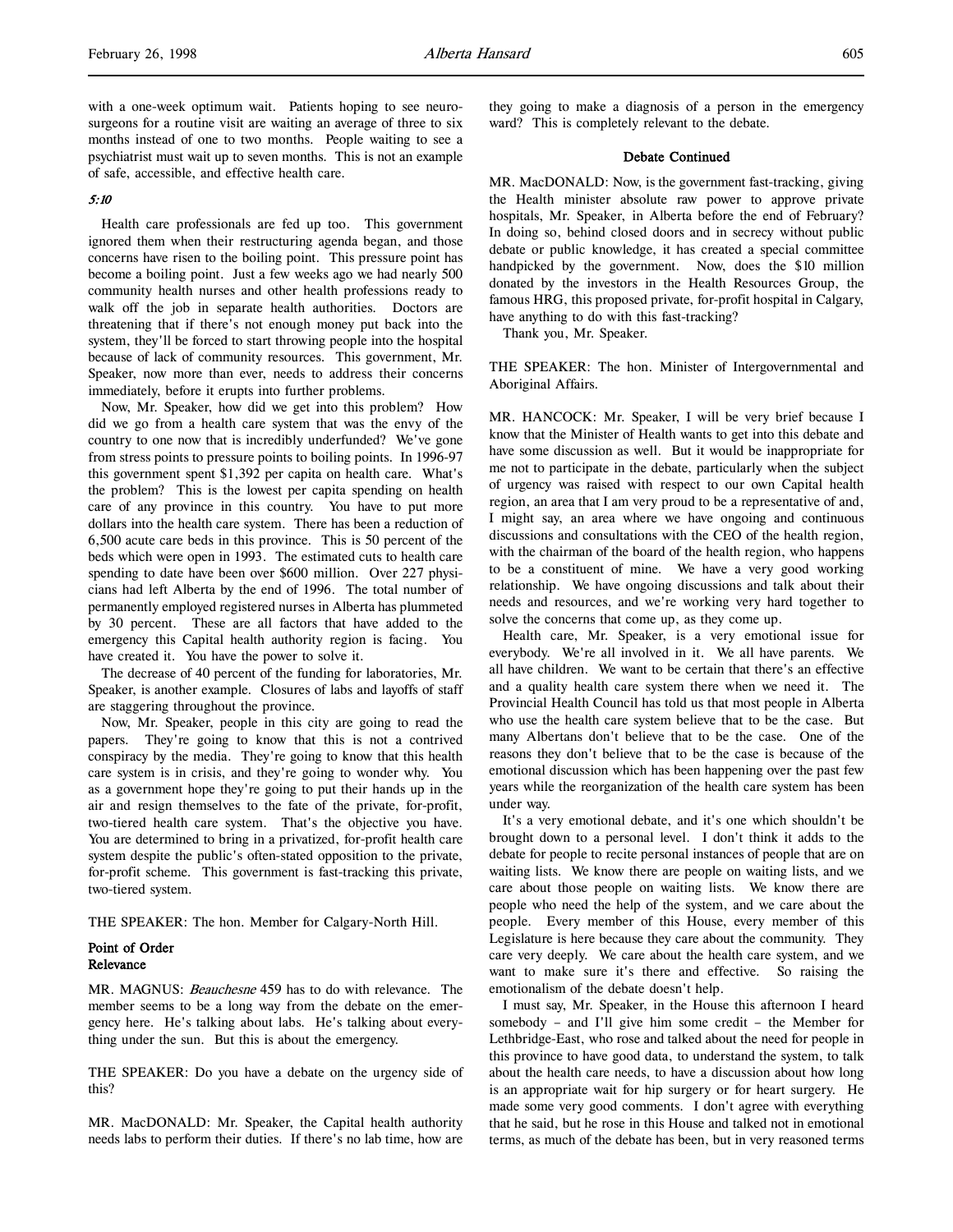We've been going through a period of reform in reorganizing the health care system. That's not easy. It's a job that's been very, very difficult. Yes, as we go through that process we have to find new levels, and we have to find what is an appropriate level of service and how long appropriate levels of wait are. But in that process pressure points have been addressed, and people have recognized concerns.

It's inappropriate to say that nothing has been done. Mr. Speaker, in supplementary estimates just last week or the week before we've been talking about \$33 million that went into the Capital health authority to address one of their priority needs: paying off debt so they could free up more of their current operating dollars to carry on the operations of the day. That \$33 million was their priority item, recognized by this government, recognized by the Minister of Health, taken through Treasury Board, and taken through supplementary estimates so that could hit the front line.

That's not the first thing he's done. Last year capital dollars were granted to rebuild a new emergency ward at the U of A hospital in our city so that emergency treatment and emergency service could be streamlined, could be provided on a very effective basis to people in the Capital region. The Capital health authority itself has freed up resources so that they can open the emergency ward in the Grey Nuns hospital. There are things that have happened.

I had the distinct pleasure of being a member of the University Hospitals Board in this province, in this city, before regionalization. I'm not suggesting for a moment that we should be happy with the state of affairs on any given day. We can always strive for improvement. I can tell you, Mr. Speaker, that we've had waiting lists in the past, we've had red alerts in the past, we've had lineups in emergency in the past, and we will have them in the future. That doesn't mean we don't care. We care very deeply. But it's a reality of life that we can't build a system which is going to handle everybody's need the very moment they need it.

So we have to have that discussion, that information, and that debate that the Member for Lethbridge-East was talking about, about the level of service that we have in this province, the type of health care system we want to have in this province, and how we can reform and reorganize our health care system so that we can afford a system that will take care of us when we need it.

Thank you, Mr. Speaker.

### 5:20

THE SPEAKER: Hon. members, today's debate will conclude as per Standing Orders 30(5)(b) and 4(2). To this point in time we've had 12 speakers participate in this debate. We've had five members of the Official Opposition out of the 18 members in their caucus. We've had six members out of the government caucus of 63. We've had one participant out of the third party in this Assembly, and we've not had an opportunity to hear from the Minister of Health, who I will now recognize.

MR. JONSON: Thank you, Mr. Speaker. The debate that has gone on this afternoon has raised a number of perspectives and viewpoints with respect to health care in the province of Alberta.

The original intent of the motion was to debate the overall

status of emergency care and access to beds in this particular province. I won't dwell on more than the one point that I made in my original remarks, Mr. Speaker, and that is that at this particular point in time in Canada, and particularly in western Canada, the broad issue we are debating this afternoon is shared by, for sure, our three sister western provinces.

Now, much of the debate has been made on the basis of the need for more money, particularly from the opposition parties. I think it's relevant to point out that British Columbia is the province – and I think I'm quite correct about my statistics here – that spends the largest number of dollars per capita in this province. I'm sure that they have their challenges and are doing their best to plan and deal with them.

The point that I'm making, Mr. Speaker, is that there is a general issue or situation at this particular point in time in this part of Canada at this time of year which is causing the backup in the system relative to emergency access to acute care beds; access, consequently, to certain other types of treatments such as elective surgery.

The other thing I would like to point out here, Mr. Speaker, is that there have been a number of figures quoted this afternoon as to how much we did reduce health care spending in this province. A number of them have been not quite accurate. The record I think would show that, yes, there was a reduction over the course of government dealing with I think an even greater problem, if there is one, and that is the future fiscal viability of our province, which in the long run benefits education, health, and all of our other services. The point is that, yes, there was a reduction of 12 percent in expenditure. That reduction in expenditure has certainly now been restored, more than restored, in the recent reinvestment announcements of government over the last two years.

The important thing here I think though, Mr. Speaker, is that articles, studies done by many scholars, many researchers over the previous number of years, have indicated that we have to reform the system, we have to attach to the money that we're investing in the health care system certain performance measures, a certain degree of accountability. That is something that we have been targeting, making an effort on in this province all across government but in health care certainly, which we are talking about this afternoon. The system we have in this province today is far from perfect, has problems certainly, but I think it is more focused and more efficient. It is performing better than it did before with the resources available.

I'd like to talk about the Capital health authority, which I think we have to face is the focus today. The Capital health authority has received a significant increase in funding: 15 percent over the last two years, 7 percent this year. If you think about those figures, those are significant increases: over \$50 million for this particular year and this particular budget announcement. In addition to this, as the member just before me indicated, there has been the ability, because of the good management of government, to pay off an inherited debt of some 33 million dollars, which my information indicates frees up in the neighbourhood of 5 million more dollars in cash flow for the Capital health authority.

I commend, as I've said before, the staff – administrative but certainly frontline, most of all – and the Capital health authority board for the progress they have been making with respect to handling the situation, handling this ability to now move ahead and reinvest and focus their dollars in the year ahead.

This afternoon I think we should keep in mind that the performance of the overall health care system in this city has gone